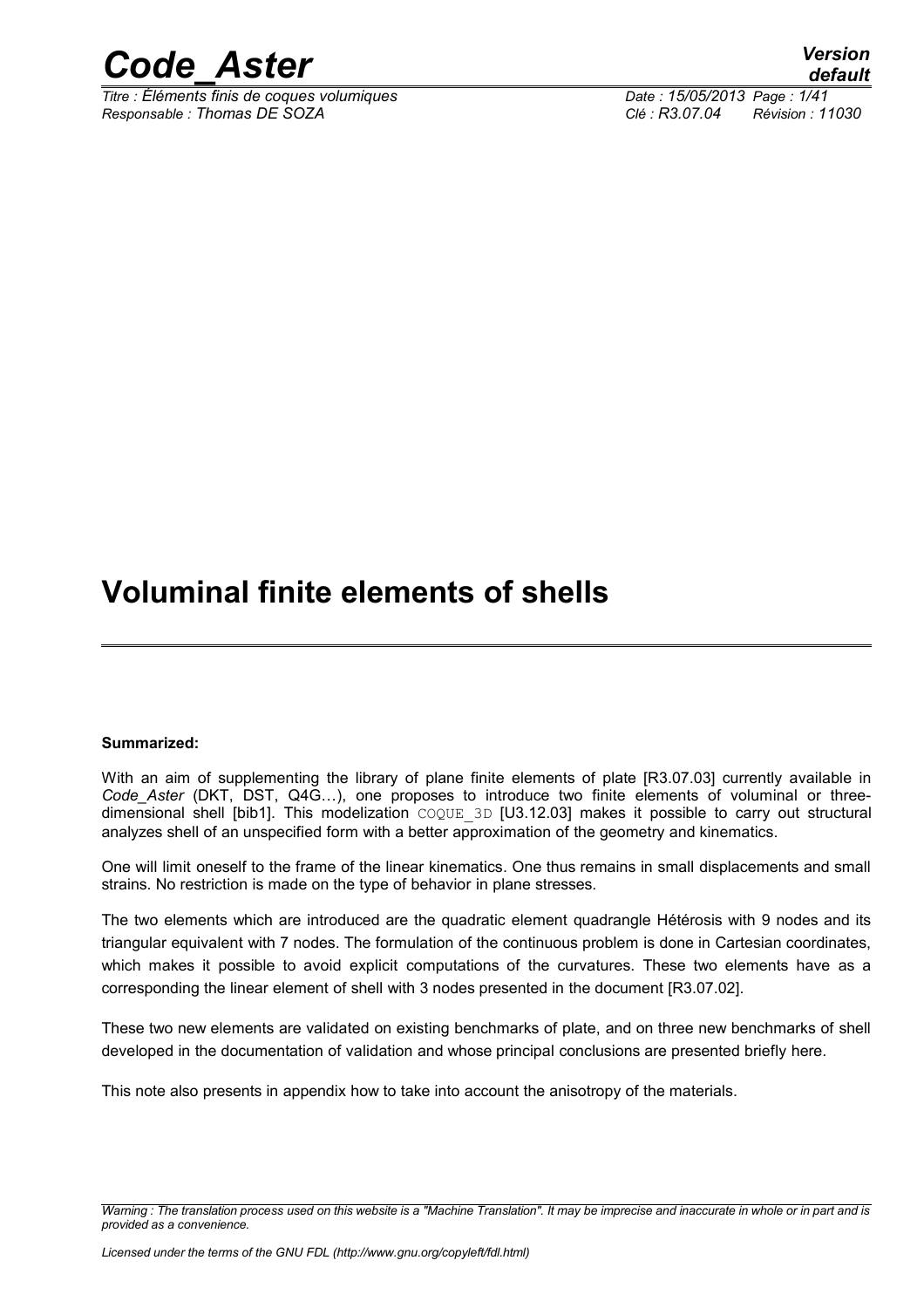## **Code Aster**

Titre : Éléments finis de coques volumiques Responsable: Thomas DE SOZA

Date: 15/05/2013 Page: 2/41 Clé : R3.07.04 Révision : 11030

## **Contents**

| 4 Discretization numerical of the variational formulation resulting from the principle of work virtuel17. |
|-----------------------------------------------------------------------------------------------------------|
|                                                                                                           |
|                                                                                                           |
|                                                                                                           |
|                                                                                                           |
|                                                                                                           |
|                                                                                                           |
|                                                                                                           |
|                                                                                                           |
|                                                                                                           |
|                                                                                                           |
|                                                                                                           |
|                                                                                                           |
|                                                                                                           |
|                                                                                                           |
|                                                                                                           |
|                                                                                                           |
|                                                                                                           |
|                                                                                                           |
|                                                                                                           |

Warning : The translation process used on this website is a "Machine Translation". It may be imprecise and inaccurate in whole or in part and is provided as a convenience.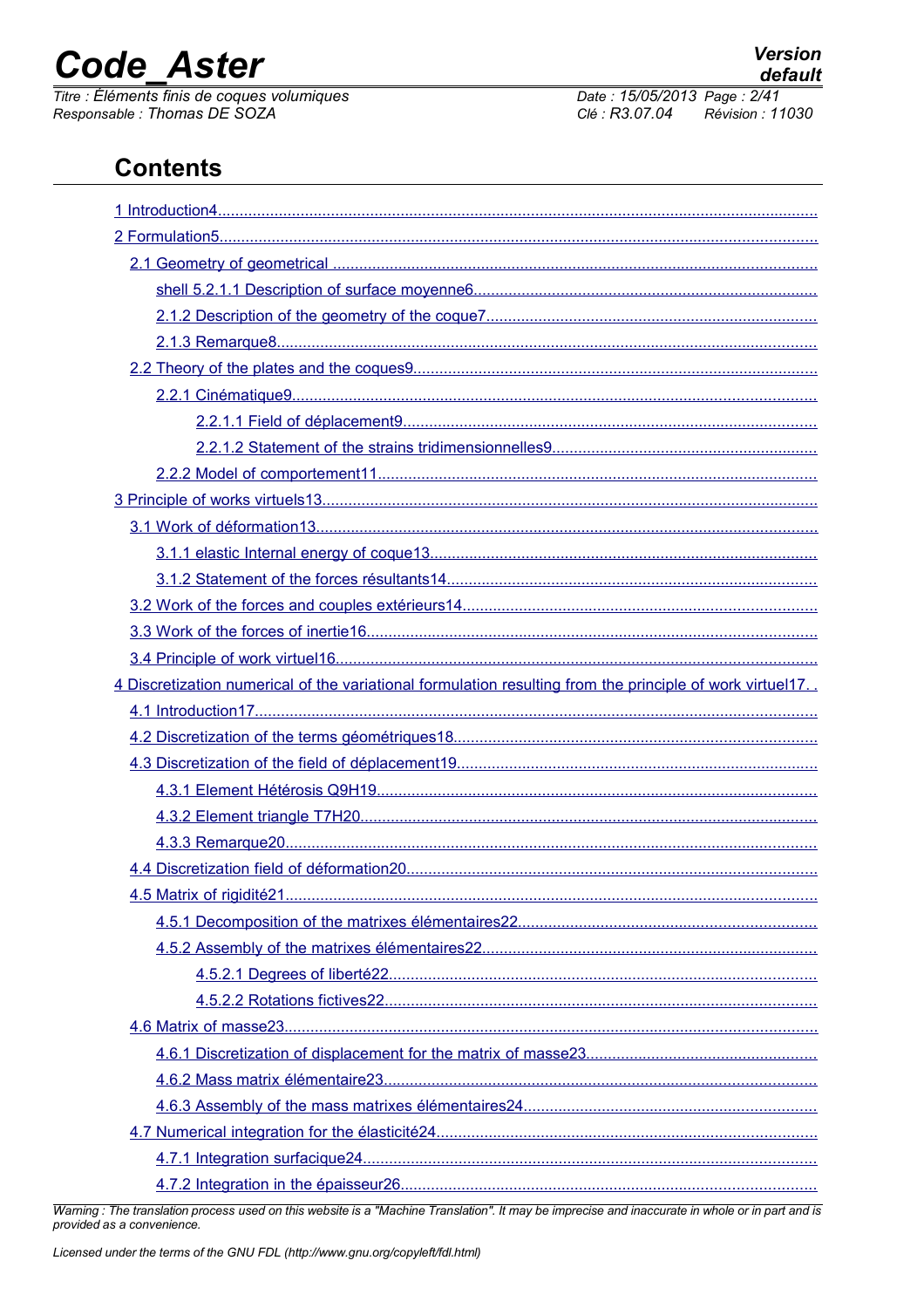| <b>Code Aster</b>                                                                               |                                                                | <b>Version</b><br>default |
|-------------------------------------------------------------------------------------------------|----------------------------------------------------------------|---------------------------|
| Titre : Éléments finis de coques volumiques<br>Responsable: Thomas DE SOZA                      | Date: 15/05/2013 Page: 3/41<br>Clé : R3.07.04 Révision : 11030 |                           |
|                                                                                                 |                                                                |                           |
|                                                                                                 |                                                                |                           |
| 4.9.1 elementary Discretization of the work of the forces and couples external being exerted on |                                                                |                           |
|                                                                                                 |                                                                |                           |
|                                                                                                 |                                                                |                           |
|                                                                                                 |                                                                |                           |
| 4.9.2 Discretization elementary of the work of the forces and couples external being exerted on |                                                                |                           |
|                                                                                                 |                                                                |                           |
|                                                                                                 |                                                                |                           |
|                                                                                                 |                                                                |                           |
|                                                                                                 |                                                                |                           |
| 4.9.6 Taking into account of the loadings of thermal expansion thermique29                      |                                                                |                           |
|                                                                                                 |                                                                |                           |
|                                                                                                 |                                                                |                           |
|                                                                                                 |                                                                |                           |
|                                                                                                 |                                                                |                           |
|                                                                                                 |                                                                |                           |
|                                                                                                 |                                                                |                           |
|                                                                                                 |                                                                |                           |
|                                                                                                 |                                                                |                           |
| 6.2 Cases-test33                                                                                |                                                                |                           |
|                                                                                                 |                                                                |                           |
|                                                                                                 |                                                                |                           |
|                                                                                                 |                                                                |                           |
|                                                                                                 |                                                                |                           |
|                                                                                                 |                                                                |                           |
|                                                                                                 |                                                                |                           |
|                                                                                                 |                                                                |                           |
|                                                                                                 |                                                                |                           |
|                                                                                                 |                                                                |                           |
|                                                                                                 |                                                                |                           |
|                                                                                                 |                                                                |                           |

*Warning : The translation process used on this website is a "Machine Translation". It may be imprecise and inaccurate in whole or in part and is provided as a convenience.*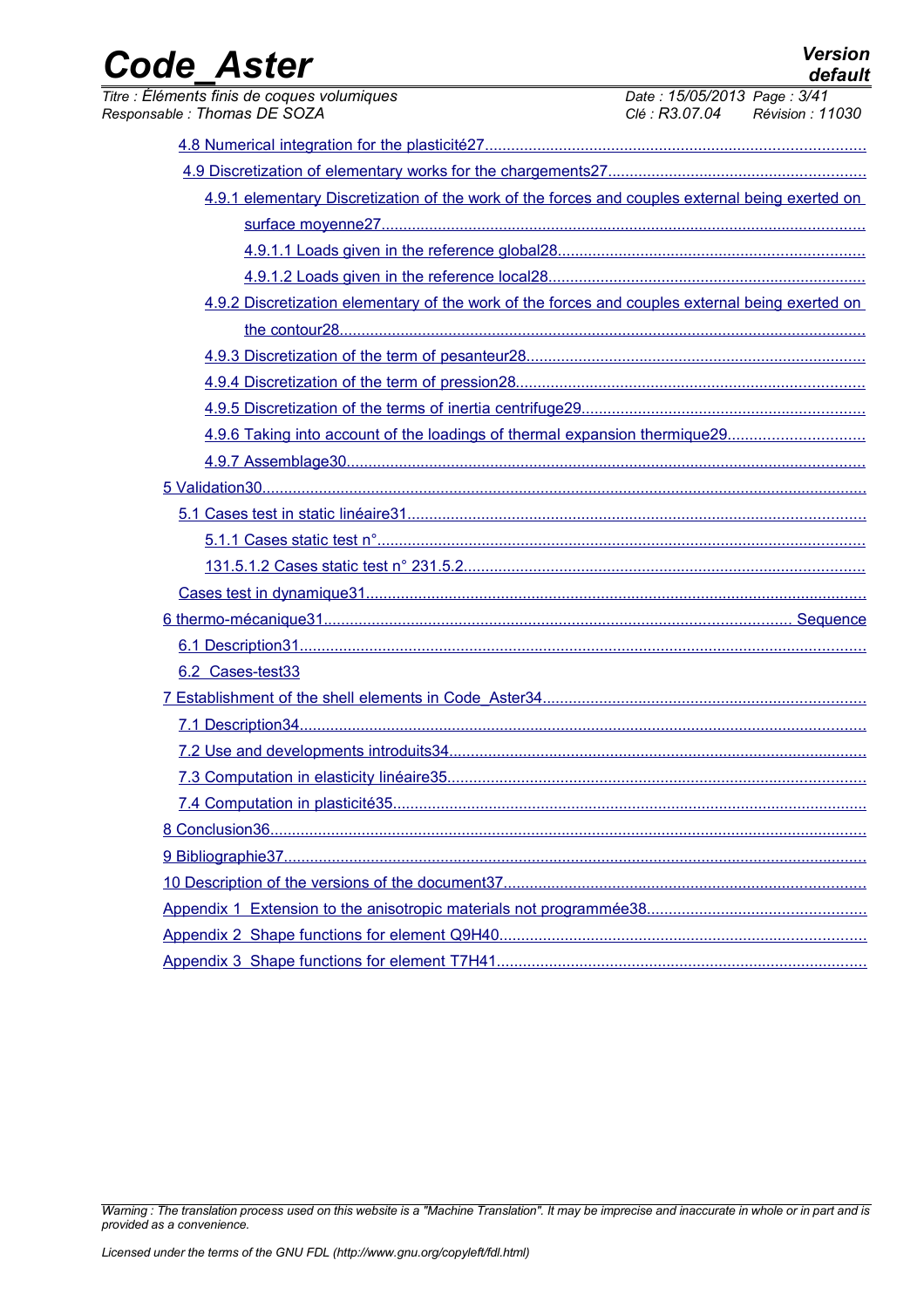*Titre : Éléments finis de coques volumiques Date : 15/05/2013 Page : 4/41 Responsable : Thomas DE SOZA Clé : R3.07.04 Révision : 11030*

## **1 Introduction**

<span id="page-3-0"></span>One introduces into *Code\_Aster* two voluminal finite elements of shell with transverse shears (the quadrange with 9 nodes MEC3QU9H and the triangle with 7 nodes MEC3TR7H) in structural analysis shell of an unspecified form. To represent this kind of structures, one used until now with *Code\_Aster* of the shell elements with plane facets which induced parasitic bendings and too restrictive shells of revolution on the type of structure [R3.07.02]. The development was carried out for isotropic materials with linear kinematics. They can thus be used only in the frame of small displacements and small strains. This formulation can be wide with the anisotropic materials [Appendix 1] and with the nonlinear kinematics [R3.07.05].

For the resolution of chained thermomechanical problems, one must use before the finite elements of thermal shell with 7 and 9 nodes described in [R3.11.01].

One develops hereafter the mechanical continuous problem by describing the kinematics of shell of the type Hencky-Mindlin-Naghdi (assumption of the cross-sections or plane) supplemented by a transverse distortion and the thermoelastoplastic constitutive law. Thanks to a parameter of penalization one can pass from a theory with shears to a theory without shears. One presents then the selected finite elements which are isoparametric quadratic elements making it possible to have a fine representation of a curved geometry and good estimates of the stresses. The interpolation and the integration method are also described.

One validates finally the development on some cases of test.

The nonlinear kinematics of these shells is treated in documentation of reference [R3.07.05].

*Warning : The translation process used on this website is a "Machine Translation". It may be imprecise and inaccurate in whole or in part and is provided as a convenience.*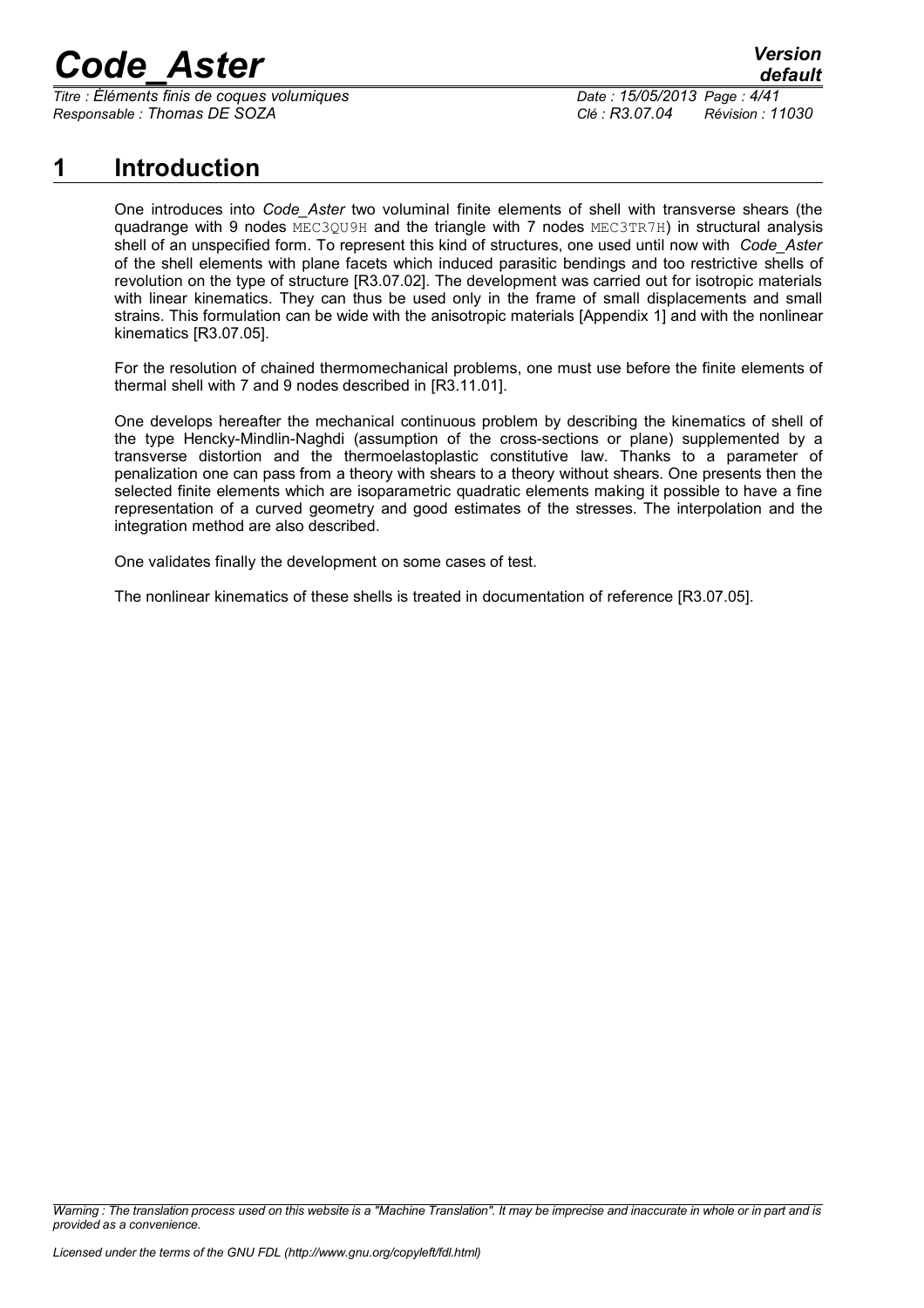*Titre : Éléments finis de coques volumiques Date : 15/05/2013 Page : 5/41 Responsable : Thomas DE SOZA Clé : R3.07.04 Révision : 11030*

## <span id="page-4-1"></span>**2 Geometry**

### **2.1 formulation of the shell**

<span id="page-4-0"></span>For the shell elements voluminal  $\Omega$  one defines a surface of reference  $\omega$ , or mean surface, left (of curvilinear coordinates  $|\xi_1 \xi_2|$  for example) and a thickness  $|h(\xi_1 \xi_2)|$  measured according to the norm on mean surface. This thickness must be small compared to other dimensions (extensions, radii of curvature) of structure to modelling. Figure [Figure 2.1-a] Ci - below illustrates our matter.



**Appear 2.1-the** 

position of the points of the shell is given by the curvilinear coordinates  $\, \big|\xi_1 \xi_2\big| \,$  of mean surface  $\,\omega$ and rise  $\,\xi_{3}\,$  compared to this surface.  $\,\left[O$  ,  $e_{k}\right]\,$  is the total cartesian coordinate system, associated axes  $|x_k|$ .

*Warning : The translation process used on this website is a "Machine Translation". It may be imprecise and inaccurate in whole or in part and is provided as a convenience.*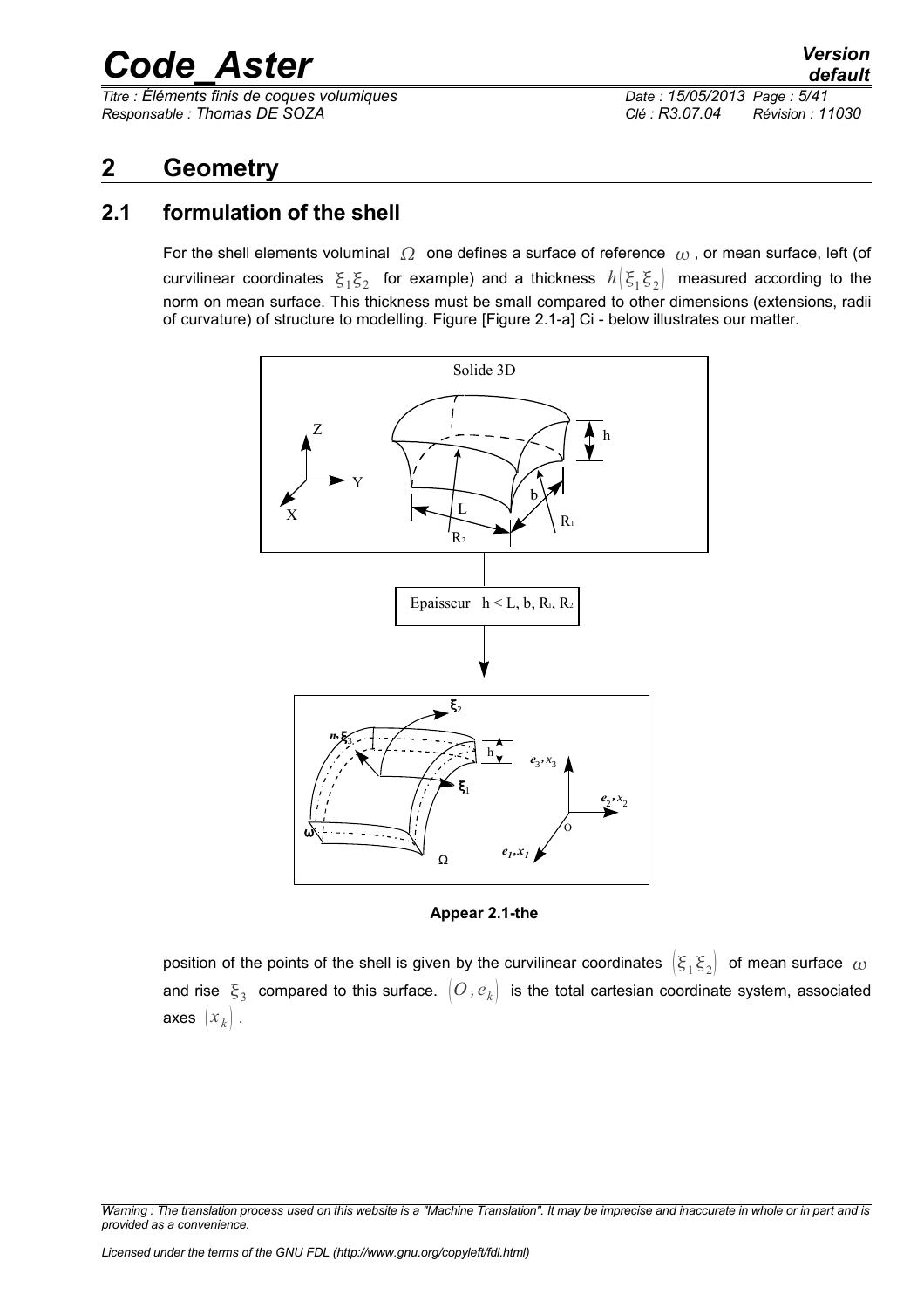*Titre : Éléments finis de coques volumiques Date : 15/05/2013 Page : 6/41 Responsable : Thomas DE SOZA Clé : R3.07.04 Révision : 11030*

#### **2.1.1 Geometrical description of mean surface**

#### <span id="page-5-0"></span>**Bases natural local and bases Cartesian local**

Is  $P$  an unspecified point of the mean surface of reference  $\mu$ , one a:

$$
\mathbf{OP} = x_k^0 \left( \xi_1, \xi_2 \right) e_k
$$

One defines the vectors  $a_{\alpha}$  of the natural local base of the tangent plane in  $P_{-\alpha}$ , attached to  $P$ by:

$$
a_{\alpha} = \frac{\partial \textbf{OP}}{\partial \xi_{\alpha}} = \textbf{OP}_{,\alpha}
$$

and one defines the unit norm *n* by:

$$
n = \frac{a_1 \wedge a_2}{\|a_1 \wedge a_2\|}
$$

 $\xi_3$  is the variable of position in the thickness associated with  $n$ .

 $\left[ a_1, a_2, a_3 \right]$  constitute the natural base attached to  $\,P\,$  .

The coordinate system curvilinear  $\big(\xi_1 \xi_2\big)$  not being inevitably orthogonal, the base  $\big(a_\alpha\big)$  is thus not inevitably orthogonal (and even less orthonormal). One thus defines an orthonormal local base  $|t_k\rangle$  as follows:

$$
t_1 = \frac{a_1}{\|a_1\|}, t_2 = n \wedge t_1 t_3 = n
$$

and one notes  $\, [s_{1}, s_{2}] \,$  the coordinate system associated with  $\, [t_{1}, t_{2}] \,$  .

#### **Intrinsic reference**

the local base  $\,t_{k}\,$  will be used to define the intrinsic reference of an element shell by choosing for point  $|P|$  the first top of the element and for vector  $|a|_1$  a vector coinciding with the projection on the first side on the tangent level in the first top.

#### **Computation of the tensor of curvature**

the tensor of curvature is related to the variation of the norm on  $\omega$ . It is defined by its mixed components:

$$
n_{,\beta} = C_{\beta}^{\gamma} a_{\gamma}
$$

or by its components covariantes:  $C_{\alpha\beta} = a_{\alpha} \cdot n_{,\beta} = n a_{\alpha,\beta}$ . This tensor is symmetric since  $a_{\alpha,\beta}^-=a_{\beta,\,\alpha}^+$  . Its trace  $\,$  tr  $C_{\,\,\alpha\beta}^+$  is the average curvature and its determinant the gaussian curvature.

*Warning : The translation process used on this website is a "Machine Translation". It may be imprecise and inaccurate in whole or in part and is provided as a convenience.*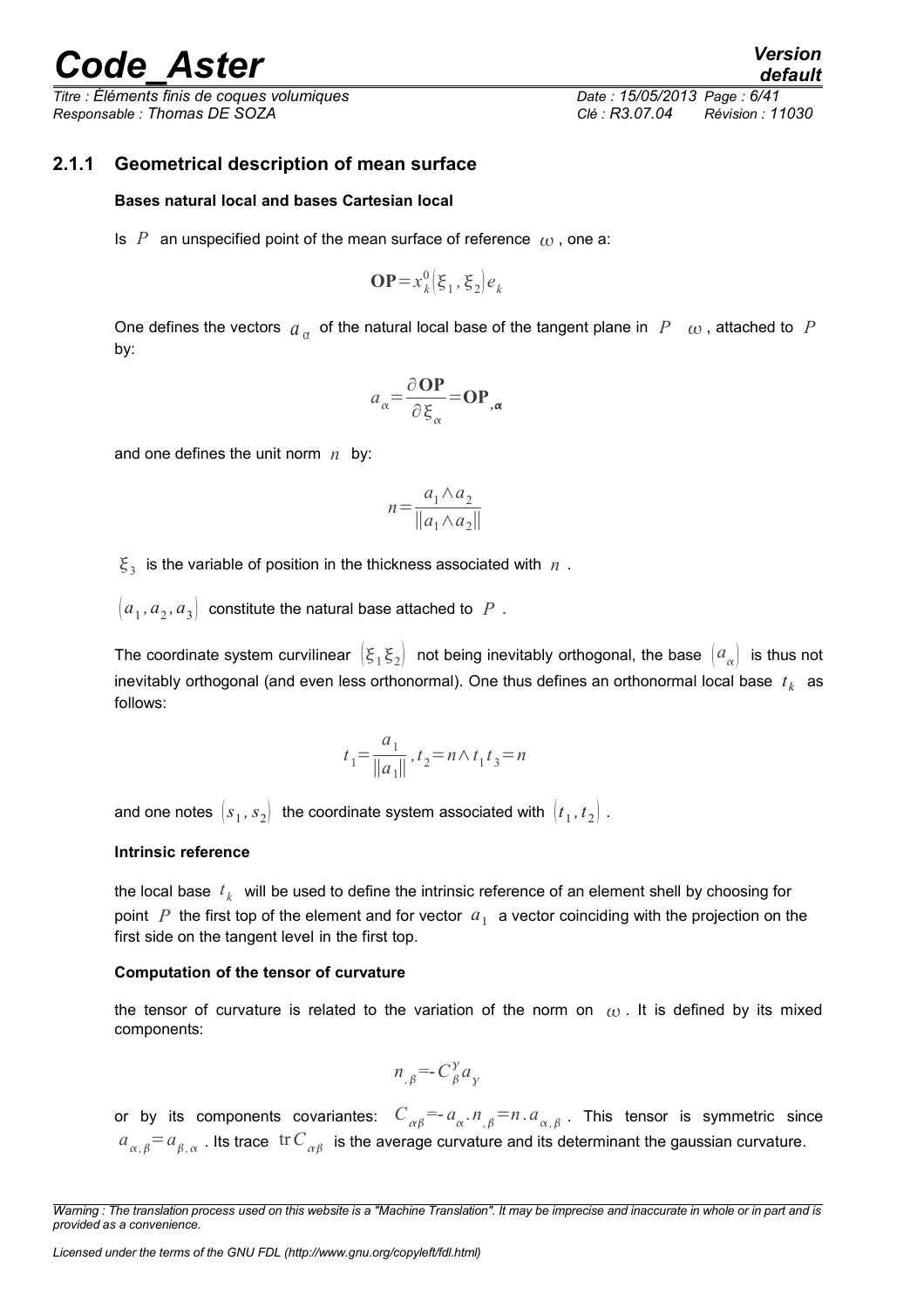*Titre : Éléments finis de coques volumiques Date : 15/05/2013 Page : 7/41 Responsable : Thomas DE SOZA Clé : R3.07.04 Révision : 11030*

#### **2.1.2 Description of the geometry of the shell**

<span id="page-6-0"></span>Is  $Q$  an unspecified point of  $\Omega$ , volume of the shell of thickness  $h$  considered constant, one a:

$$
OQ + OP + PQ = OP + \frac{\xi_3}{2} h n
$$

where  $\xi_3 \in [-1,1]$ .

 $\xi_1, \xi_2, \frac{\xi_3}{2}$  $\left\lfloor \frac{3}{2}h\right\rfloor$  constitute a coordinate system curvilinear of  $\left\lfloor \Omega\right\rfloor$  .

One can also write  $\mathbf{OQ}$  according to his components  $(x_k)$  in the global database  $(e_k)$ :

 $OQ = x_k e_k$ 

#### **Base natural local, bases orthonormée local and tensor metric**

As for *P*, one defines the natural base of space 3D  $|g_k|$  attached to *Q* by:

$$
g_{\alpha} = \frac{\partial \mathbf{OQ}}{\partial \xi_{\alpha}} = a_{\alpha} + \xi_3 \frac{h}{2} n_{,\alpha}, g_3 = \frac{g_1 \wedge g_2}{\|g_1 \wedge g_2\|} = \mathbf{n}
$$

As  $(g_k)$  is not inevitably orthogonal, one defines an orthonormal local base  $(T_k)$  as follows:

$$
T_1 = \frac{g_1}{\|g_1\|}, T_2 = n \wedge T_1, T_3 = n
$$

and one notes  $(x_k)$  the coordinate system associated with  $(T_k)$ .

One will call  $(T_k)$  the local orthonormal base, and the  $(x_k)$  coordinated in this local orthonormal base.

By definition, one a:

$$
T_{k} = \frac{\partial \mathbf{OQ}}{\partial \tilde{x}_{k}} = \frac{\partial x_{j}}{\partial \tilde{x}_{k}} e_{j} = T_{k}^{j} e_{j}
$$

*Warning : The translation process used on this website is a "Machine Translation". It may be imprecise and inaccurate in whole or in part and is provided as a convenience.*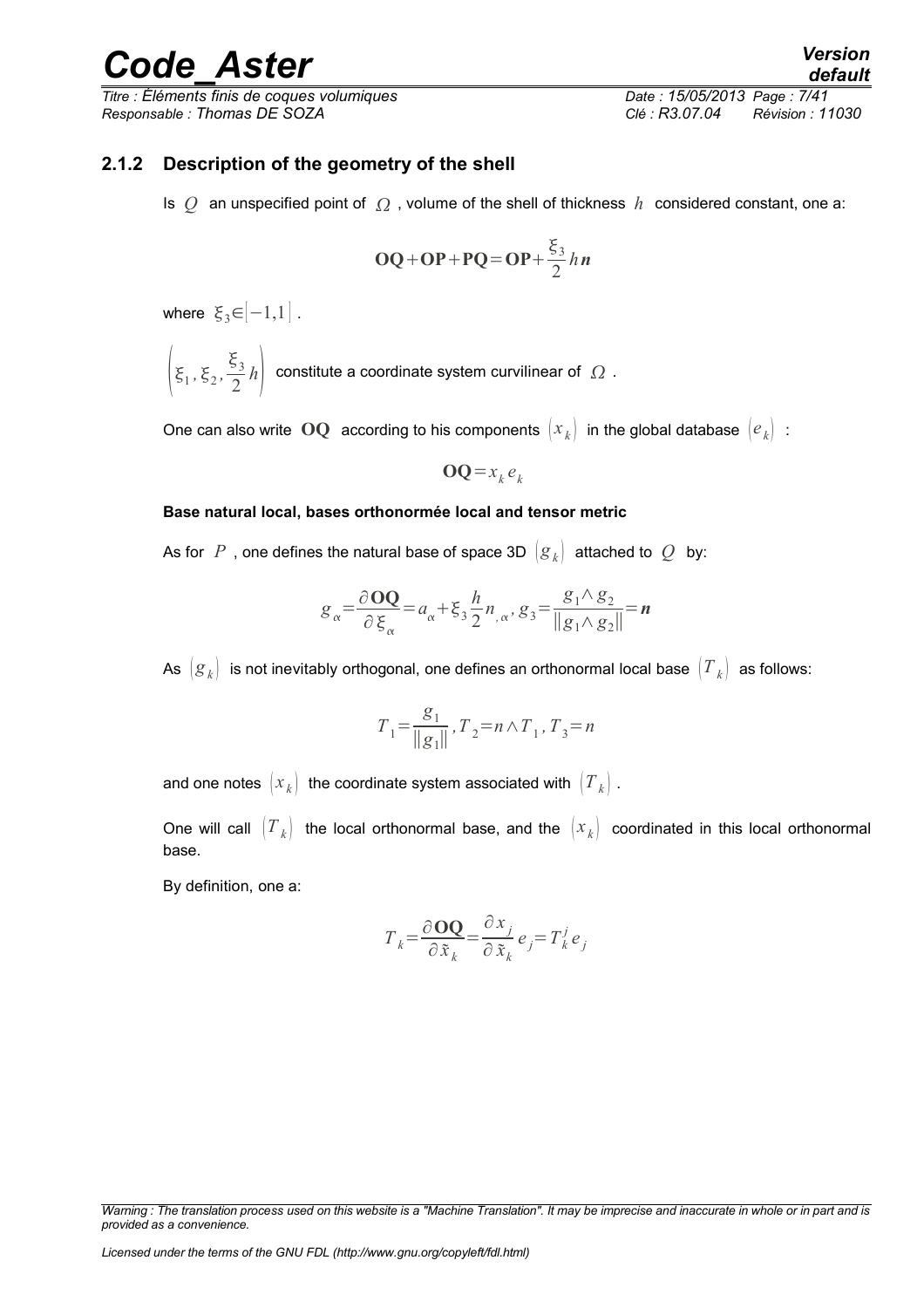*Titre : Éléments finis de coques volumiques Date : 15/05/2013 Page : 8/41 Responsable : Thomas DE SOZA Clé : R3.07.04 Révision : 11030*

with  $\frac{\partial x_j}{\partial x_j}$  $\frac{\partial}{\partial \tilde{x}_k} = T^j_k$  the components of  $\left(T_k\right)$  in the global database  $\left(e_j\right)$ . (They are also the components of the transition matrix of  $(T_k)$  with  $(e_j)$  since the transition matrix is orthogonal. Thus if  $T_k = T_k^j e_j$  one also has  $e_k = T_j^k T_j$  ).

One defines the metric tensor *G* associated with *Q* by his components deduced from the scalar products from the vectors from the local orthonormal base:

$$
G_{ij} = T_i \cdot T_j
$$

<span id="page-7-0"></span>This tensor *G* is worth the identity **Id** .

#### **2.1.3 Notice**

the figures [Figure 2.1.3-a] and [Figure 2.1.3-b] geometrical magnitudes mentioned illustrate Ci above.



**Appear 2.1.3-a**



**Figure 2.1.3-b**

It should be noted that the two local orthonormal bases, that associated with mean surface  $\begin{pmatrix} t_k \end{pmatrix}$  and the other with the volume of the shell  $\left|T_{k}\right|$  are confused only when the curvature is null. In this case the shell elements are comparable to shell elements

*Warning : The translation process used on this website is a "Machine Translation". It may be imprecise and inaccurate in whole or in part and is provided as a convenience.*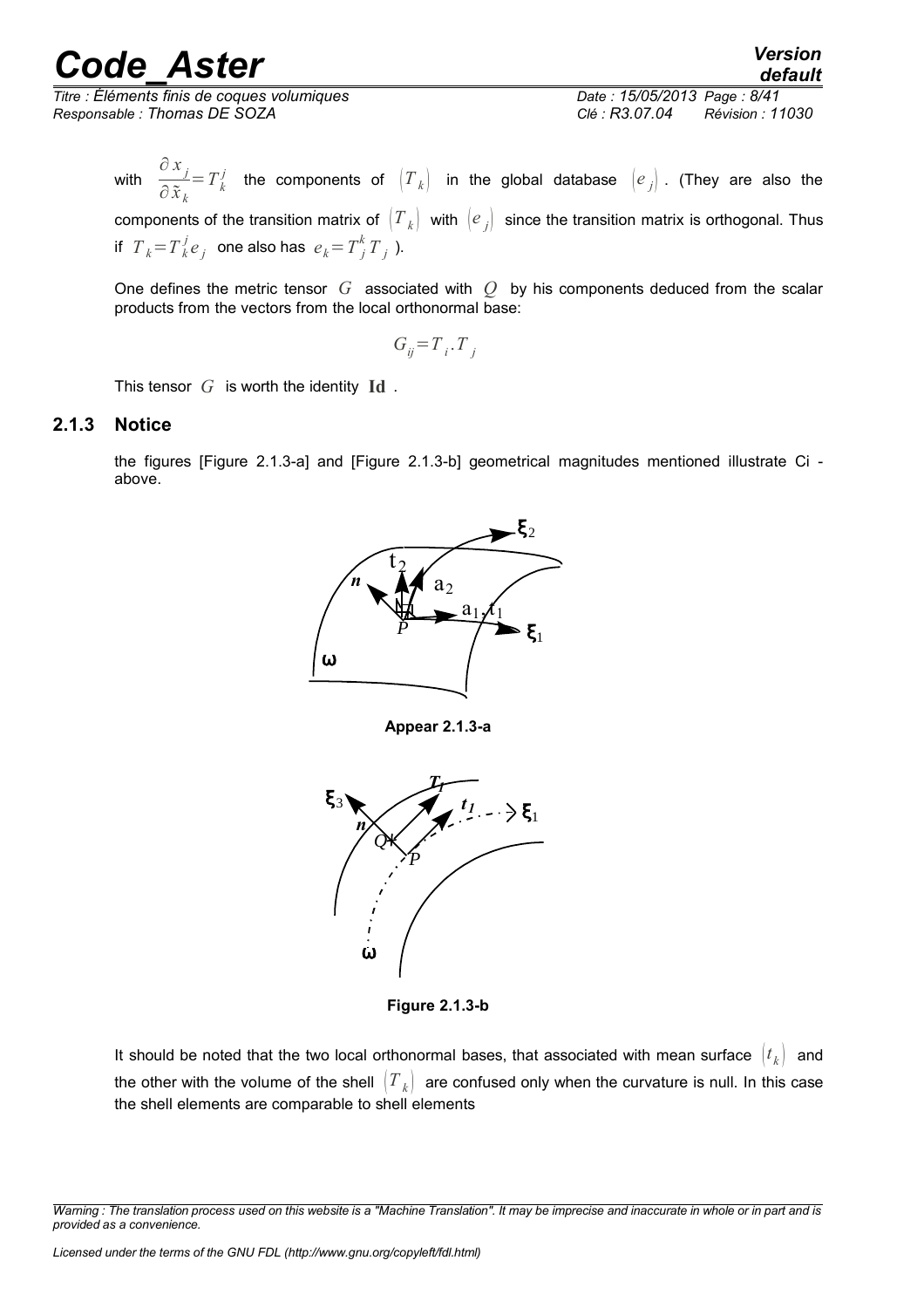*Titre : Éléments finis de coques volumiques Date : 15/05/2013 Page : 9/41 Responsable : Thomas DE SOZA Clé : R3.07.04 Révision : 11030*

.

### **2.2 Theory of the plates and shells**

<span id="page-8-3"></span><span id="page-8-2"></span>These elements are based on the theory of the plates and the shells according to which:

#### **2.2.1 Kinematical**

#### **2.2.1.1 Field of displacement**

<span id="page-8-1"></span>the cross-sections which are the sections perpendicular to mean surface remain right; the material points located on a norm at not deformed mean surface remain on a line in the deformed configuration. It results from this approach that **the fields of displacement vary linearly in the thickness of the shell**.

If one notes *Q '* , the position of *Q* after strain, one a:

$$
OQ' = OQ + QQ' = OQ + U|Q|
$$

where the field of displacement chosen, corresponding to the kinematics of Hencky-Mindlin, is written:

$$
U\left(Q\right)\!=\!\mathfrak{u}\!\left(P\right)\!+\!\frac{\xi_3}{2}\mathop{h}\beta\!\left(P\right)\,\text{with }\,\mathop{\beta}\!\left(P\right)\mathop{.} n\!=\!0\,\mathop{\dot{\mathit{c}}}
$$

where  $u(P)$  and  $\beta(P)$  are respectively the vector displacement and the vector rotation of P, projection of *Q* on the mean surface of the shell. The fact that  $\beta(P)$ ,  $n=0$  indicates that one does not take into account in this kinematics rotations of the shell around his norm.

#### **Notation:**

One notes  $\tilde{\phantom{a}}$  the quantities expressed in the local Cartesian bases  $\begin{pmatrix} t_k \end{pmatrix}$  or  $\begin{pmatrix} T_k \end{pmatrix}$  for the points  $\;P$ and *Q* respectively. It results from it that:

- the vector three-dimensional displacement *U* can be written  $U = \tilde{U}_k T_k$  or  $U = U_k e_k$ , where it is expressed respectively in its local orthonormal base or the total Cartesian base,
- the vector displacement of mean surface  $u$  can be written  $u = \tilde{u}_k t_k$  or  $u = u_k e_k$ according to whether it is expressed in its local orthonormal base or the total Cartesian base,
- the vector rotation of mean surface is written  $b = \tilde{\beta}_{\alpha} t_{\alpha}$  in its local orthornormée base.  $\beta$ being the rotation of the norm **n** (at mean surface), one also writes  $\rho = \rho \wedge n$  with  $\rho$ , vector rotation of mean surface, such as  $\;\theta \!=\! \widetilde{\theta}_{_\alpha} t_{_\alpha}$  . The equivalence of the two formulations shows that  $\tilde{\beta}_1 = \tilde{\theta}_2$ ,  $\tilde{\beta}_2 = -\tilde{\theta}_1$ .

#### **2.2.1.2 Statement of the three-dimensional strains**

<span id="page-8-0"></span>the strain tensor is calculated in the local orthonormal Cartesian base  $|T_k|$  . It is defined like the halfdifference of the metric tensors associated with the local orthonormal bases after and before strain. The metric tensor associated with this base in the NON-deformed state is simply the identity **Id** ,

while the metric tensor of the deformed state is  $\overline{G}_{ij}$   $=T$   $_i'$  .  $T$   $'_j$  with  $\overline{T}$   $'_k$   $=\frac{\partial\, {\bf OQ}\,'}{\partial\, \tilde{\bf x}}$ ∂ *x k*

The components of the strain tensor in  $(T_k)$  are thus given by:

*Warning : The translation process used on this website is a "Machine Translation". It may be imprecise and inaccurate in whole or in part and is provided as a convenience.*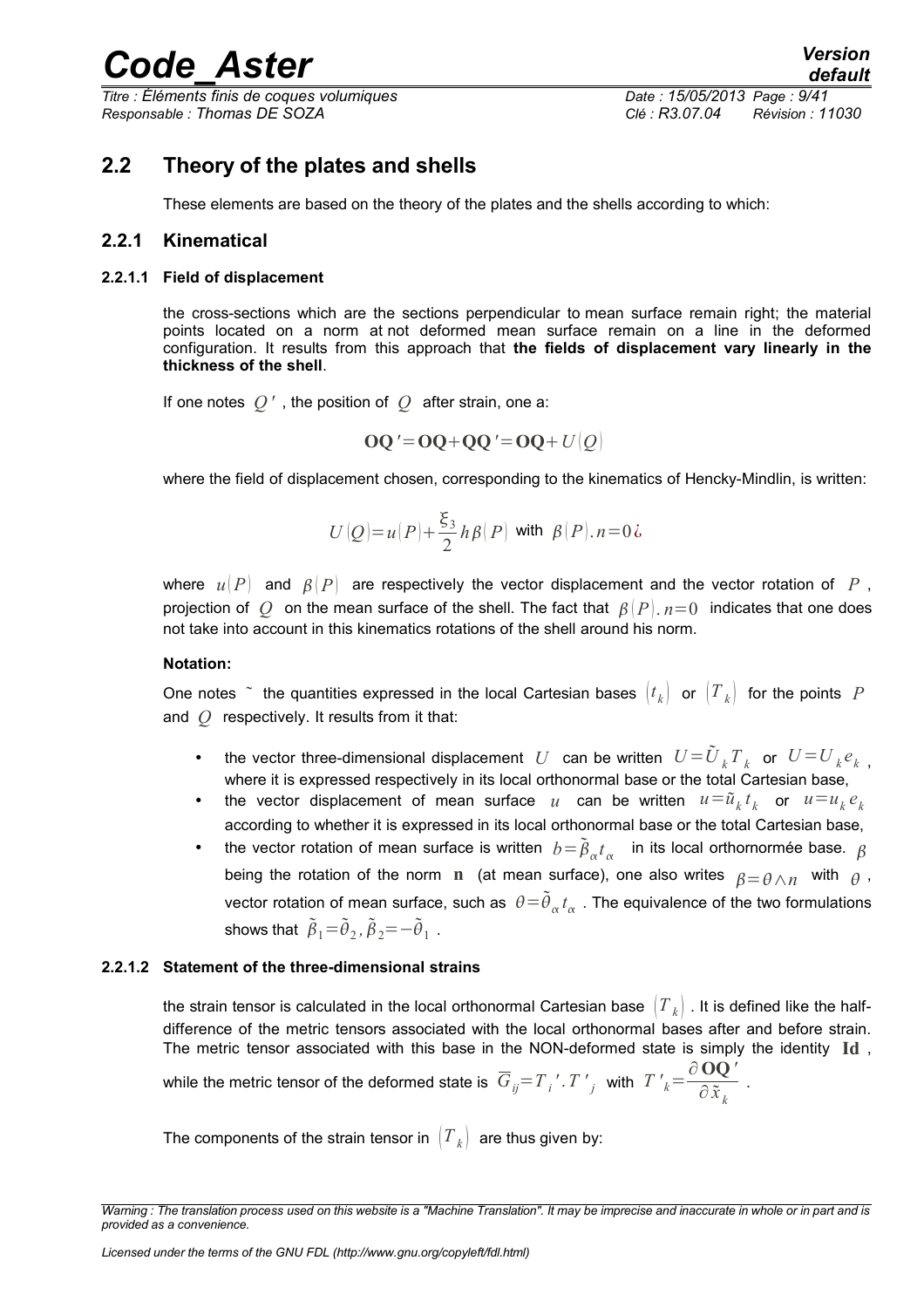*Titre : Éléments finis de coques volumiques Date : 15/05/2013 Page : 10/41 Responsable : Thomas DE SOZA Clé : R3.07.04 Révision : 11030*

$$
\tilde{\varepsilon}_{\alpha\beta} = \frac{1}{2} \left( \frac{\partial \tilde{U}_{\alpha}}{\partial \tilde{x}_{\beta}} + \frac{\partial \tilde{U}_{\beta}}{\partial \tilde{x}_{\alpha}} \right)
$$
\n
$$
\tilde{\varepsilon}_{\alpha 3} = \frac{1}{2} \left( \frac{\partial \tilde{U}_{\alpha}}{\partial \tilde{x}_{3}} + \frac{\partial \tilde{U}_{3}}{\partial \tilde{x}_{\alpha}} \right)
$$

the equations above are linear relations strain-displacements. The variables of displacement are the components  $\tilde{{U}}_k$  .

The components  $\, \tilde{\varepsilon}_{kl} \,$  of the tensor  $\, \tilde{\varepsilon} \,$  can be also expressed according to the components in the total reference ∂*U p*  $\frac{\partial\bigtriangledown\rho}{\partial x_{m}}$  . Indeed as in the total reference  $\left\| \varepsilon{=}\varepsilon_{ij}e^{i}{\times}e^{j{=}\varepsilon_{ij}}T^{i}_{~k}T^{j}_{~l}T^{k}{\times}T^{l{=}\tilde{\varepsilon}_{kl}}T^{k}{\times}T^{l}\right\|$  one from of thus deduced immediately that:  $\tilde{\epsilon}_{\rm kl} \!=\! \varepsilon_{\rm ij} T^i_k T^j_l$  .  $\left\vert e^k\right\rangle$  and  $\left\vert T^k\right\rangle$  are the bases  $\textsf{contravariantes associated with } \begin{pmatrix} e\ \end{pmatrix} \textsf{ and } \begin{pmatrix} T\ \end{pmatrix}$  respectively such as:  $e^i.e_j \!=\!\delta_{ij}$  and .formule  $T^i$ .  $T$  *j*=  $\delta_{ij}$  As the bases  $\big(e_{k}\big)$  and  $\big(T_{k}\big)$  are orthonormal, their associated bases contravariantes are confused with themselves. Thus in the same way that one had  $\|T_k\!=\!T_k^j e_j\|$  one finds  $\|T^k\!=\!T_k^j e^j\|$ 

. If formula  $T = T^i_{~k}e_i \times T^k$  then  $T \times T$  :  $\varepsilon = \tilde{\epsilon}_{kl}T^k \times T^l = \tilde{\epsilon}$  . For the continuation one indicates by  $\tilde{\epsilon}$ the form of the tensor of the strains in the local orthonormal reference and by  $\epsilon$  the form of the same tensor in the total reference. The relation of transition of the one with the other is given above in term of tensors.

*Warning : The translation process used on this website is a "Machine Translation". It may be imprecise and inaccurate in whole or in part and is provided as a convenience.*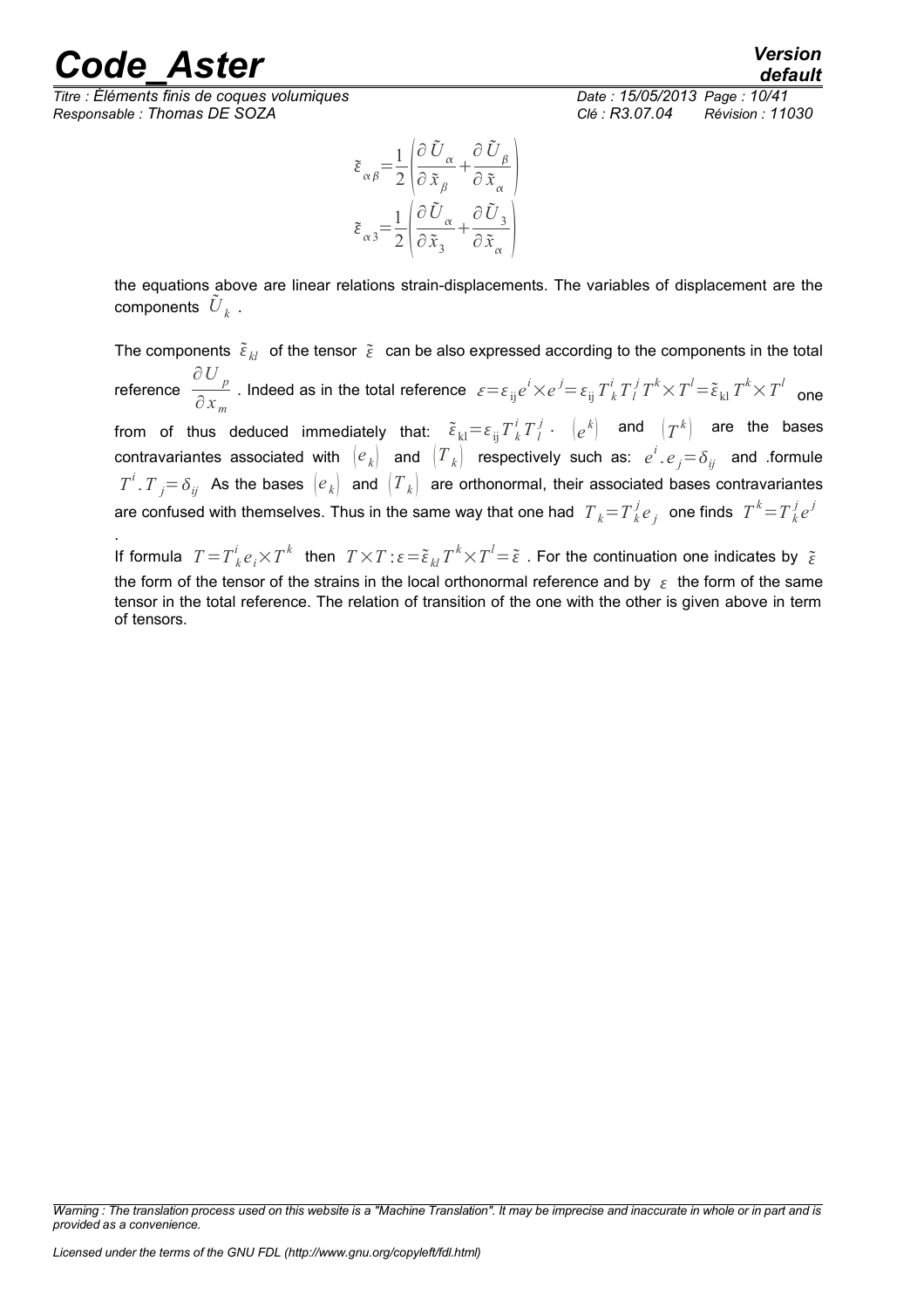*Titre : Éléments finis de coques volumiques Date : 15/05/2013 Page : 11/41 Responsable : Thomas DE SOZA Clé : R3.07.04 Révision : 11030*

**Note:**

The terms  $T^j_k$  contain the terms of curvature of the shell  $\varOmega$  .

*One notes in the relations strain-displacements that the component*  $\tilde{\epsilon}_{33}$  *is not determined by the kinematics. This is to be associated with the assumption of nullity of the transverse normal stresses*  $\tilde{\sigma}_{33}=0$  *justified by the behavior of the shells.* 

*In the literature (see for example [bib3]), the modelization of the shells by the approach based on* the curvilinear components  $\left.\tilde{u}_k\right|$  of displacement reveals explicitly the quantities of curvature on *the level of the form of the strain tensor [bib5]. Like, in general, the geometry of the shell is not known explicitly, one must thus numerically determine the geometrical characteristics which are* the vectors  $a_\alpha$ ,  $g_\alpha$  ,… and the curvatures  $\,C_{\,\alpha\beta}\,$  . With the finite element method it is necessary *to derive the shape functions twice (see page 20 of [bib5] and [R3.07.02]) to compute: them*  $C_{\ \alpha\beta\ \ \ .}$  This can make their computation vague according to the selected family of the shape *functions. The made mistake depends on these last (linear, quadratic, cubic polynomials….) and becomes independent of the refinement of the mesh. A formulation utilizing the derivative first of the shape functions (computation of slopes) does not present this disadvantage. Thus the consequent error with computations of the terms of curvature in a formulation based on the curvilinear approach does not decrease with the refinement of the mesh whereas for the formulation described above it becomes small by increasing the number of finite elements. Within sight of the preceding observations, the approach known as curvilinear was not followed.*

#### **2.2.2 Constitutive law**

<span id="page-10-0"></span>the behavior of the shells is a behavior 3D in "plane stresses". It binds the components of the stresses and the strains, in the form of vectors, in the local orthonormal base. The transverse stress  $\tilde{\sigma}_{33}$ because of being null regarded as negligible compared to the other components of the tensor of the stresses (assumption of the plane stresses). The most general constitutive law is written then as follows:

$$
\begin{pmatrix}\n\tilde{\sigma}_{11} \\
\tilde{\sigma}_{22} \\
\tilde{\sigma}_{12} \\
\tilde{\sigma}_{13} \\
\tilde{\sigma}_{23}\n\end{pmatrix} = \tilde{C}(\varepsilon, \mu) \begin{pmatrix}\n\tilde{\varepsilon}_{11} - \tilde{\varepsilon}_{11}^{th} \\
\tilde{\varepsilon}_{22} - \tilde{\varepsilon}_{22}^{th} \\
\tilde{\gamma}_{12} \\
\tilde{\gamma}_{2} \\
\tilde{\gamma}_{2}\n\end{pmatrix}
$$

where  $\tilde{C}(\varepsilon, \mu)$  is the local matrix of behavior in plane stresses and  $\mu$  represents all the local variables when the behavior is nonlinear.

For behaviors where the transverse distortions are uncoupled from the strains of membrane and bending,  $\tilde{C}(\varepsilon, \mu)$  is put in the form:

$$
\tilde{C} = \begin{pmatrix} \tilde{H} & 0 \\ 0 & \tilde{H}_{\gamma} \end{pmatrix}
$$

*Licensed under the terms of the GNU FDL (http://www.gnu.org/copyleft/fdl.html)*

*Warning : The translation process used on this website is a "Machine Translation". It may be imprecise and inaccurate in whole or in part and is provided as a convenience.*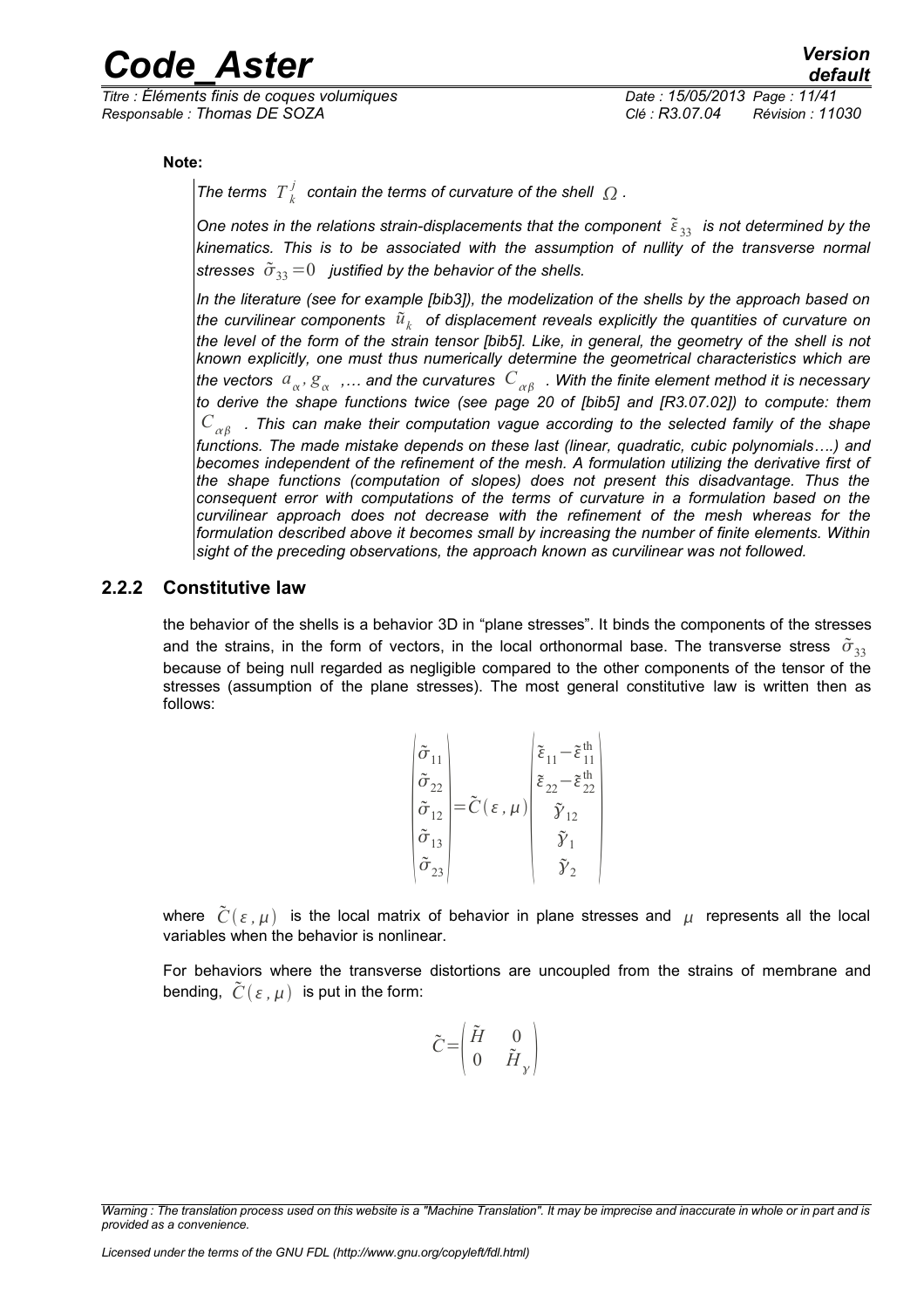*Titre : Éléments finis de coques volumiques Date : 15/05/2013 Page : 12/41 Responsable : Thomas DE SOZA Clé : R3.07.04 Révision : 11030*

*default*

where  $\tilde H(\varepsilon,\mu)$  is a matrix of behavior of membrane-bending  $3{\times}3$  and  $\tilde H_{\gamma}(\varepsilon,\mu)$  a matrix of transverse behavior of distortion  $2\times 2$ . The two phenomena being decoupled one can also write the behavior in the form:

$$
\tilde{\sigma}_{mf} = \begin{pmatrix} \tilde{\sigma}_{11} \\ \tilde{\sigma}_{22} \\ \tilde{\sigma}_{12} \end{pmatrix} = \tilde{H}(\varepsilon, \mu) \begin{pmatrix} \tilde{\varepsilon}_{11} - \tilde{\varepsilon}_{11}^{th} \\ \tilde{\varepsilon}_{22} - \tilde{\varepsilon}_{22}^{th} \\ \tilde{\gamma}_{12} \end{pmatrix} = \tilde{H}(\varepsilon, \mu) \tilde{\varepsilon}_{mf} \text{ and } \tilde{\sigma}_{y} = \begin{pmatrix} \tilde{\sigma}_{13} \\ \tilde{\sigma}_{23} \end{pmatrix} = \tilde{H}_{y}(\varepsilon, \mu) \begin{pmatrix} \tilde{\gamma}_{1} \\ \tilde{\gamma}_{2} \end{pmatrix} = \tilde{H}_{y}(\varepsilon, \mu) \tilde{\gamma}
$$

One will remain from now on in the frame of this assumption.

For an isotropic homogeneous linear behavior elastic, one has as follows:

$$
\tilde{C} = \frac{E}{1 - v^2} \begin{vmatrix}\n1 & v & 0 & 0 & 0 \\
v & 1 & 0 & 0 & 0 \\
0 & 0 & \frac{1 - v}{2} & 0 & 0 \\
0 & 0 & 0 & \frac{k(1 - v)}{2} & 0 \\
0 & 0 & 0 & 0 & \frac{k(1 - v)}{2}\n\end{vmatrix}
$$

where *k* is factor of transverse correction of shears whose meaning is given in the documentation of reference of the shell elements [R3.07.03], and [bib4] for more details. This coefficient applies 5/6 to a theory of the Reissner type and 1 in the frame of the theory of Hencky - Mindlin. Lastly, if one chooses *k* very large, one brings back oneself to a theory of the type Coils-Kirchhoff. One neutralizes the transverse distortion by penalization of associated energy while taking  $k = 10^6 h/R$  ( *h* being the thickness of the shell and  $R$  its average radius of curvature).

Always in the isotropic case, the two only non-zero components of  $\tilde{\varepsilon}^{th}$  are  $\tilde{\varepsilon}_{ii}^{th}$  for  $\,i\!=\!1,\!2$  , such as:  $\tilde{\varepsilon}^{th}_{ii} = \alpha (T - T^{ref})$ 

where  $\alpha$  is the thermal coefficient of thermal expansion and  $\it{T}$   $T'^{e\!f}$  the difference in presumedly known temperature.

**Note:**

One does not describe the variation of the thickness nor that of the transverse strain  $\tilde{\epsilon}_{33}$  which *one can however calculate by means of the preceding assumption of plane stresses. In addition no restriction is made on the type of behavior in plane stresses which one can represent.*

*Same way that*  $T \times T$  :  $\varepsilon = \tilde{\varepsilon}$  one can deduce formula  $(T \times T)_{mf}$  :  $\varepsilon = T_{mf}$  :  $\varepsilon = \tilde{\varepsilon}_{mf}$  formula  $(T\times T)_{_{\cal Y}}$ :  $\varepsilon\!=\!T_{_{\cal Y}}$ :  $\varepsilon\!=\!\tilde\varepsilon_{_{\cal Y}}$  , which makes it possible to find  $\;\tilde\varepsilon_{_{m\!f}}\;$  and  $\;\tilde\varepsilon_{_{\cal Y}}\;$  starting from the tensor *of the strains in the total reference.*

*Warning : The translation process used on this website is a "Machine Translation". It may be imprecise and inaccurate in whole or in part and is provided as a convenience.*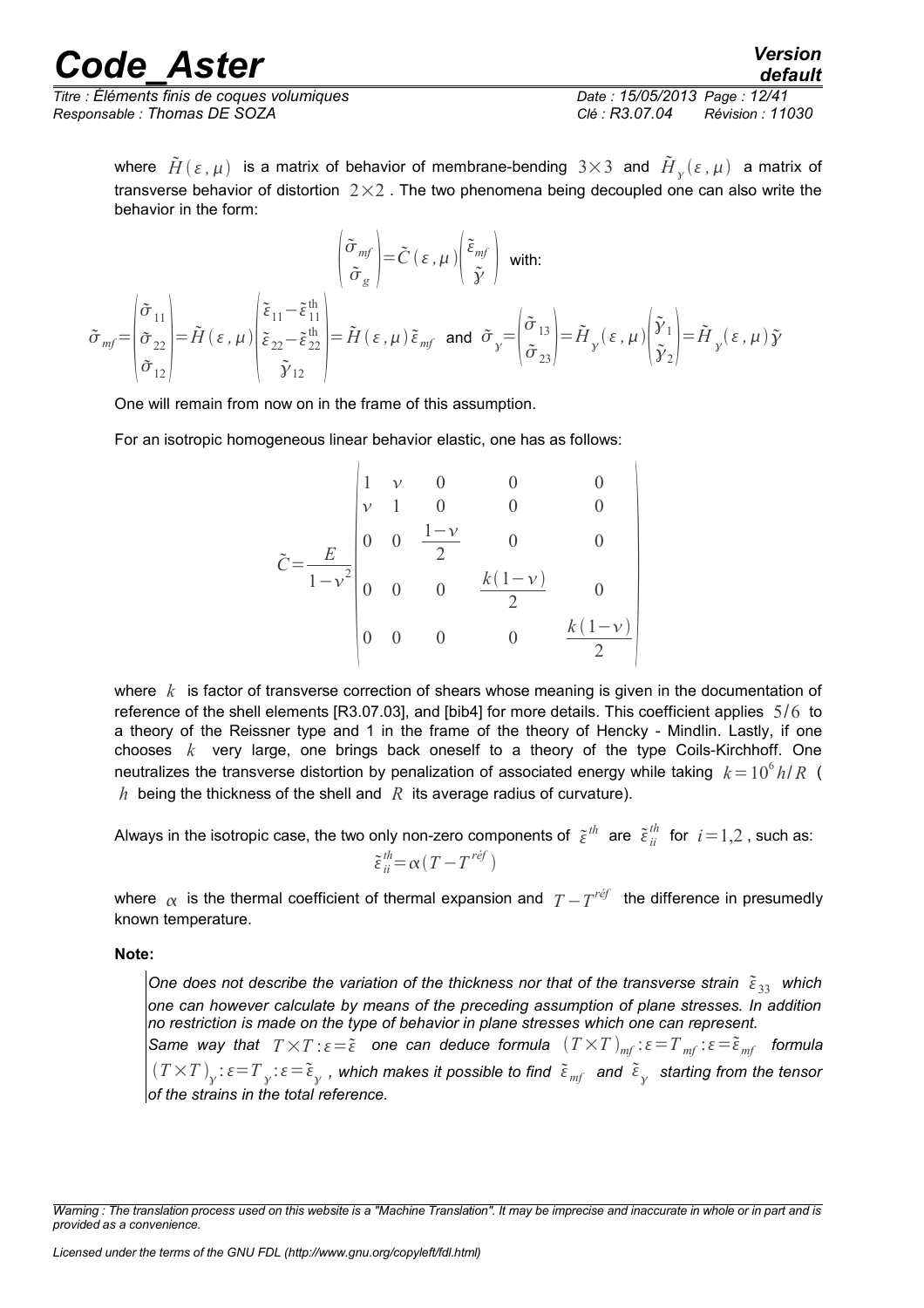*Titre : Éléments finis de coques volumiques Date : 15/05/2013 Page : 13/41 Responsable : Thomas DE SOZA Clé : R3.07.04 Révision : 11030*

### <span id="page-12-2"></span>**3 Principle of the virtual wors**

### **3.1 Work of strain**

<span id="page-12-1"></span>In 3D the statement of the work of strain is written:

$$
W_{\text{def}} = \int_{S} \int_{-h/2}^{h/2} (\tilde{\varepsilon}_{ij} \tilde{\sigma}_{ij}) dV = \int_{S-h/2} \int_{h/2}^{h/2} (\tilde{\varepsilon}_{ij} \tilde{C}_{ijkl} \tilde{\varepsilon}_{kl}) dV = \int_{S-h/2} \int_{-h/2}^{h/2} (\varepsilon_{rs} P_{i}^{r} P_{k}^{s} \tilde{C}_{ijkl} P_{k}^{p} P_{l}^{q} \varepsilon_{pq}) dV
$$
  
= 
$$
\int_{S-h/2} \int_{-h/2}^{h/2} (\varepsilon_{rs} C_{rspq} \varepsilon_{pq}) dV = \int_{S-h/2} \int_{-h/2}^{h/2} (\varepsilon_{ij} \sigma_{ij}) dV
$$

One checks that this statement is invariant compared to the bases in which the tensors are expressed. One chooses for the continuation of this document all to express in the local base  $|T_k|$  by knowing that one passes from the local tensor of behavior to the total tensor of behavior by the relation  $C_{rspq} = P_i^r P_k^s \tilde{C}_{ijkl} P_k^p P_l^q$ .

The general statement of the work of strain 3D for the shell element is worth:

$$
W_{\text{def}} = \int_{S} \int_{-h/2}^{h/2} (\tilde{\varepsilon} \tilde{\sigma}) dV = \int_{S} \int_{-h/2}^{h/2} (\tilde{\varepsilon} \tilde{C} \tilde{\varepsilon}) dV = \int_{S} \int_{-h/2}^{h/2} (\tilde{\varepsilon}_{mf} \tilde{H} \tilde{\varepsilon}_{mf}) dV + \int_{S} \int_{-h/2}^{h/2} (\tilde{\varepsilon}_{y} \tilde{H}_{y} \tilde{\varepsilon}_{y}) dV
$$

where *S* is mean surface and the position in the thickness of the shell varies between *– h*/2 and  $h/2$ . It appears in the statement of the work of strain a contribution of strain out of membrane bending and a contribution of transverse shearing strain.

#### **3.1.1 Elastic internal energy of shell**

<span id="page-12-0"></span>It is expressed in the following way:

$$
\Phi_{\rm int} = \frac{1}{2} \int_{S} \left[ \frac{E}{1 - v^2} (\tilde{\varepsilon}_{11}^2 + \tilde{\varepsilon}_{22}^2 + 2 v \, \tilde{\varepsilon}_{11} \tilde{\varepsilon}_{22}) + G(\tilde{\gamma}_{12}^2 + k (\tilde{\gamma}_1^2 + \tilde{\gamma}_2^2)) \right] dV
$$

where K is the factor of correction in transverse shears defined in paragraph 2 and  $\; G \! = \! \frac{E}{2 \cdot \! A}$  $\frac{1}{2(1+\nu)}$ .

*Warning : The translation process used on this website is a "Machine Translation". It may be imprecise and inaccurate in whole or in part and is provided as a convenience.*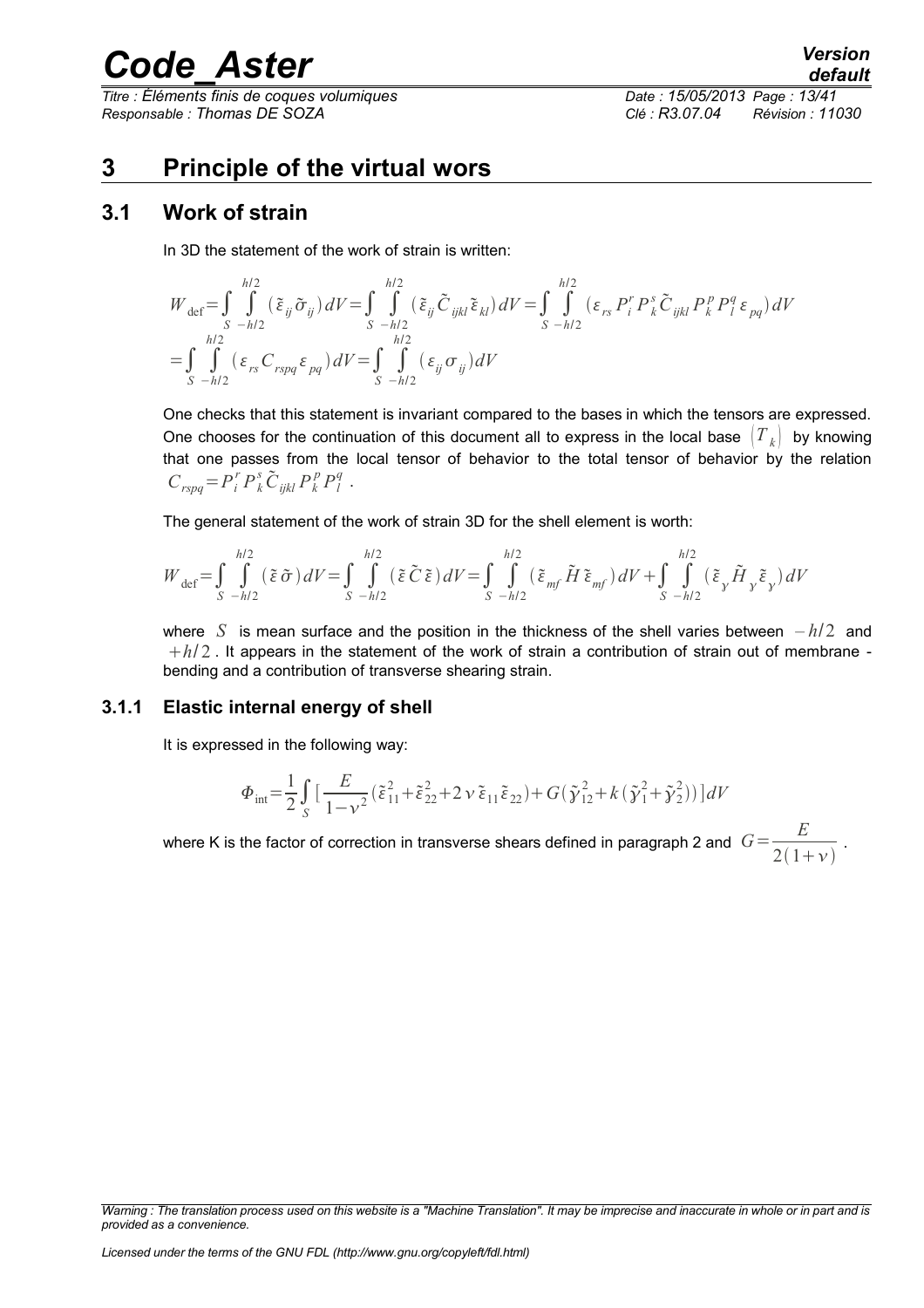*Titre : Éléments finis de coques volumiques Date : 15/05/2013 Page : 14/41 Responsable : Thomas DE SOZA Clé : R3.07.04 Révision : 11030*

#### **3.1.2 Statement of the resulting forces**

<span id="page-13-1"></span>One notes:

$$
N = \begin{pmatrix} N_{11} \\ N_{22} \\ N_{12} \end{pmatrix} = \int_{-h/2}^{h/2} \begin{pmatrix} \tilde{\sigma}_{11} \\ \tilde{\sigma}_{22} \\ \tilde{\sigma}_{12} \end{pmatrix} dz \; ; \; M = \begin{pmatrix} M_{11} \\ M_{22} \\ M_{12} \end{pmatrix} = \int_{-h/2}^{h/2} \begin{pmatrix} \tilde{\sigma}_{11} \\ \tilde{\sigma}_{22} \\ \tilde{\sigma}_{12} \end{pmatrix} z \; dz \; ; \; T = \begin{pmatrix} T_{1} \\ T_{2} \end{pmatrix} = \int_{-h/2}^{h/2} \begin{pmatrix} \tilde{\sigma}_{13} \\ \tilde{\sigma}_{23} \end{pmatrix} dz \; .
$$

 $N_{11}$ ,  $N_{22}$ ,  $N_{12}$  are the generalized forces of membrane (in  $N/m$ );  $M_{11}$ ,  $M_{22}$ ,  $M_{12}$  are the generalized forces of bending or moments (in *N*);  $T_{1}$ ,  $T_{2}$  , are the generalized forces of shears or shears (in  $N/m$  );

The statement of the resulting forces that one gives here is an approximate statement which does not take account of the curvature of the shell (cf p.316 of [bib3]). The mistake made on these forces is then in  $h^2/R$  where  $1/R$  is the average curvature. When the shell becomes plane, statements given Ci - above are exact and the meaning of the resulting forces can be found in [R3.07.03]. We will not develop more this aspect in addition documented well in [bib3] because the theory of shell used here does not rest on generalized a strains formulation/resulting forces but on threedimensional/forced a strains formulation.

### **3.2 Work of the forces and external couples**

<span id="page-13-0"></span>the work of the forces being exerted on the voluminal shell is expressed in the following way:

$$
W_{ext} = \int_{S}^{+h/2} \int_{-h/2}^{h/2} F_{v} \cdot U \, dV + \int_{S} F_{s} \cdot U \, dS + \int_{C}^{+h/2} \int_{-h/2}^{h/2} F_{c} \cdot U \, dz \, ds
$$

where  $\overline{F}_v$ ,  $\overline{F}_s$ ,  $\overline{F}_c$  are the voluminal, surface forces and of contour being exerted on the shell, respectively.  $C$  is the part of the contour of the shell to which the forces of contour  $\overline{F}_c$  are applied.

#### **a) Loads given in the total reference:**

With the kinematics of [§2.2.1], one determines as follows:

$$
W_{ext} = \int_{S} (f_{i}u_{i} + c_{i}\beta_{i}) dS + \int_{C} (\phi_{i}u_{i} + X_{i}\beta_{i}) ds = \int_{S} (f_{i}u_{i} + c_{i}(\tilde{\theta}_{2}t_{1i} - \tilde{\theta}_{1}t_{2i})) dS
$$
  
+ 
$$
\int_{C} (\phi_{i}u_{i} + X_{i}(\tilde{\theta}_{2}t_{1i} - \tilde{\theta}_{1}t_{2i})) ds = \int_{S} (f_{i}u_{i} + c_{i}(\tilde{\theta}_{2}t_{1i} - \tilde{\theta}_{1}t_{2i})) dS + \int_{C} (\phi_{i}u + X\beta) ds
$$

*Licensed under the terms of the GNU FDL (http://www.gnu.org/copyleft/fdl.html)*

*Warning : The translation process used on this website is a "Machine Translation". It may be imprecise and inaccurate in whole or in part and is provided as a convenience.*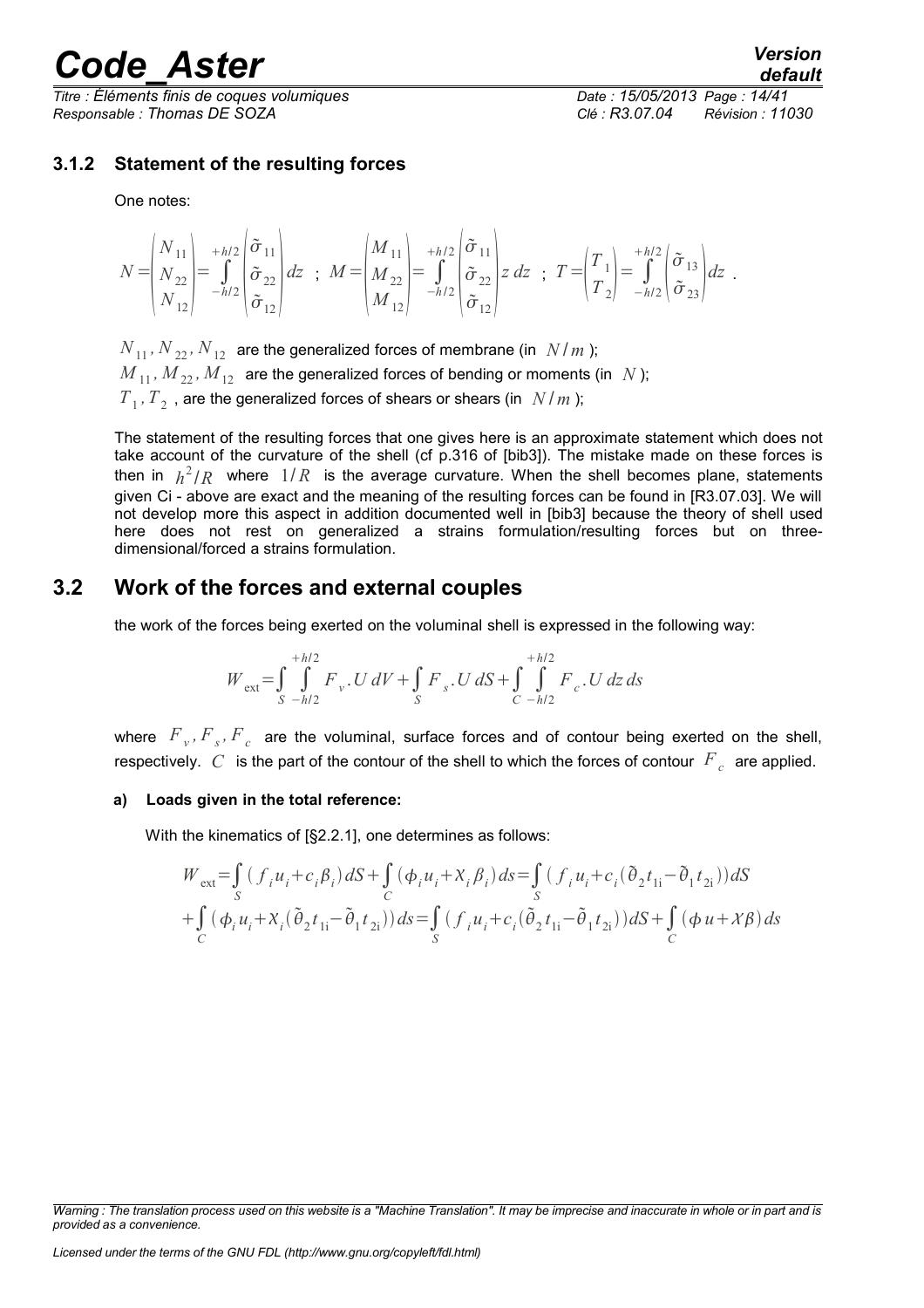*Titre : Éléments finis de coques volumiques Date : 15/05/2013 Page : 15/41 Responsable : Thomas DE SOZA Clé : R3.07.04 Révision : 11030*

 $f_1, f_2, f_3$ 

*h*/2

 $f_i = \int$ −*h*/2

 $c_1$ ,  $c_2$ ,  $c_3$ 

where are present on the shell:

 $1, 7, 2, 7, 3$ . coordinate system surface forces acting along the axes of the total cartesian  $F_{\left(v\right)}$ . $e_{i}$  $dz + F_{\left(s\right)}$ . $e_{i}$  where  $\left(e_{i}\right)$  are the vectors of the total Cartesian base.

> surface couples acting around the axes of the total reference.

 $c_i = \int$ −*h*/2 *h*/2  $zF_v \cdot e_i \, dz \pm \frac{h}{2}$  $\frac{n}{2}F_s \cdot e_i$  where are  $e_i$  to them the vectors of the total Cartesian base.

and where are present on the contour of the shell:

| $\phi_1$ , $\phi_2$ , $\phi_3$ :              | linear forces on the total Cartesian coordinate system.          |
|-----------------------------------------------|------------------------------------------------------------------|
| $\phi_i = \int_{-h/2}^{h/2} F_c \cdot e_i dz$ | where are $e_i$ to them the vectors of the total Cartesian base. |
| $X_1$ , $X_2$ , $X_3$ :                       | linear couples acting around the axes of the total reference.    |
| $X_i = \int_{-h/2}^{h/2} zF_c \cdot e_i dz$   | where are $e_i$ to them the vectors of the total Cartesian base. |

**Note:**

*One also and the notes linear distributions of force and moment applied to the contour of the finite element.*

#### **b) Loads given in the local coordinate system:**

One has then:

$$
W_{ext} = \int_{S} \left( \sum_{i=1}^{3} \tilde{f}_{\alpha} t_{\alpha i} u_{i} + \tilde{c}_{1} \tilde{\beta}_{1} + c_{2} \tilde{\beta}_{2} \right) dS + \int_{C} \left( \sum_{i=1}^{3} \tilde{\phi}_{\alpha} t_{\alpha i} u_{i} + X_{1} \tilde{\beta}_{1} + X_{2} \tilde{\beta}_{2} \right) ds =
$$
  

$$
\int_{S} \left( \sum_{i=1}^{3} \tilde{f}_{\alpha} t_{\alpha i} u_{i} + \tilde{c}_{1} \tilde{\theta}_{2} - \tilde{c}_{2} \tilde{\theta}_{1} \right) dS + \int_{C} \left( \sum_{i=1}^{3} \tilde{\phi}_{\alpha} t_{\alpha i} u_{i} + X_{1} \tilde{\theta}_{2} - X_{2} \tilde{\theta}_{1} \right) ds
$$

the statements of  $\tilde f_1, \tilde f_2, \tilde f_3$  and  $\tilde c_1, \tilde c_2, \tilde c_3$  are the analogues of the statements obtained for  $f_1$ ,  $f_2$ ,  $f_3$  and  $c_1$ ,  $c_2$ ,  $c_3$  by replacing them  $e_i$  by  $t_i$ .

**Note:**

For the couple  $\,c\,$  , the contribution  $\,{\tilde c}_3\,$  associated with  $\,n\,$  is null in theory of shell.

*Warning : The translation process used on this website is a "Machine Translation". It may be imprecise and inaccurate in whole or in part and is provided as a convenience.*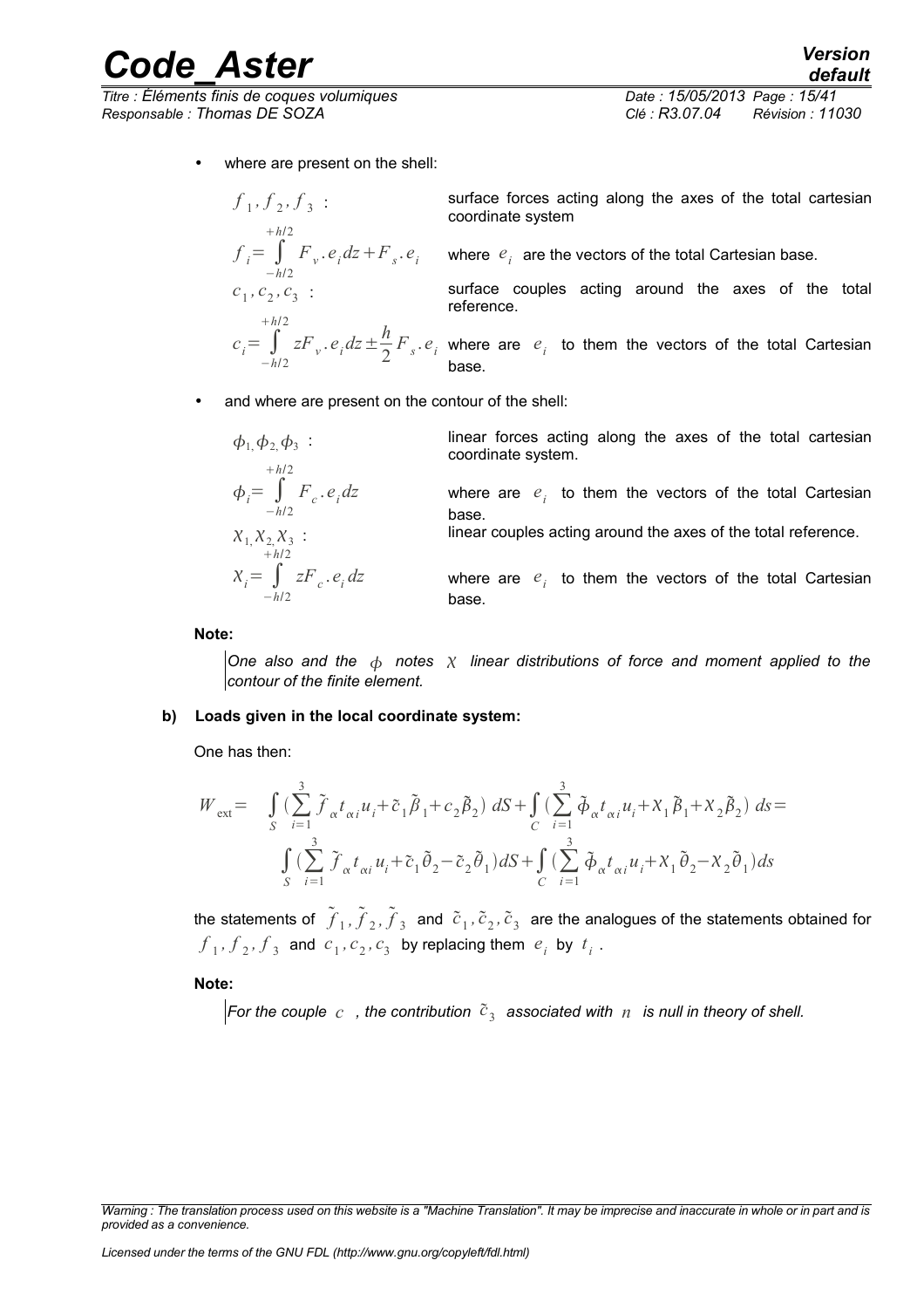*Titre : Éléments finis de coques volumiques Date : 15/05/2013 Page : 16/41 Responsable : Thomas DE SOZA Clé : R3.07.04 Révision : 11030*

### **3.3 Work of the inertia forces**

<span id="page-15-1"></span>work due to the quantities of acceleration is written:

$$
W^{ac} = \int_{\Omega} \rho \, \dot{OQ}^{\prime} \cdot \mathbf{OQ}^{\prime} \, dv
$$

where  $\rho$  is the density.

It is supposed that  $\overrightarrow{OQ}$  *'*, the vector of acceleration of the point  $Q$  ' is following form:

$$
\overline{\mathbf{OQ}}^{\prime} = \overline{\mathbf{U}}_k \mathbf{e}_k + W \wedge \left[ W \wedge x_k^0 \mathbf{e}_k \right]
$$

where one neglected the Coriolis forces and the correction of metric in the thickness.

One notes  $\ddot{U}_k =$  $d^2 U_k$  $\frac{1}{d}$ , and  $\Omega$  is the uniform instantaneous axis of rotation of the total reference  $\frac{1}{d}$  $[O, e_k]$  (compared to a Galilean reference which has the same origin  $|O|$  as the total reference).

One expresses  $\Omega$  in the global database  $\{e_k\}$  :

$$
\Omega = \Omega_k e_k
$$

For virtual displacement **OQ***'* , one a:

$$
\mathbf{OQ}^{\prime} = U_k e_k
$$

work due to the quantities of acceleration becomes then:

$$
W^{ac} = \int_{\Omega} \rho U_k e_k \left[ \ddot{U}_k e_k + \Omega \wedge (\Omega \wedge x_k^0 e_k) \right] dv = W_{mass}^{ac} + W_{cent}^{ac}
$$

with:

$$
W_{masse}^{ac} = \int_{\Omega} \rho U_k \ddot{U}_k dv
$$

and:

$$
W_{cent}^{ac} = \int_{\Omega} \rho U_{k} e_{k} \left[ \Omega \wedge (\Omega \wedge x_{k}^{0} e_{k}) \right] dv
$$

### **3.4 Principle of virtual work**

<span id="page-15-0"></span>For a static loading, it is written in the following way:  $\delta W_{ext} = \delta W_{det}$  where  $W_{ext}$  is the sum of various elementary works, corresponding to the various loadings.

In harmonic dynamics (computation of eigen modes), the principle of the virtual wors gives:  $\delta W_{ext} + \delta W_{mass}^{ac} = 0$ 

*default*

*Warning : The translation process used on this website is a "Machine Translation". It may be imprecise and inaccurate in whole or in part and is provided as a convenience.*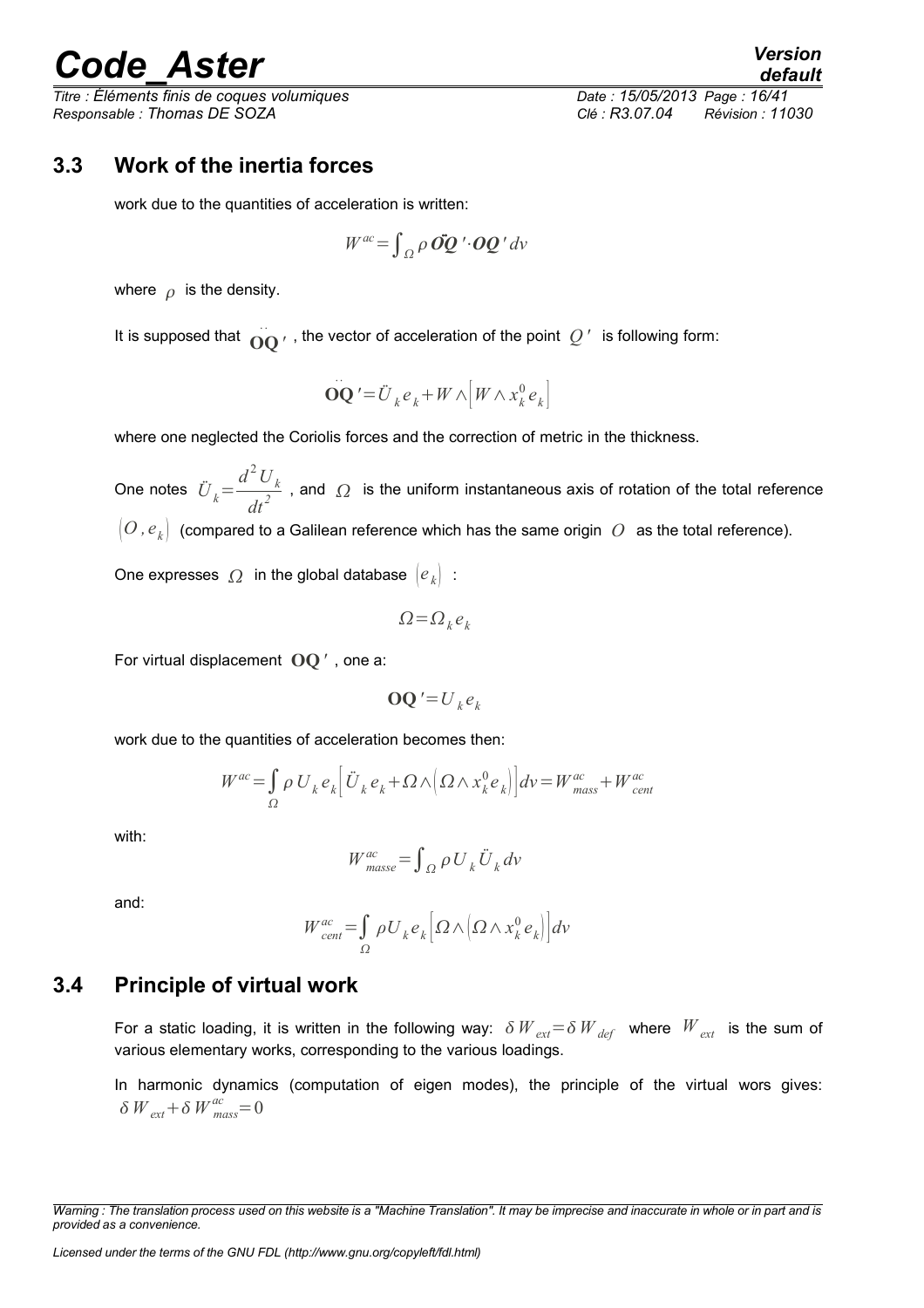*Titre : Éléments finis de coques volumiques Date : 15/05/2013 Page : 17/41 Responsable : Thomas DE SOZA Clé : R3.07.04 Révision : 11030*

## <span id="page-16-1"></span>**4 Numerical discretization of the variational formulation resulting from the principle of virtual work**

### **4.1 Introduction**

<span id="page-16-0"></span>This chapter is devoted to the discretization of the various terms of energy introduced into the preceding chapter. The choice of frame HENCKY-MINDLIN-NAGHDI to describe the kinematics of shell, presented to the paragraph [§2] led to statements of the strains where the derivatives are limited to order 1, contrary to the model of LOVE-KIRCHHOFF. One can thus use a finite element of a restricted nature while ensuring conformity (see p.110 [bib7]).

The degrees of freedom are 3 displacements in the total reference and the 2 rotations in local coordinate system.

The selected elements are isoparametric quadrangles or triangles. The quadrangle is represented below. The quadrangles give the best results (see p.202 [bib8]). The best choice consists in taking for these elements of the quadratic interpolation functions (see p.224 [bib8]) in order to correctly model the effects of membrane, bending and shears. According to the results based on many benchmarks of the literature, the best alternative is the quadratic isoparametric quadrangle, which makes it possible to have a fine representation of a curved geometry and good estimates of the stresses. One chooses among the elements with quadratic functions the element hétérosis (Q9H) whose displacements are approached by the interpolation functions of the Sérendip element and the rotations by the functions of the element of Lagrange (cf Annexe3). This choice is justified hereafter.



**Appear 4.1-a: Representations of the isoparametric quadrangle**

*Warning : The translation process used on this website is a "Machine Translation". It may be imprecise and inaccurate in whole or in part and is provided as a convenience.*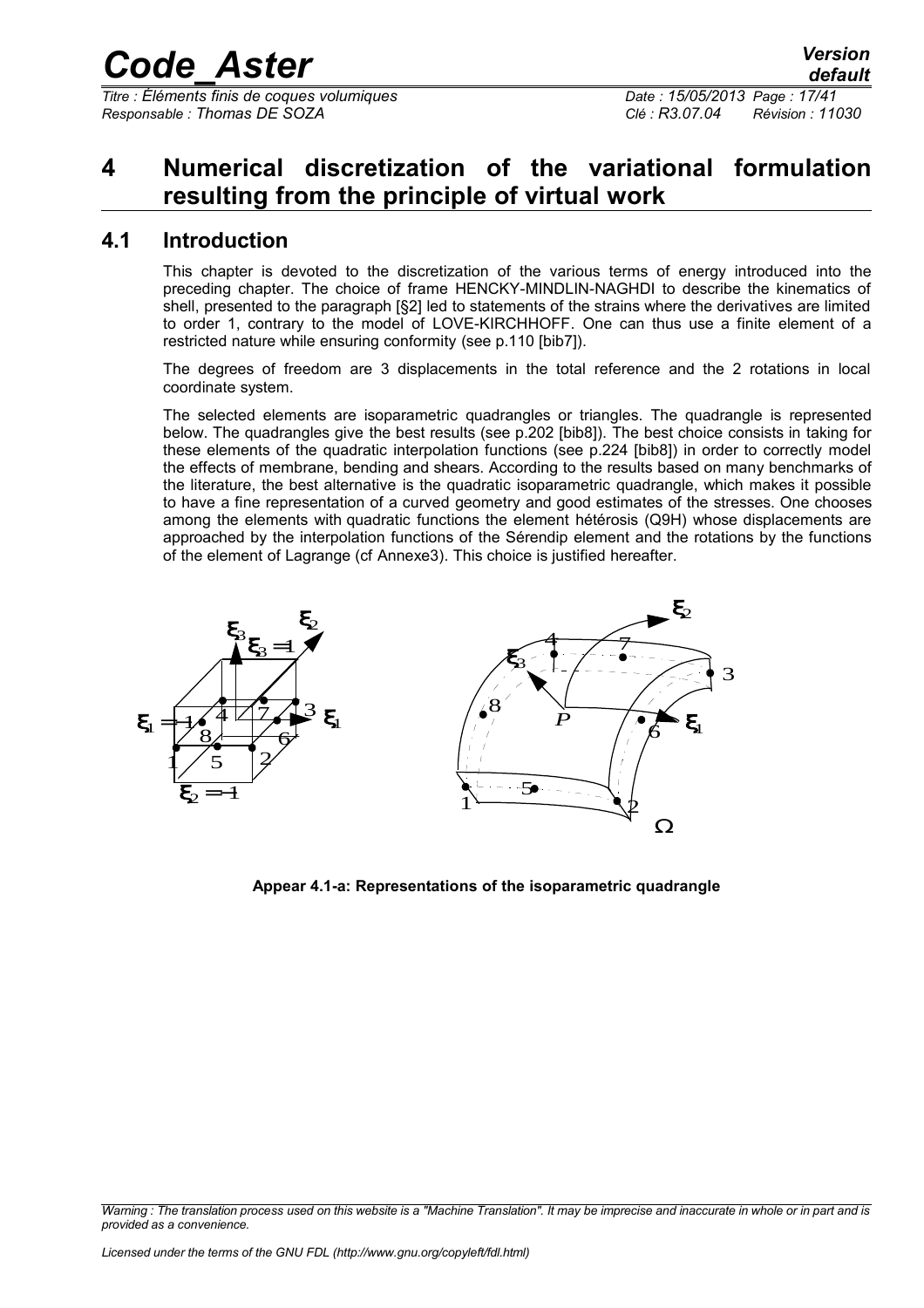*Titre : Éléments finis de coques volumiques Date : 15/05/2013 Page : 18/41 Responsable : Thomas DE SOZA Clé : R3.07.04 Révision : 11030*

*default*

the figure [Figure 4.1-b] summarizes the three families of elements previously named.



**Appear 4.1-b: Families of finite elements for the isoparametric quadrangle**

Of the risks of blocking or locking of membrane or shears appear when the thickness of the shell becomes small compared to its radius of curvature and that the interpolation functions are of a too low nature. To solve them a selective numerical integration is used [bib6]. For certain types of boundary conditions (fixed support) with the Sérendip element locking persists in spite of selective integration. Moreover, for the element of Lagrange, this kind of integration leads to singularities in the stiffness matrix. The element Hétérosis Q9H with selective integration does not encounter the problems mentioned and seems being most powerful for the modelization of the very thin shells (see p.224 [bib8]). It should be noted that this element has a mode of strain without associated energy if it is used only. This mode disappears when one uses more than two elements [bib7].

For the elements triangle, the element Hétérosis T7H is essential for the same reasons but proves definitely less powerful (see paragraph 5 concerning the validation).

<span id="page-17-0"></span>One decides to carry out all computations of discretization in the total Cartesian base.

### **4.2 Discretization of the geometrical terms**

the punctual coordinates  $x_k^0$   $\;$   $P\;$  of mean surface  $\;\omega\;$  are interpolated by the shape functions in the following way:

$$
x_k^0 = \sum_{i=1}^{Nb1} N_i^{(1)} x_{ik}^0
$$

where the number  $\; Nb\; 1\;$  and the shape functions  $\; N^{[1]}_{i}\;$  depend on the type of element chosen, and  $x_{ik}^0$  are the coordinates with the node  $\,$   $\,$  of the element.

The vectors covariants  $a_{\alpha}$  (attached to the point  $|P|$ ) are then given by:

$$
a_{\alpha} = \sum_{i=1}^{Nb} \frac{\partial N_i^{(1)}}{\partial \xi_{\alpha}} x_{ik}^0 e_k
$$

One avoids the computation of the vectors  $T_k$  because the components  $T_k^j$  contain the quantities of curvature whose computation is often vague as it was shown in the paragraph [§2.2.1].

*Warning : The translation process used on this website is a "Machine Translation". It may be imprecise and inaccurate in whole or in part and is provided as a convenience.*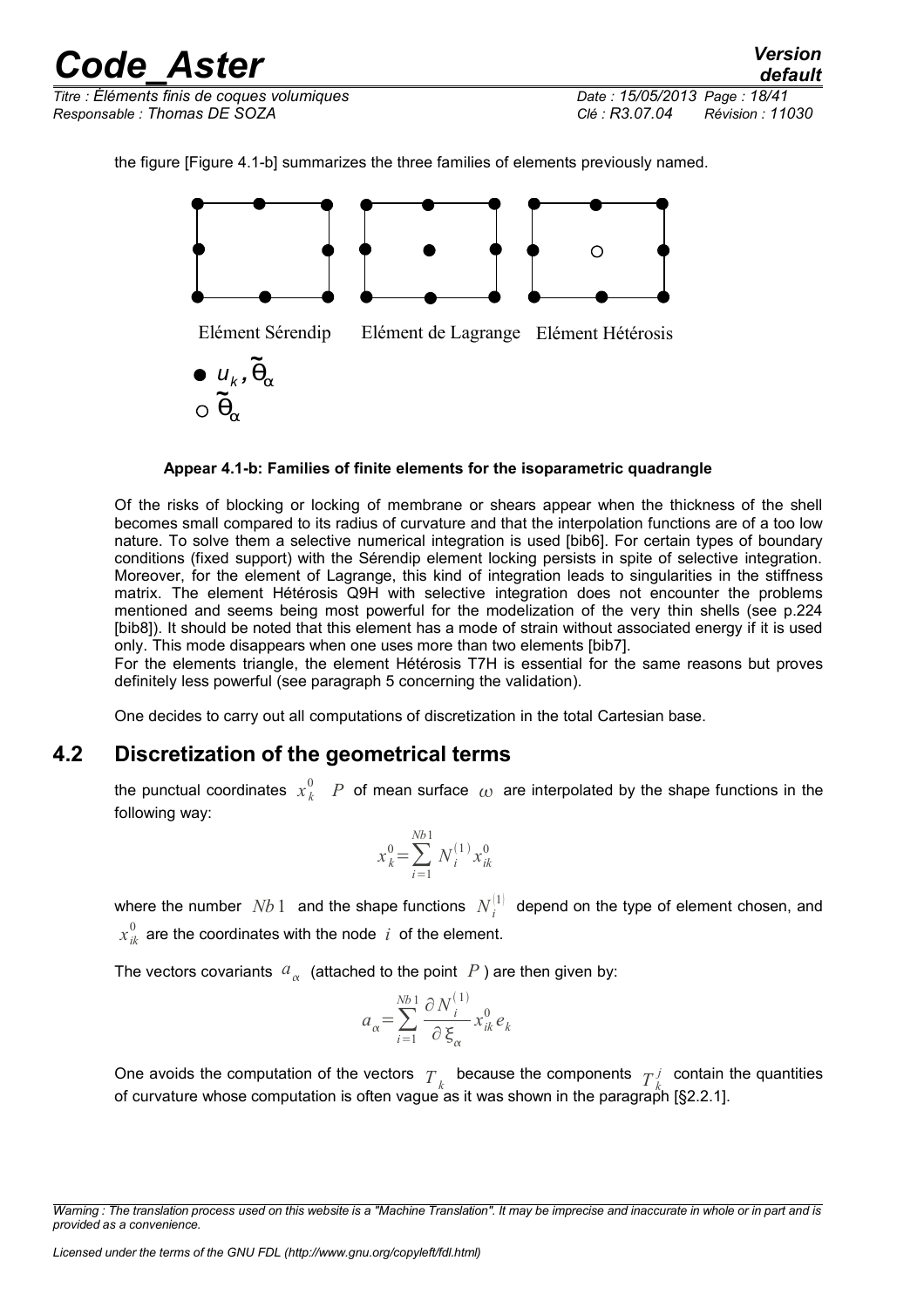*Titre : Éléments finis de coques volumiques Date : 15/05/2013 Page : 19/41 Responsable : Thomas DE SOZA Clé : R3.07.04 Révision : 11030*

In order to avoid the presence of the terms of curvature, one writes:

$$
n = \sum_{i=1}^{Nb} N_i^{(1)} n_i
$$

<span id="page-18-1"></span>where  $n_i$  is the normal vector with the nodes of the element.

### **4.3 Discretization of the field of displacement**

One adopts the following writing for displacement with point: *Q*

$$
U = \sum_{i=1}^{Nb1} N_i^{(1)} u_{ik} e_k + \frac{\xi_3}{2} \sum_{i=1}^{Nb2} N_i^{(2)} h_i \Big( \tilde{\theta}_{i2} t_{il} - \tilde{\theta}_{il} t_{i2} \Big)
$$

where them  $\,t_{_{\alpha}}\,$  are evaluated with the nodes, and where it is observed that the interpolation functions  $N^{(2)}_i$  and their number  $Nb$  2 for rotations  $\,\tilde{\theta}_{\alpha}\,$  are a priori different from those used for displacements  $u_k$  .

By expressing them  $|t_{i\alpha}|$  according to their components in the total Cartesian base, one obtains:

$$
U = \sum_{i=1}^{Nb} N_i^{(1)} u_{ik} e_k + \frac{\xi_3}{2} \sum_{i=1}^{Nb} N_i^{(2)} h_i \left( \tilde{\theta}_{i2} t_{ilk} + \tilde{\theta}_{il} t_{i2k} \right) e_k
$$

One calculates then the various elementary terms, in order to obtain the complete discretized formulation. In the continuation one uses Einstein's summation convention, while having with the spirit which the number of interpolations is  $~Nb~1~$  for  $~x_k^0$  ,  $n$  ,  $u_k$  , and  $~Nb~2~$  for  $~\tilde{\theta}_{\alpha}$   $~$   $~t_{\alpha}$  .

#### **4.3.1 Element Hétérosis Q9H**

<span id="page-18-0"></span>With this element, the number of interpolations for the geometry  $\left(x^0_k,n\right)$  and the displacements  $\,{u}_k\,$ is  $Nb1=8$  (nodes tops and mediums on the sides), while the number of interpolations for  $t_{\alpha}^{\dagger}$  and the rotations  $\left.\,\tilde{\theta}_{_{\alpha}}\right.$  is  $\left.\textit{Nb2}\!=\!9\right.$  (nodes tops and mediums on the sides + barycenter). The total number of degrees of freedom of the element is thus  $Nd = 3 \times 8 + 2 \times 9 = 42$ .

The interpolation functions  $\; N_i^{(1)} \;$  and  $\; N_i^{(2)} \;$  respectively for the geometry and the displacements, and rotations, can be found for example in [bib2] and are quoted in appendix 2.

The elementary vector of displacement can be put in the following form:

$$
\tilde{q}^e = (u_{11}, u_{12}, u_{13}, \tilde{\theta}_{11}, \tilde{\theta}_{12}, \dots, u_{i1}, u_{i2}, u_{i3}, \tilde{\theta}_{i1}, \tilde{\theta}_{i2}, \dots, \tilde{\theta}_{91}, \tilde{\theta}_{92}) i = 1,8
$$

*Warning : The translation process used on this website is a "Machine Translation". It may be imprecise and inaccurate in whole or in part and is provided as a convenience.*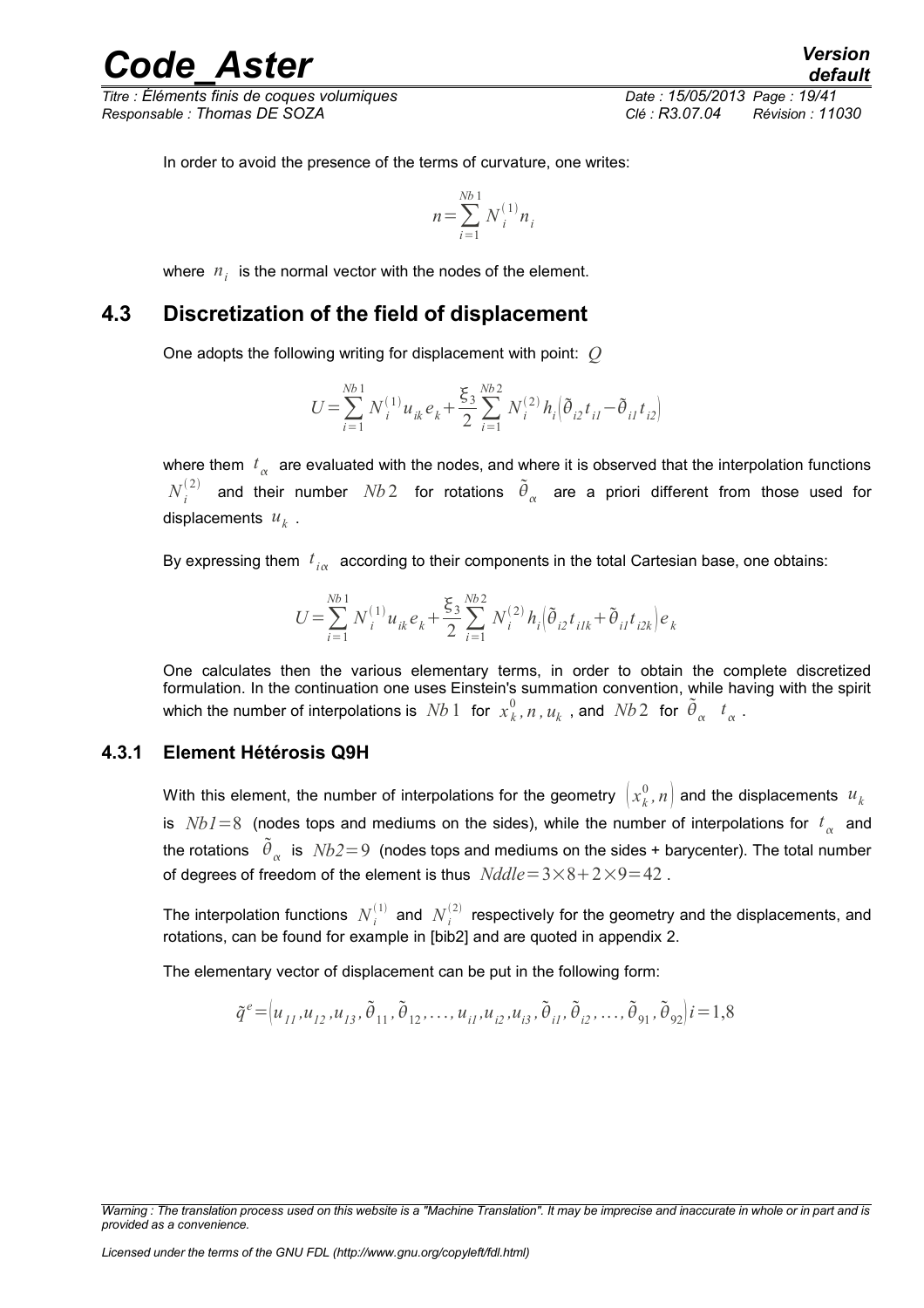*Titre : Éléments finis de coques volumiques Date : 15/05/2013 Page : 20/41 Responsable : Thomas DE SOZA Clé : R3.07.04 Révision : 11030*

#### **4.3.2 Element triangle T7H**

<span id="page-19-2"></span>With this element *Nb1*=6 (nodes tops and mediums on the sides) and *Nb2*=7 (nodes tops and mediums on the sides + barycenter). The total number of degrees of freedom of the element is  $N$ *ddle* =  $3 \times 6 + 2 \times 7 = 32$ .

The 6 interpolation functions  $N_i^{(1)}$  which are classical can be found in [bib2] and are quoted in appendix 4. On the other hand the 7  $N_i^{(2)}$  are it much less and their statements are given in Appendix 3.

The elementary vector of displacement can be put in the following form:

 $\tilde{q}^e = (u_{11}, u_{12}, u_{13}, \tilde{\theta}_{11}, \tilde{\theta}_{12}, \dots, u_{i1}, u_{i2}, u_{i3}, \tilde{\theta}_{i1}, \tilde{\theta}_{i2}, \dots, \tilde{\theta}_{71}, \tilde{\theta}_{72})$   $i = 1, 6$ 

#### **4.3.3 Notices**

<span id="page-19-1"></span>One notices on the level of the elementary vector  $\tilde{q}^e$  the presence of terms associated with the local base and the global database.

### **4.4 Discretization of the strain field**

<span id="page-19-0"></span>the strain field is expressed like the symmetrized gradient of the field of displacement:

$$
\varepsilon = S \nabla U = \frac{1}{2} (\nabla U + \nabla U^T)
$$

Like:

$$
U(x) = N\left[\xi(x)\right]\tilde{q}^e
$$

one thus has:

$$
\nabla U = \nabla N(\xi) \frac{\partial \xi}{\partial x} \tilde{q}^e
$$

where *N* gathers the shape functions  $N_i^{(1)}$  and  $N_i^{(2)}$  the transition matrixes  $t_{i\alpha k}$ ,  $\frac{\partial \xi}{\partial x}$ ∂ *x* is the reverse of the jacobian  $J$  and  $\tilde{q}^e$  is the vector of the degrees of freedom to the nodes (translations  $u_k$  and rotations  $\tilde{\theta}_{\alpha}$  ).

Taking into account these relations and of  $\tilde{\varepsilon} = T \times T \varepsilon$ , one obtains the components of the strain tensor in the local coordinate system:

$$
\tilde{\varepsilon} = \tilde{B} \; \tilde{q}^e
$$

where  $\tilde{B}$  is the interpolation matrix of  $\tilde{\varepsilon}$ , such as:

$$
\tilde{B} = T \times T \, S \, J^{-1} \, \nabla \, N \big( \xi \big)
$$

*Warning : The translation process used on this website is a "Machine Translation". It may be imprecise and inaccurate in whole or in part and is provided as a convenience.*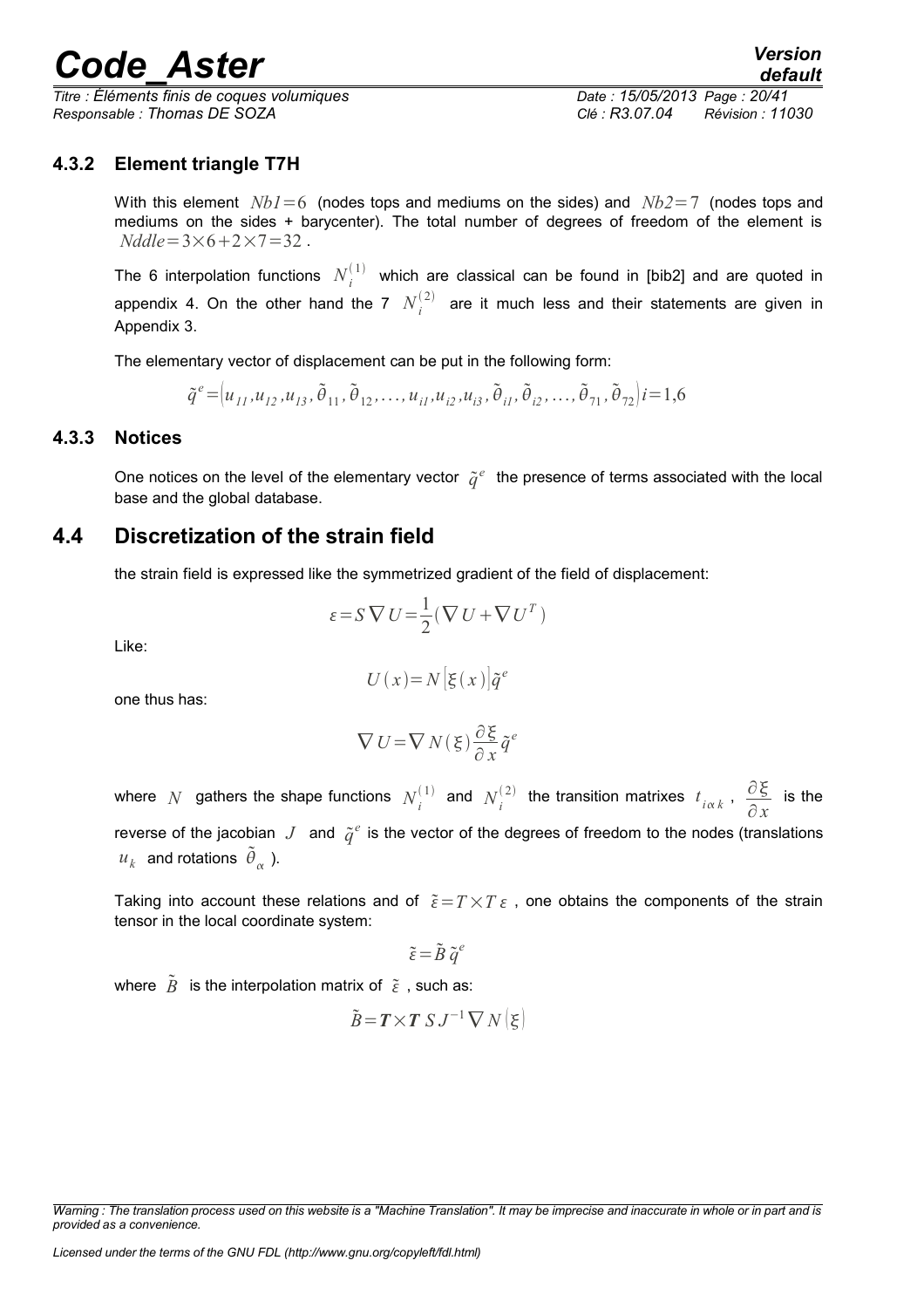*Titre : Éléments finis de coques volumiques Date : 15/05/2013 Page : 21/41 Responsable : Thomas DE SOZA Clé : R3.07.04 Révision : 11030*

*default*

**Note:** 

*If the statement of formula* 

 $U(x) = \sum_{i=1}^{n}$ *Nb* 1  $N_i^{(1)}$ *u***<sub>ik</sub>***e*<sub>*k***</sub><sup>** $+$ **</sup></sub>**  $\frac{\xi_3}{2} \sum_{i=1}^{Nb2}$ *Nb* 2  $N^{(2)}_{\ i}h_i\big(\widetilde{\theta}_{i2}t_{ilk}+\widetilde{\theta}_{i1}t_{i2k}\big)e_k\!=\!U_{\ i}(x)\!+\!U_{\ r}(x)\ \ \ \textit{it is noticed that}$ *the terms of membrane are contained in the first part*  $\;U_{\,t}(x)\;$  *of*  $\;U(x)\;$  *and that the terms of* bending are contained in the second part  $\left. U_{\,r}(\overline{x})\right.$  of  $\left. U(\overline{x})\right.$  . The terms of transverse shears *come from the two contributions. One obtains as follows:*   $\tilde{\varepsilon}_m = \tilde{B}_m \tilde{q}^e$  $\tilde{\varepsilon}_f = \tilde{B}_f \tilde{q}^e$  $\tilde{\varepsilon}_{\gamma} = \tilde{B}_{\gamma} \tilde{q}^e$  *where*  $\tilde{B}_m = T_m f S \mathbf{J}^{-1} \nabla N_1(x)$  $\tilde{B}_f = T_m f \mathbf{S} \mathbf{J}^{-1} \nabla \left[ \xi_3 \frac{h}{2} \right]$  $\frac{n}{2}N_{2}|\xi| \big]$  by simple decomposition of the statement  $\tilde{\varepsilon}\!=\!\tilde{B}\,\tilde{q}^{e} \,$  . One calls  $\tilde{B}_{\gamma} = T_{\gamma} S J^{-1} \nabla N(\xi)$ 

*membrane part of the strain projection on the membrane-bending part of the local strain field of the symmetrized gradient of the translations in the total reference. One calls bending part of the strain projection on the membrane-bending part of the local strain field of the symmetrized gradient of rotations in the total reference. One calls transverse distortion projection on the shears part of the local strain field of the symmetrized gradient of total displacement.*

### **4.5 Stiffness matrix**

<span id="page-20-0"></span>the principle of the virtual wors is written in the following way:  $\delta W_{ext} = \delta W_{det}$  that is to say still  $\delta U^T \text{K} U = \delta U^T F$  in matric form where  $K$  is the stiffness matrix coming from the assembly in the total reference of all the elementary stiffness matrixes. At the elementary level the discretization of the work of strain is written with the preceding notations:

$$
\delta W_{\text{def}}^{\text{el}} = \delta \tilde{q}^{\text{e}^t} \int_{-1}^{1} \int_{A_r} \tilde{B}^t \tilde{C} \, \tilde{B} \det J \, d\xi_1 d\xi_2 d\xi_3 \tilde{q}^{\text{e}} = \delta \tilde{q}^{\text{e}^t} \tilde{K}^{\text{e}} \tilde{q}^{\text{e}}
$$

where  $\left. A_{_{F}}\right.$  is the area of reference of the element.

*Warning : The translation process used on this website is a "Machine Translation". It may be imprecise and inaccurate in whole or in part and is provided as a convenience.*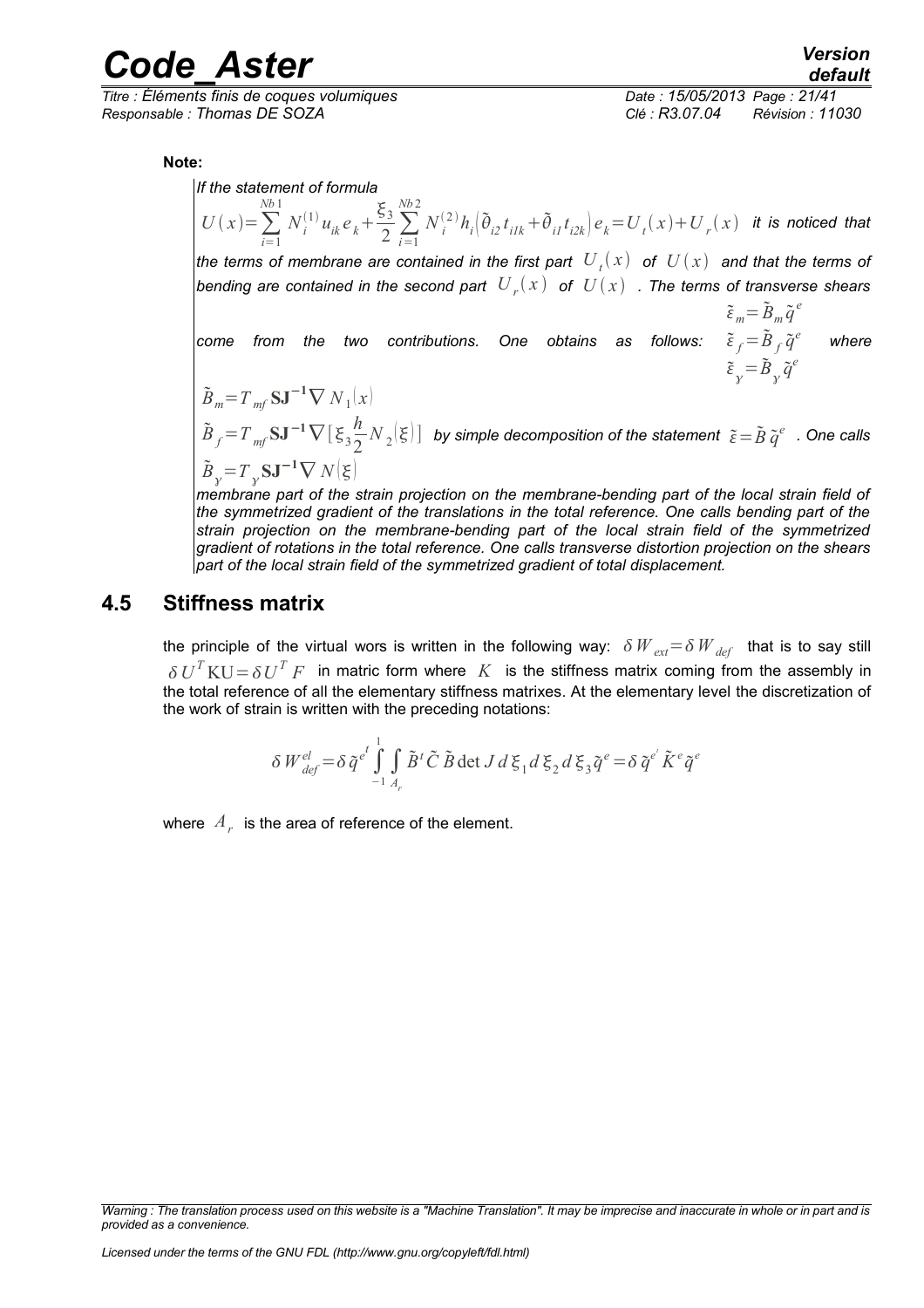*Titre : Éléments finis de coques volumiques Date : 15/05/2013 Page : 22/41 Responsable : Thomas DE SOZA Clé : R3.07.04 Révision : 11030*

#### **4.5.1 Decomposition of the elementary matrixes**

<span id="page-21-3"></span>This stiffness matrix understands three contributions due to the strains of membrane, bending and transverse distortion. One has as follows:  $\tilde{K}^e\!=\!\tilde{K}^e_{m}\!+\!\tilde{K}^e_{f}\!+\!\tilde{K}^e_{\gamma}$  $\int_a^e$  with:

$$
\tilde{K}_{m}^{e} = \int_{-1}^{1} \int_{A_{r}} \tilde{B}_{m}^{t} H \tilde{B}_{m} \det J d \xi_{1} d \xi_{2} d \xi_{3};
$$
\n
$$
\tilde{K}_{f}^{e} = \int_{-1}^{1} \int_{A_{r}} \tilde{B}_{f}^{t} H \tilde{B}_{f} \det J d \xi_{1} d \xi_{2} d \xi_{3};
$$
\n
$$
\tilde{K}_{y}^{e} = \int_{-1}^{1} \int_{A_{r}} \tilde{B}_{y}^{t} H_{y} \tilde{B}_{y} \det J d \xi_{1} d \xi_{2} d \xi_{3}.
$$

#### **4.5.2 Assembly of the elementary matrixes**

<span id="page-21-2"></span>the principle of virtual work for all the elements is written:

$$
\delta W_{def} = \sum_{e=1}^{\text{nbelem}} \delta W_{def}^e = \delta U^T \mathbf{K} U \quad \text{where} \quad U \quad \text{is all the degrees of freedom of discretized structure}
$$

and *K* comes from the assembly of the elementary matrixes.

#### **4.5.2.1 Degrees of freedom**

<span id="page-21-1"></span>the process of assembly of the elementary matrixes implies that all the degrees of freedom are expressed in the total reference. In the total reference, the degrees of freedom are three displacements compared to the three axes of the total cartesian coordinate system and the three rotations compared to these three axes. One thus uses, for the degrees of freedom of rotation, of the transition matrixes of the orthonormal local coordinate system  $\,t_{\alpha}\,$  to the total reference for each element.

#### **4.5.2.2 Fictitious rotations**

<span id="page-21-0"></span>rotation compared to the normal with the shell is not a true degree of freedom. To ensure compatibility between the transition of the local coordinate system the total reference, one thus adds a local additional degree of freedom of rotation to the shell which is that corresponding to rotation compared to the normal at the mean surface of the element. This implies an expansion of the blocks of dimension  $(5,5)$  of the local stiffness matrix into cubes blocks of dimension  $(6,6)$  by adding one line and a column corresponding to this rotation. These additional lines and these columns are a priori null. One then carries out the transition of the local stiffness matrix extended to the global stiffness matrix.

In the preceding transformation, one was satisfied to add rotations compared to the norms on the surface of the elements without modifying strain energy. The contribution to the energy brought by these additional degrees of freedom is indeed null and no stiffness is associated for them.

The global stiffness matrix thus obtained presents the risk however to be noninvertible. To avoid this nuisance it is allowed to allot a small stiffness to these additional degrees of freedom on the level of the widened local stiffness matrix. Practically, one chooses it between 10-6 and 10-3 times the diagonal minor term of the stiffness matrix of local rotation. The user can choose this multiplicative coefficient COEF\_RIGI\_DRZ itself in AFFE\_CARA\_ELEM; by default it is worth 10-5.

*Warning : The translation process used on this website is a "Machine Translation". It may be imprecise and inaccurate in whole or in part and is provided as a convenience.*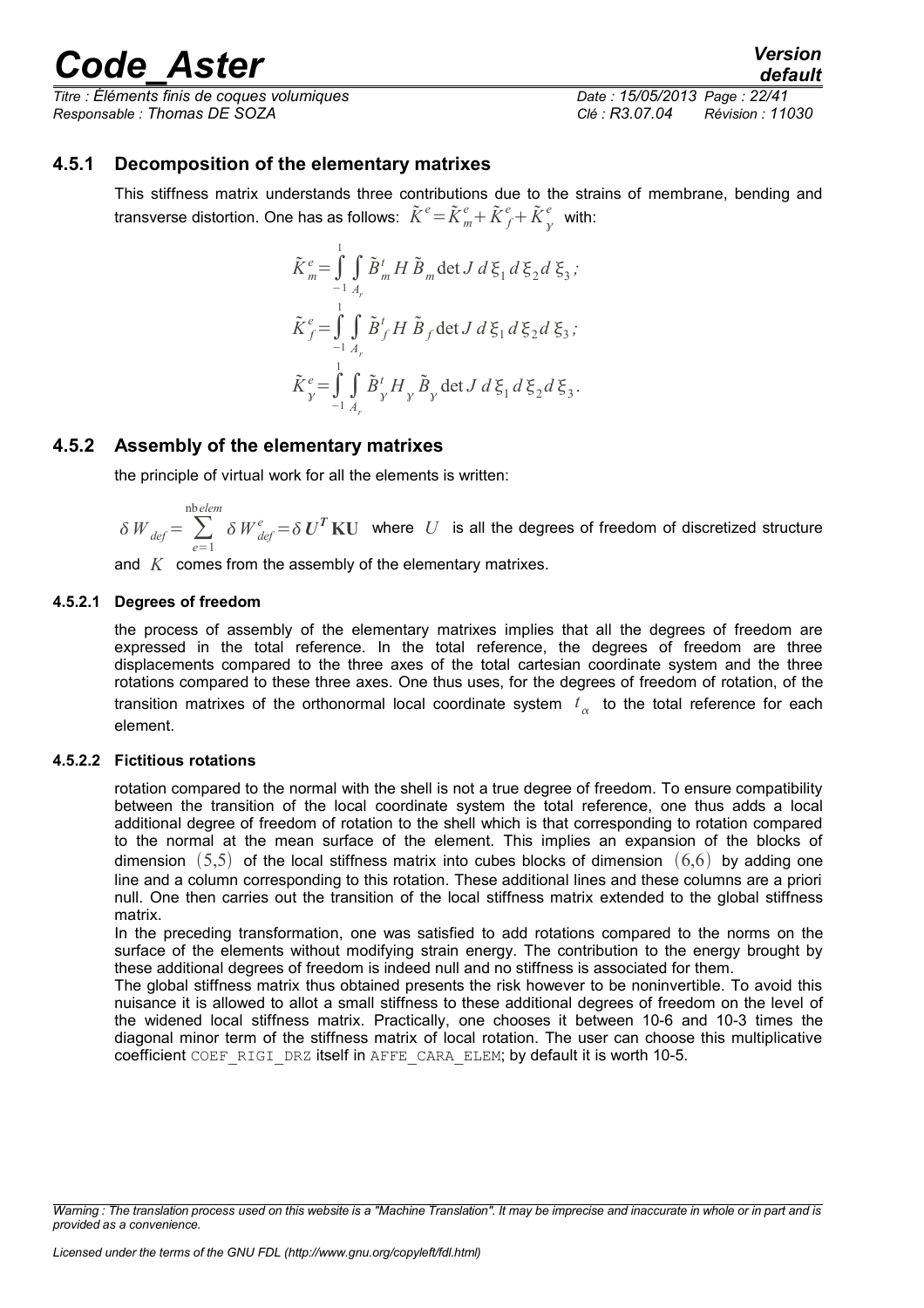*Titre : Éléments finis de coques volumiques Date : 15/05/2013 Page : 23/41 Responsable : Thomas DE SOZA Clé : R3.07.04 Révision : 11030*

h

### **4.6 Mass matrix**

<span id="page-22-2"></span>the virtual wor of the effects of inertia can be expressed in the form:

$$
\delta W_{\text{mass}}^{ac} = \int_{\Omega} \rho \, \ddot{U} \left( Q \right) . \, \delta \, U \left( Q \right) d \, \Omega
$$

One supposes that the strains and the displacements remain sufficiently small so that the norm at the mean surface of the shell remains unchanged.

With these assumptions, we can write the field of virtual displacement:

$$
\delta U(Q)(\xi_1, \xi_2, \xi_3) = \delta u(P)(\xi_1, \xi_2) + \xi_3 \frac{h}{2} \delta \theta(\xi_1, \xi_2) \wedge n(\xi_1, \xi_2)
$$

and the field of acceleration:

$$
\ddot{U}(\mathcal{Q})(\xi_1,\xi_2,\xi_3) = \ddot{u}(P)(\xi_1,\xi_2) + \xi_3 \frac{h}{2} \ddot{\theta}(\xi_1,\xi_2) \wedge n(\xi_1,\xi_2)
$$

<span id="page-22-1"></span>In this statement, we neglected the gyroscopic terms.

#### **4.6.1 Discretization of displacement for the mass matrix**

At the point *Q* , one takes as interpolation of the field of displacement:

$$
\delta U(Q)(\xi_1, \xi_2, \xi_3) = \sum_{I=1}^{Nb1} N_I^1(\xi_1, \xi_2) \begin{vmatrix} \delta u_{II} \\ \delta u_{I2} \\ \delta u_{I3} \end{vmatrix} - \xi_3 \frac{h}{2} \sum_{I=1}^{Nb2} N_I^2(\xi_1, \xi_2) \begin{bmatrix} 0 & -n_{I3} & n_{I2} \\ n_{I3} & 0 & -n_{I1} \\ -n_{I2} & n_{I1} & 0 \end{bmatrix} \begin{bmatrix} \delta \theta_{II} \\ \delta \theta_{I2} \\ \delta \theta_{I3} \end{bmatrix}
$$

formulate acceleration, the interpolation is written:

$$
\ddot{U}(\mathcal{Q})(\xi_1, \xi_2, \xi_3) = \sum_{I=1}^{Nb_1} N_I^1(\xi_1, \xi_2) \begin{vmatrix} \ddot{u}_{II} \\ \ddot{u}_{I2} \\ \ddot{u}_{I3} \end{vmatrix} - \xi_3 \frac{h}{2} \sum_{I=1}^{Nb_2} N_I^2(\xi_1, \xi_2) \begin{vmatrix} 0 & -n_{I3} & n_{I2} \\ n_{I3} & 0 & -n_{II} \\ -n_{I2} & n_{II} & 0 \end{vmatrix} \begin{vmatrix} \ddot{\theta}_{II} \\ \ddot{\theta}_{I2} \\ \ddot{\theta}_{I3} \end{vmatrix}
$$

We rewrite the two preceding equations in the matric form:

$$
\delta U(Q)(\xi_1, \xi_2, \xi_3) = N \delta u^e
$$
  

$$
\ddot{U}(Q)(\xi_1, \xi_2, \xi_3) = N \ddot{u}^e
$$

where  $N$  is the interpolation matrix, whose statement is:

$$
\mathbf{N} = \begin{bmatrix} 1 & 0 & 0 \\ N_{I}^{1} & 0 & 1 & 0 \\ 0 & 0 & 1 & 0 \\ 0 & 0 & 0 & 1 \end{bmatrix} - \xi_{3} \frac{h}{2} N_{I}^{2} \begin{bmatrix} 0 & -n_{I3} & n_{I2} \\ n_{I3} & 0 & -n_{II} \\ -n_{I2} & n_{II} & 0 \end{bmatrix} \begin{bmatrix} 0 & -n_{Nb22} & n_{Nb22} \\ -\xi_{3} \frac{h}{2} N_{Nb2}^{2} & n_{Nb22} & 0 \\ -n_{Nb22} & n_{Nb21} & 0 \end{bmatrix}
$$

the vector  $|u^e|$  is the elementary nodal vector of displacements in the total reference which is put in the following form:

#### <span id="page-22-0"></span>**4.6.2 Elementary mass matrix**

 $\overline{r}$  .

*Warning : The translation process used on this website is a "Machine Translation". It may be imprecise and inaccurate in whole or in part and is provided as a convenience.*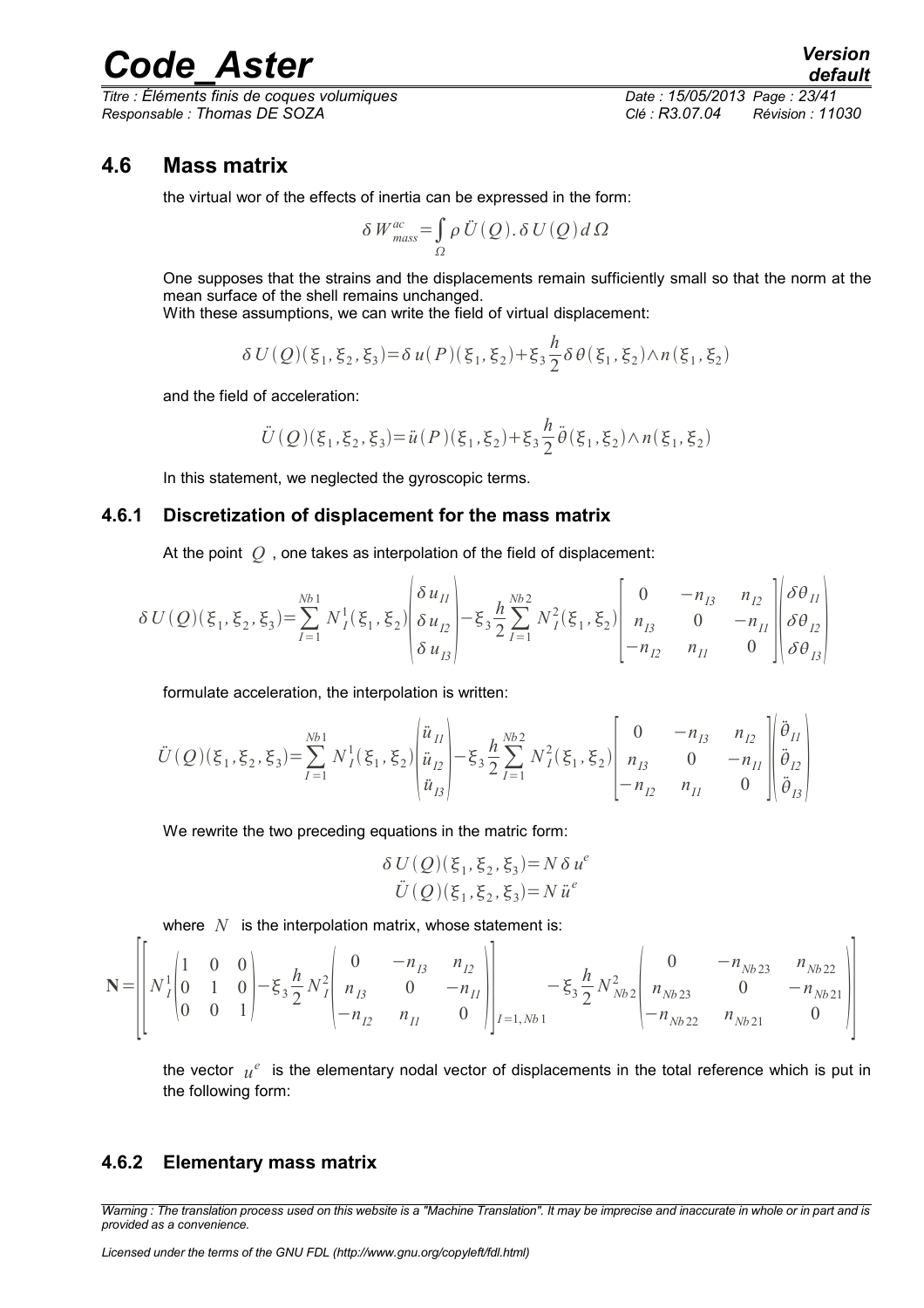*Titre : Éléments finis de coques volumiques Date : 15/05/2013 Page : 24/41 Responsable : Thomas DE SOZA Clé : R3.07.04 Révision : 11030*

*default*

With the preceding notations, the virtual wor of the effects of inertia is put in the following matric form:

$$
\delta W_{mass}^{inertie} = \delta u^{eT} M^e \ddot{u}^e
$$

with  $\ M^e$  the coherent mass matrix which can be expressed in the form:

$$
M^e = \int_{\Omega e} \rho N^T N \det\left(J(\xi_3)\right) d\xi_1 d\xi_2 d\xi_3
$$

It is important to note that because of the curvature, a coupling of the terms of translation with those of rotation is possible (indeed,  $\,\det\left(J(\,\xi_{\,3})\right)\,$  is not constant in the thickness).

#### **4.6.3 Assembly of the elementary mass matrixes**

<span id="page-23-2"></span>the assembly of the mass matrixes follows same logic as that of the stiffness matrixes. The degrees of freedom are the same ones and one finds the processing specific to normal rotations on the surface of the shell. Although the coherent mass matrix is built in the total reference, it remains singular compared to the rotation of the norm in each node. We need to supply this matrix on the basis of the variational form:

$$
\delta W_n^{\text{inertie}} = \sum_{I=1}^{Nb2} m_e \, \delta \theta_I (n_I \times n_I) \ddot{\theta}_I
$$

where *m<sup>e</sup>* is selected constant by element and calculated according to the formula:

$$
m_e = C m_{max}
$$

 $m_{\text{max}}$  being the major term due to rotations (in the local coordinate system of the element) on the diagonal of the matrix  $\;M^{e}$  . It is thus to note that with this intention it was necessary to bring back the contribution of the rotations initially expressed in the total reference of the element, in the local coordinate system of the element by change of reference.

For modal computations utilizing at the same time the computation of the stiffness matrix and that of the mass matrix, it is necessary to take a mass on the degree of normal rotation on the surface of the shell being worth *C* time the minor term diagonal of the mass matrix for the terms of rotation in the local coordinate system, where *C* is worth between 10-6 and 10-3. One chooses to confuse the values of this coefficient with those of the COEF RIGI DRZ for the equivalent operation on the stiffness matrix. By default  $\,C\,$  is thus worth  $\,10^{-5}$  . That makes it possible to inhibit, during a modal analysis, the modes being able to appear on the additional degree of freedom of rotation around the norm on the surface of the shell.

### <span id="page-23-1"></span>**4.7 Numerical integration for surface**

#### **4.7.1 elasticity Integration**

<span id="page-23-0"></span>For the element Hétérosis Q9H the bending part of the stiffness matrix is integrated classically with 9 Gauss points while the parts membrane and shears are obtained by integration reduced with 4 Gauss points.

For element T7H, by analogy with Q9H, the stiffness matrix is obtained with 7 points of integration of Hammer for the bending part and 3 points of integration of Hammer for the parts shears and membrane.

| Cordonnées of the points       | Weight $\omega_t$ |
|--------------------------------|-------------------|
| $\xi_1 = 1/3$ ; $\eta_1 = 1/3$ | 9/80              |
|                                |                   |

*Warning : The translation process used on this website is a "Machine Translation". It may be imprecise and inaccurate in whole or in part and is provided as a convenience.*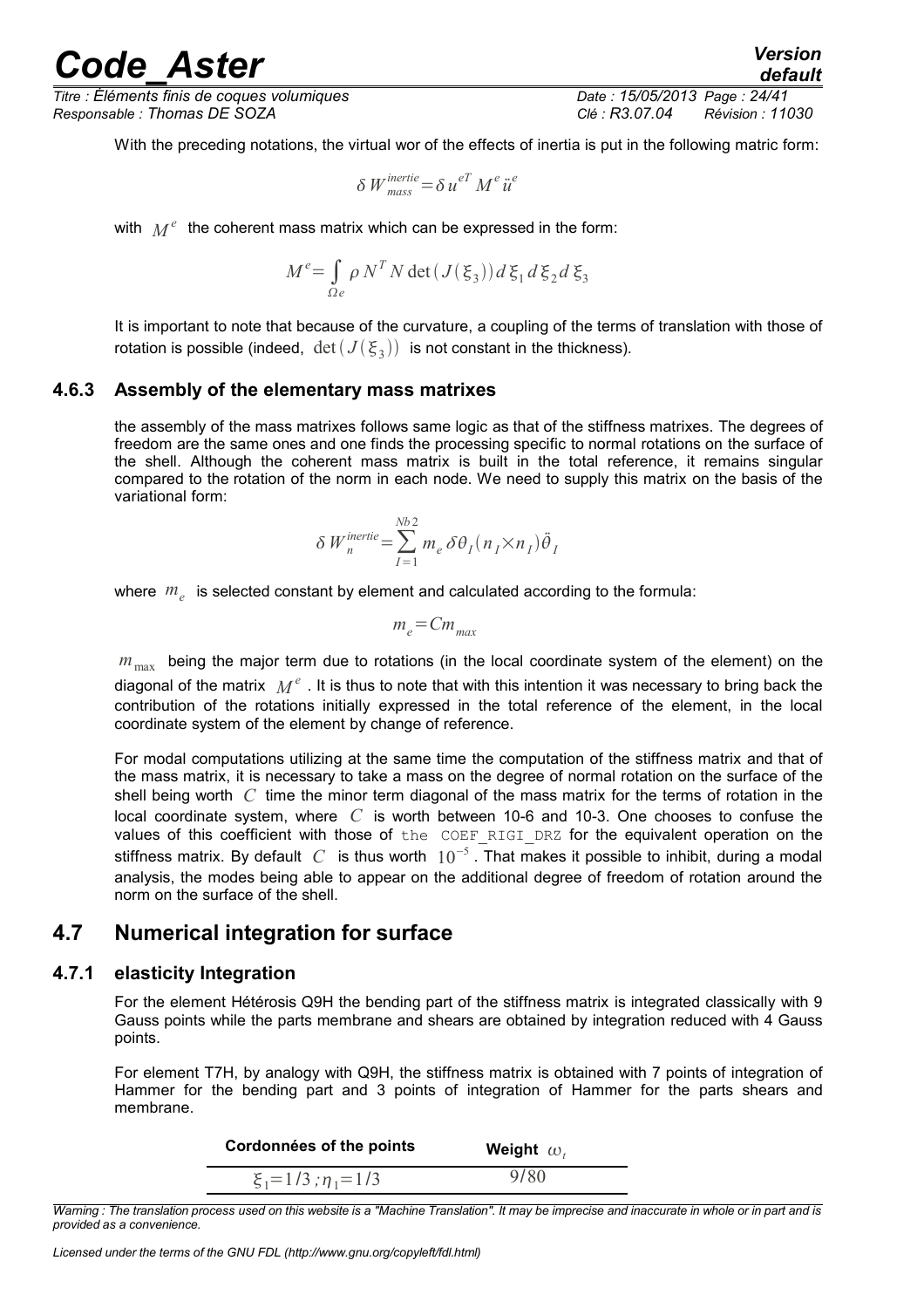## *default*

# *Code\_Aster Version*

 $\overline{T}$ *Titre : Éléments finis de coques volumiques Responsable : Thomas DE SOZA Clé : R3.07.04 Révision : 11030*

| $\xi_2 = a$ ; $\eta_2 = a$<br>$a = \frac{6 + \sqrt{15}}{21}$                           | $A=\frac{155+\sqrt{15}}{2400}$ |
|----------------------------------------------------------------------------------------|--------------------------------|
| $\xi_3 = 1 - 2a$ ; $\eta_3 = a$                                                        | $\overline{A}$                 |
| $\xi_4 = a$ ; $\eta_4 = 1 - 2a$                                                        | $\overline{A}$                 |
| $\xi_5 = b; \eta_5 = b$                                                                | $31/240 - A$                   |
| $b = 4/7 - a$                                                                          |                                |
| $\xi_6 = 1 - 2b$ ; $\eta_6 = b$                                                        | $31/240 - A$                   |
| $\xi_7 = b$ ; $\eta_7 = 1 - 2b$                                                        | $31/240 - A$                   |
| $1 \; 1 - \xi$<br>$\int \int y(\xi, \eta) d\eta d\xi = \sum \omega_i y(\xi_i, \eta_i)$ | $i=1$                          |

**normal numerical Formulas of integration on triangle T7H (Hammer)**

| Cordonnées of the points     | Weight $\omega_t$ |
|------------------------------|-------------------|
| $\xi_1 = -a$ ; $\eta_1 = -a$ | 25/81             |
| $a = -0.774596669241483$     |                   |
| $\xi_2 = 0$ ; $\eta_2 = -a$  | 40/81             |
| $\xi_3 = a$ ; $\eta_3 = -a$  | 25/81             |
| $\xi_4 = a$ ; $\eta_4 = 0$   | 40/81             |
| $\xi_5 = a$ ; $\eta_5 = a$   | 25/81             |
| $\xi_6 = 0$ ; $\eta_6 = a$   | 40/81             |
| $\xi_7 = -a$ ; $\eta_7 = a$  | 25/81             |
| $\xi_8 = -a$ ; $\eta_8 = 0$  | 40/81             |
| $\xi_9 = 0$ ; $\eta_9 = 0$   | 64/81             |
| 1<br>-1                      | $\boldsymbol{n}$  |

$$
\int_{-1} \int_{-1} y(\xi, \eta) d\eta d\xi = \sum_{i=1}^{n} \omega_i y(\xi_i, \eta_i)
$$

#### **normal numerical Formulas of integration** 3×3 **on quadrangle Q9H (Gauss)**

One notices that the order of Gauss points of the preceding formula is not the same as for the isoparametric elements. The first 8 points are described here while turning in the direct meaning.

*Warning : The translation process used on this website is a "Machine Translation". It may be imprecise and inaccurate in whole or in part and is provided as a convenience.*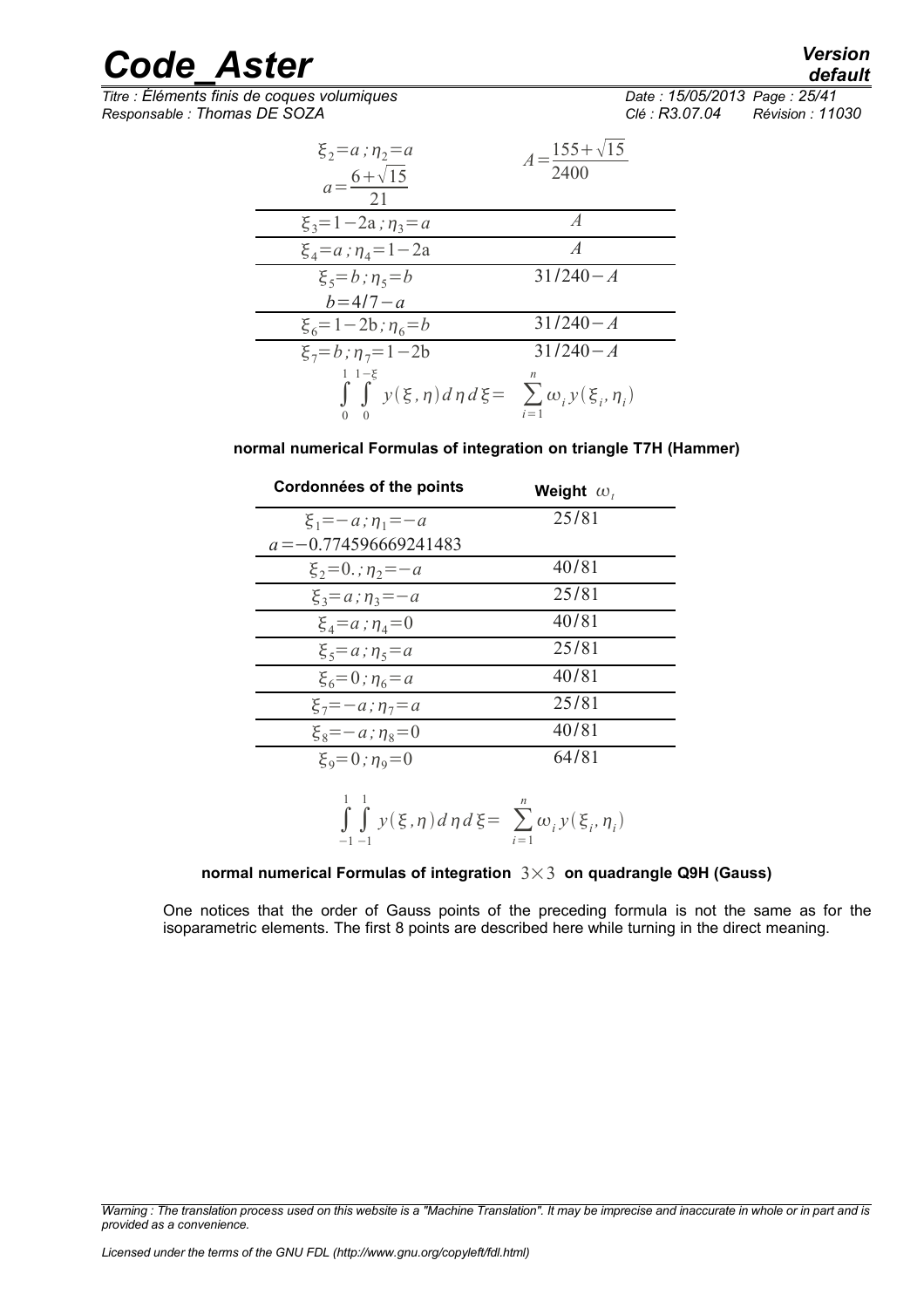*Titre : Éléments finis de coques volumiques Date : 15/05/2013 Page : 26/41 Responsable : Thomas DE SOZA Clé : R3.07.04 Révision : 11030*

The principle of reduced integration consists in evaluating the shear strains and of membrane at the points of reduced integration and extrapolating them at the points of classical integration. This amounts supposing that these strains are bilinear on element Q9H and linear on the T7H. The shape functions chosen to make this extrapolation are the bilinear of the quadrangle with 4 nodes for Q9H and linear classical shape functions of the triangle with 3 nodes for the T7H being worth 1 at the points of reduced integration.

For more details on the principle of reduced or selective integration, one can refer to [bib6].

| Cordonnées of the points                                                                   | Weight $\omega$ , |
|--------------------------------------------------------------------------------------------|-------------------|
| $\xi_1 = 1/6$ ; $\eta_1 = 1/6$                                                             | 1/6               |
| $\xi_2 = 2/3$ ; $\eta_2 = 1/6$                                                             | 1/6               |
| $\xi_3 = 1/6$ ; $\eta_3 = 2/3$                                                             | 1/6               |
| $\int_0^1 \int_0^{1-\xi} y(\xi, \eta) d\eta d\xi = \sum_{i=1}^n \omega_i y(\xi_i, \eta_i)$ |                   |

#### **numerical Formulas of integration reduced on triangle T7H (Hammer)**

For the elements quadrangle a Gauss quadrature  $2\times 2$  is used.

| Cordonnées of the points                                                        | Weight $\omega_t$ |
|---------------------------------------------------------------------------------|-------------------|
| $\xi_1 = 1/\sqrt{3}$ ; $\eta_1 = 1/\sqrt{3}$                                    |                   |
| $\xi_2 = 1/\sqrt{3}$ ; $\eta_2 = -1/\sqrt{3}$                                   |                   |
| $\xi_3 = 1/\sqrt{3}$ ; $\eta_3 = 1/\sqrt{3}$                                    |                   |
| $\xi_3 = -1/\sqrt{3}$ ; $\eta_3 = -1/\sqrt{3}$                                  |                   |
| $\int \int y(\xi, \eta) d\eta d\xi = \sum \omega_i y(\xi_i, \eta_i)$<br>$-1 -1$ |                   |

**numerical Formulas of integration reduced** 2×2 **on quadrangle Q9H (Gauss)**

### **4.7.2 Integration in the thickness**

<span id="page-25-0"></span>integration in the thickness is made with three points for the two elements.

| Cordonnées of the points                    | Weight $\omega_i$ |
|---------------------------------------------|-------------------|
| $\xi_1 = -1$                                | 1/3               |
| $\xi_2=0$                                   | 4/3               |
| $\xi_3 = +1$                                | 1/3               |
| $\int y(\xi) d\xi = \sum \omega_i y(\xi_i)$ | $i=1$<br>.        |

**Formula of numerical integration in the thickness in elasticity**

*Warning : The translation process used on this website is a "Machine Translation". It may be imprecise and inaccurate in whole or in part and is provided as a convenience.*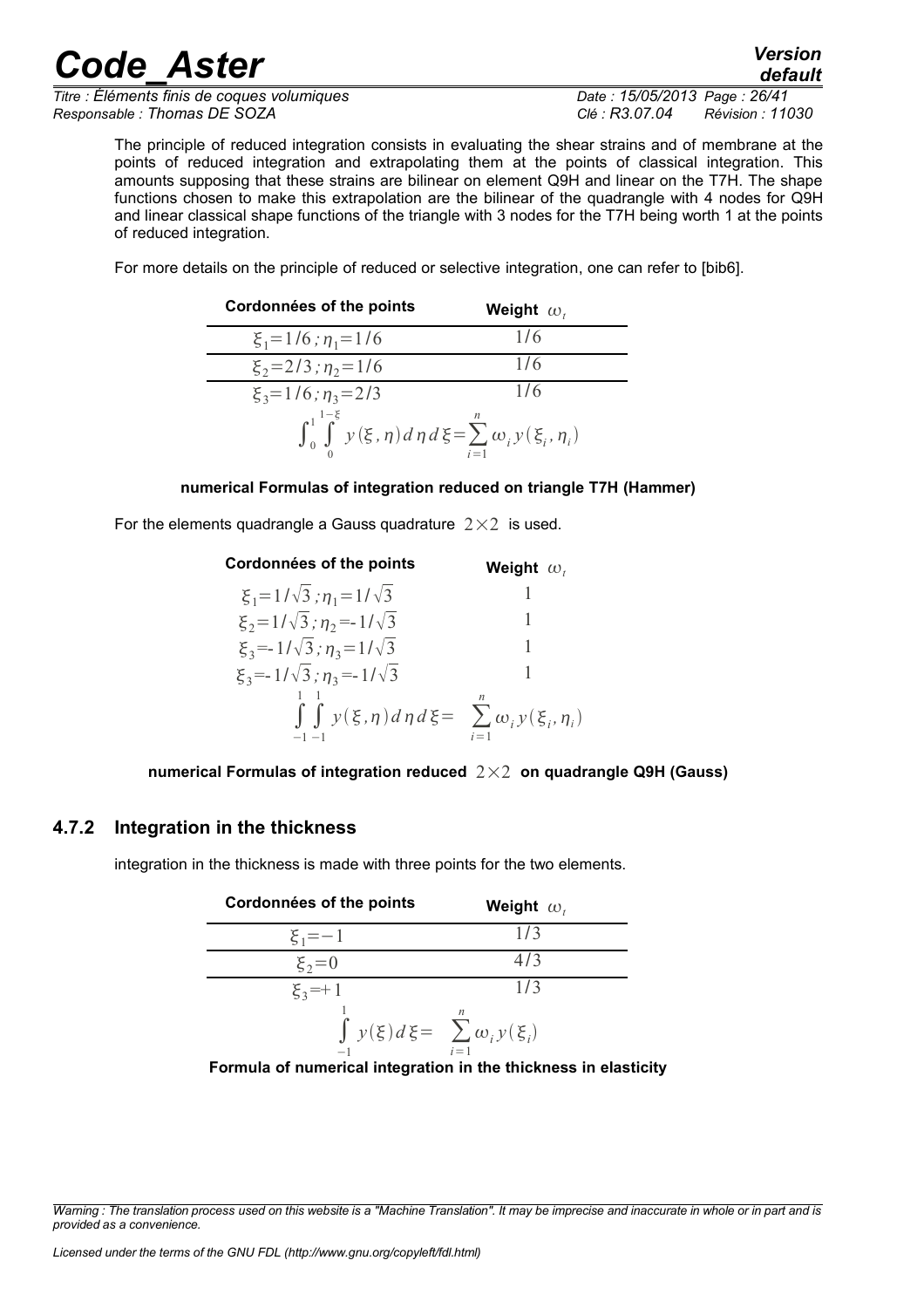*Titre : Éléments finis de coques volumiques Date : 15/05/2013 Page : 27/41 Responsable : Thomas DE SOZA Clé : R3.07.04 Révision : 11030*

### **4.8 Numerical integration for plasticity**

<span id="page-26-2"></span>the principle of surface integration remains the same one as in elasticity, but the initial thickness is divided into *N* identical layers of thickness. There are three points of integration per layer. The points of integration are located in higher skin of layer, in the middle of the layer and in lower skin of layer. For N layers, the number of points of integration is of  $2N+1$ . One advises to use from 3 to 5 layers in the thickness for a number of points of integration being worth 7,9 and 11 respectively.

For the stiffness, one calculates for each layer, in plane stresses, the contribution to the stiffness matrixes of membrane, bending and transverse distortion. These contributions are added and assembled to obtain the total tangent stiffness matrix.

For each layer, one calculates the state of the stresses  $(\sigma_{11},\sigma_{22},\sigma_{12})$  and all the local variables, in the middle of the layer and in skins higher and lower of layer, starting from the local plastic behavior and of the local strain field  $(\varepsilon_{11}, \varepsilon_{22}, \varepsilon_{12})$ . The positioning of the points of integration enables us to have the rightest estimates, because not extrapolated, in skins lower and higher of layer, where it is known that the stresses are likely to be maximum. The plastic behavior does not understand for the moment the terms of transverse shears which are treated in an elastic way, because the transverse shears are uncoupled from the membrane behavior in plane stresses.

| Cordonnées of the points | Weights $\omega_{t}$                   |
|--------------------------|----------------------------------------|
| $\xi_1 = -1$             | 1/3                                    |
| $\xi_2 = 0$              | 4/3                                    |
| $\xi_3 = +1$             | 1/3                                    |
| $\int y(\xi) d\xi$       | n<br>$\sum \omega_i y(\xi_i)$<br>$i=1$ |

**Formula of numerical integration for a layer in the thickness in plasticity**

#### **Note:**

*One already mentioned with [§2.2.2] that the value of the coefficient of correction in transverse shears for the shell elements and of shell was obtained by identification of elastic complementary energies after resolution of the equilibrium 3D. This method is not usable any more in elastoplasticity and the choice of the coefficient of correction in transverse shears is posed then. The transverse terms of shears are thus not affected by plasticity and are treated elastically, for want of anything better. If one places oneself in theory of Coils-*Kirchhoff for a value of this coefficient of  $\ 10^6\,h/R$  (  $h$  being the thickness of the shell and *R its average radius of curvature) the transverse terms of shears become negligible and the approach is more rigorous.*

### <span id="page-26-1"></span>**4.9 Discretization of elementary works for the loadings**

#### **4.9.1 elementary Discretization of the work of the forces and external couples being exerted on mean surface**

<span id="page-26-0"></span>According to the paragraph [§3.2], one recalls that one has for these forces and couples:

$$
\delta W_{ext} = \int_{S} (f \, \delta u + c \, \delta \, \beta) dS
$$

where *S* is the mean surface of the shell.

For the first term of this statement one has as follows:

*Warning : The translation process used on this website is a "Machine Translation". It may be imprecise and inaccurate in whole or in part and is provided as a convenience.*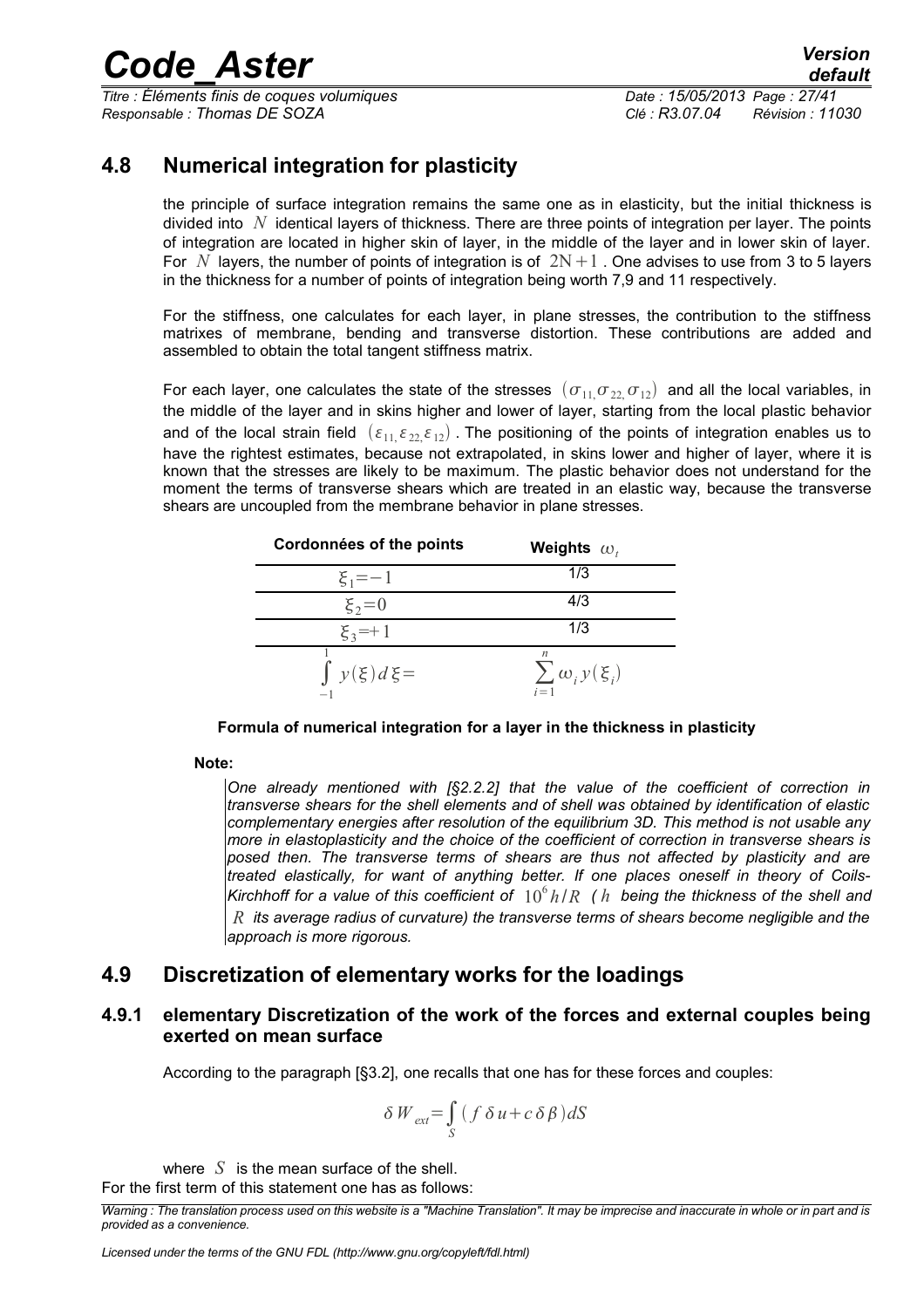*Titre : Éléments finis de coques volumiques Date : 15/05/2013 Page : 28/41 Responsable : Thomas DE SOZA Clé : R3.07.04 Révision : 11030*

#### <span id="page-27-4"></span>**4.9.1.1 Loads given in the total reference**

$$
\delta W_{ext} = \int_{A_r} \left[ F_k N_i^1 \delta u_{ik} + c_k N_j^2 (\delta \tilde{\theta}_{j2} t_{jlk} - \delta \tilde{\theta}_{j1} t_{j2k}) \right] \frac{2}{h} \det J^\circ d\xi_1 d\xi_2
$$

<span id="page-27-3"></span>with det  $J^{\circ}$ =det  $J(\xi_3=0)$ 

#### **4.9.1.2 Loads given in the local coordinate system**

$$
\delta W_{ext} = \int_{A_r} \left[ F_{\alpha} N_j^1 t_{j \alpha k} N_i^1 \delta u_{ik} + c_{\alpha} t_{\alpha k} N_j^2 (\delta \tilde{\theta}_{j2} t_{jlk} - \delta \tilde{\theta}_{j1} t_{j2k}) \right] \frac{2}{h} \det J^{\circ} d \xi_1 d \xi_2
$$

#### **4.9.2 elementary Discretization of the work of the forces and external couples being exerted on contour**

<span id="page-27-2"></span>According to the paragraph [§3.2], it is pointed out that one has for these forces and couples:

$$
\delta W_{ext} = \int_C (\phi \delta u + X \delta \beta) ds
$$

where  $C$  is the average contour of the shell.  $\phi$  and the  $\chi$  linear distributions of force and moment applied to the contour of the shell in the total reference.

The discretization gives then:  $\delta\, {\not\! W}_{ext} {=} \int\limits_{C}$  $[\phi_k N_i^1 \delta u_{ik} + X_k N_j^2 (\delta \tilde{\theta}_{j2} t_{j1k} - \delta \tilde{\theta}_{j1} t_{j2k})] ds$ 

#### **4.9.3 Discretization of the term of gravity**

<span id="page-27-1"></span>One has for this term:

$$
\delta W_{\text{pes}} = \int_{\Omega_e} \rho g \, \delta U(Q) \, dV = \int_{\Omega_e} \rho g_k \, \delta U_k(Q) \, dV = \int_{\Omega_e} \rho g_k \left[ \left. N_i^1 \delta u_{ik} + \frac{\xi_3}{2} N_j^2 (\delta \tilde{\theta}_{j2} t_{j1k} - \delta \tilde{\theta}_{j1} t_{j2k}) \right] dV
$$

Is: *<sup>W</sup> pes*<sup>=</sup>∫ *e*  $\rho\ g_{k}^{\phantom{i}}N_{\phantom{i}i}^{\phantom{i}l}\delta\ u_{ik}^{\phantom{i}}dV_{\phantom{i}}^{\phantom{i}}$  by supposing negligible the second term of statement Ci above.

#### **4.9.4 Discretization of the term of pressure**

<span id="page-27-0"></span>One supposes that the pressure  $p$  is applied to the mean surface  $q_0$  of the shell. One has then:

$$
\delta W_{pres} = \int_{A_r} e p \, n \, \delta u(P) \, dS = \int_{A_r} e p(a_1 \wedge a_2) \, \delta u(P) \, d\xi_1 \, d\xi_2
$$
\n
$$
dW_{pres} = \int_{A_r} e p \, n \, \delta u(P) \, dS = \int_{A_r} e p(a_1 \wedge a_2) \, \delta u(P) \, d\xi_1 \, d\xi_2
$$

where  $e=\pm 1$  according to whether  $p$  is applied in intern skin or external.

*Warning : The translation process used on this website is a "Machine Translation". It may be imprecise and inaccurate in whole or in part and is provided as a convenience.*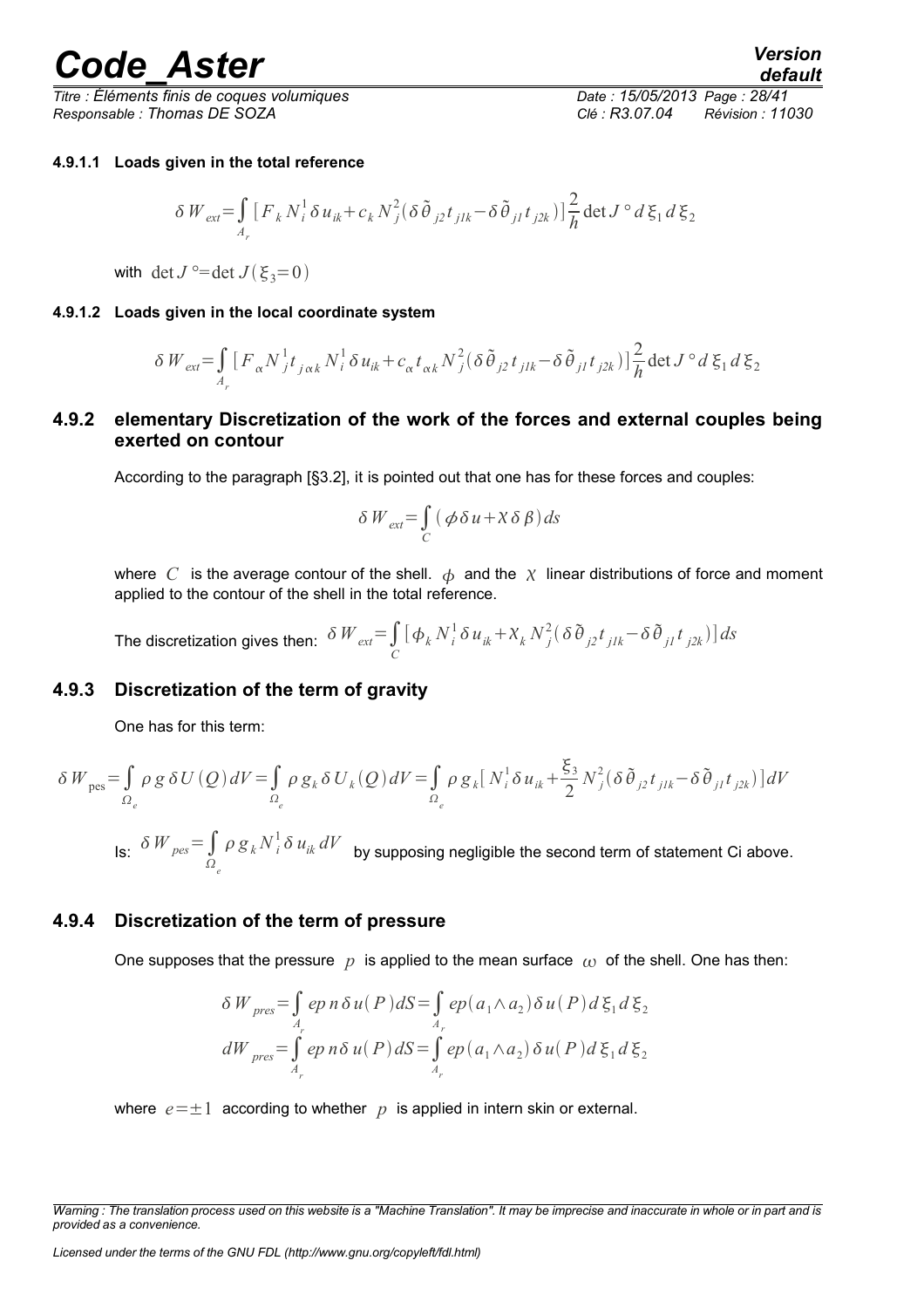*Responsable : Thomas DE SOZA Clé : R3.07.04 Révision : 11030*

*Titre : Éléments finis de coques volumiques Date : 15/05/2013 Page : 29/41*

Like 
$$
a_{\alpha} = a_{\alpha k} e_k
$$
, this is still written:  $\delta W_{pres} = \int_{A_r} e p N_i^T \delta u_{ik} v_k d \xi_1 d \xi_2$  where

$$
\begin{pmatrix} v_1 \\ v_2 \\ v_3 \end{pmatrix} = \begin{pmatrix} J_{12}^{\circ} J_{23}^{\circ} - J_{13}^{\circ} J_{22}^{\circ} \\ J_{13}^{\circ} J_{21}^{\circ} - J_{11}^{\circ} J_{23}^{\circ} \\ J_{11}^{\circ} J_{22}^{\circ} - J_{12}^{\circ} J_{21}^{\circ} \end{pmatrix}, J_{ij}^{\circ} = J_{ij} (\xi_3 = 0) .
$$

#### **4.9.5 Discretization of the terms of inertia centrifuges**

<span id="page-28-1"></span>One adds with the statement of the field of accelerations of the paragraph [§4.6] the term corresponding to the centrifugal accelerative forces if the total reference  $(O, e_k)$  is in uniform rotation  $\Omega$  compared to a Galilean reference which has the same origin  $O$  as the total reference. The statement of the field of accelerations becomes as follows:

$$
\ddot{U}(Q)(\xi_1,\xi_2,\xi_3) = \ddot{u}(P)(\xi_1,\xi_2) + \xi_3 \frac{h}{2} \ddot{\theta}(\xi_1,x_2) \wedge n(\xi_1,\xi_2) + \Omega \wedge [\Omega \wedge \mathbf{OP}]
$$

where one neglected the Coriolis forces and the correction of metric in the thickness.

One expresses  $\Omega$  in the global database ( $e_k$ ):  $\Omega \!=\! \Omega_k e_k$ .

By taking again the statement of:  $\ dW^{inertie} \!=\!\!\int \rho \, \ddot{{\bf U}}(\mathcal{Q})\,d{\bf U}(\mathcal{Q})\,d\,\Omega\,$  , one identifies the contribution Ω of the terms of centrifugal inertia:  $dW^{inertie}_{\textit{cent}} = \int dA$ *e*  $\rho \delta u_k e_k [\Omega \wedge (\Omega \wedge x^0_k e_k)] dV$  by neglecting the terms of rotation in virtual displacement. The terms of mass are unchanged compared to [§4.6]. As one a:

$$
\Omega \wedge x_k^0 e_k = \Omega_p e_p \wedge x_k^0 e_k = \Omega_p x_k^0 e_{qpk} e_q
$$

where  $e_{qpk}$  is the permutation of Lévi-Strauss.

One also writes:

$$
\Omega \wedge (\Omega \wedge x_k^0 e_k) = e_{qpk} e_{srq} \Omega_r \Omega_p x_k^0 e_k
$$

From where it results from it that:

$$
W_{cent}^{inertie} = \int_{-1}^{1} \int_{Ar} \rho \, \delta u_{is} N_i^{(1)} e_{qpk} e_{srq} \Omega_r \Omega_p x_{jk}^0 N_j^{(1)} \det J \, dx_1 dx_2 dx_3
$$

#### **4.9.6 Taken into account of the loadings of thermal thermal expansion**

<span id="page-28-0"></span>One treats only the case where the thermoelastic characteristics  $E \rightarrow \alpha$ ,  $\alpha$  depend only on the average temperature  $\bar{T}$  in the thickness. Moreover, the material is thermoelastic isotropic homogeneous in the thickness.

The variational formulation of work due to thermal thermal expansions is written:

The temperature is represented by the model thermal at three fields according to [R3.11.01]:

*Warning : The translation process used on this website is a "Machine Translation". It may be imprecise and inaccurate in whole or in part and is provided as a convenience.*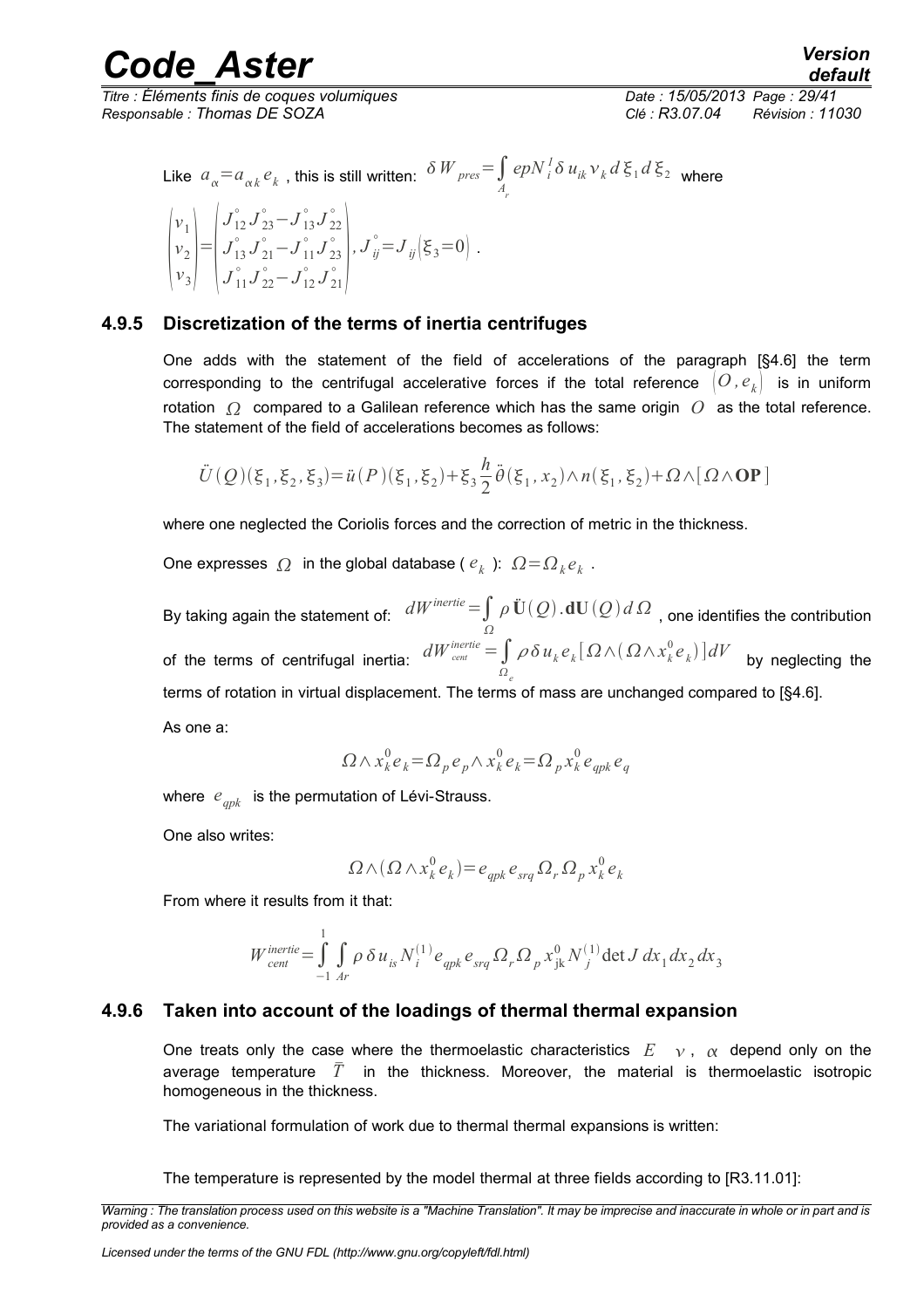*Titre : Éléments finis de coques volumiques Date : 15/05/2013 Page : 30/41 Responsable : Thomas DE SOZA Clé : R3.07.04 Révision : 11030*

$$
T\left(\xi_\alpha,\xi_3\right) = T^{\,m}\!\left(\xi_\alpha\right). \, P_1\!\left(\xi_3\right) + T^{\,s}\!\left(\xi_\alpha\right). \, P_2\!\left(\xi_3\right) + T^{\,i}\!\left(\xi_\alpha\right). \, P_3\!\left(\xi_3\right) \, ,
$$

with:  $P_i(\xi_3)$ : three polynomials of LAGRANGE in the thickness:  $]-1,+1[$ :

$$
P_{1}\!\left(\xi_{3}\right)\!=\!1-\!\left(\xi_{3}\right)^{2}\,;\;P_{2}\!\left(\xi_{3}\right)\!=\!\frac{\xi_{3}}{2}\!\!\left(1\!+\!\xi_{3}\right)\,;\;P_{3}\!\left(\xi_{3}\right)\!=\!\!-\!\frac{\xi_{3}}{2}\!\!\left(1\!-\!\xi_{3}\right)\,;
$$

FROM the representation of the temperature above, one obtains:

the average temperature in the thickness:

$$
\overline{T}\left(\xi_{\alpha}\right) = \frac{1}{2} \int_{-1}^{+1} T\left(\xi_{\alpha}, \xi_{3}\right) d\xi_{3} = \frac{1}{6} \left(4T^{m}\left(\xi_{\alpha}\right) + T^{s}\left(\xi_{\alpha}\right) + T^{i}\left(\xi_{\alpha}\right)\right) ;
$$

the average variation in temperature in the thickness:

$$
\hat{T}(\xi_{\alpha})=3\int_{-1}^{+1}T(\xi_{\alpha},\xi_3)\xi_3 d\xi_3=T^s(\xi_{\alpha})-T^i(\xi_{\alpha}) ;
$$

Thus the temperature can be written in the following way:

$$
T\left(\xi_{\alpha}, \xi_{3}\right) = \overline{T}\left(\xi_{\alpha}\right) + \hat{T}\left(\xi_{\alpha}\right).\xi_{3}/2 + \tilde{T}\left(\xi_{\alpha}, \xi_{3}\right) \text{ such as:}
$$

$$
\int_{-1}^{+1} \tilde{T}\left(\xi_{\alpha}, \xi_{3}\right) = 0; \int_{-1}^{+1} \xi_{3} \tilde{T}\left(\xi_{\alpha}, \xi_{3}\right) = 0.
$$

If the temperature is indeed closely connected in the thickness one has  $\tilde{T}=0$ .

It is necessary to evaluate the three-dimensional thermal stresses, in each point of integration in the thickness. These stresses of thermal origin withdrawn from the usual mechanical stresses are calculated at the points of integration in the thickness by:

$$
\tilde{\sigma}_{\beta\gamma}^{\textit{ther}}\!=\!\frac{\alpha\,.\,E}{1-\mathrm{v}^2}\!\left(\bar{T}-T^{\mathrm{r\acute{e}f}}+\hat{T}\,.\,\xi_3/2\right)\!\delta_{\beta\gamma}
$$

#### **4.9.7 Assembly**

<span id="page-29-0"></span>the variational formulation of the work of the external forces for all the elements is written then:

$$
\delta W_{\text{ext}} = \sum_{e=1}^{\text{nb} \text{ elem}} \delta W_{\text{ext}}^e = \delta U^T F
$$
 where U is all the degrees of freedom of discretized structure and

*F* comes from the assembly of the vectors forces elementary.

As for the stiffness matrixes, the process of assembly of the vectors forces elementary implies that all the degrees of freedom are expressed in the total reference. In the total reference, the degrees of freedom are three displacements compared to the three axes of the total cartesian coordinate system and the three rotations compared to these three axes. One thus uses transition matrixes of the local coordinate system to the total reference for rotations of each element.

#### **Note:**

*The external forces can also be defined in the reference user. One then uses a transition matrix of the reference user towards the local coordinate system of the element to have the statement of these forces in the local coordinate system of the element and to deduce the vector from it elementary corresponding room forces For the assembly one passes then from the local coordinate system of the element to the total reference.*

*default*

*Warning : The translation process used on this website is a "Machine Translation". It may be imprecise and inaccurate in whole or in part and is provided as a convenience.*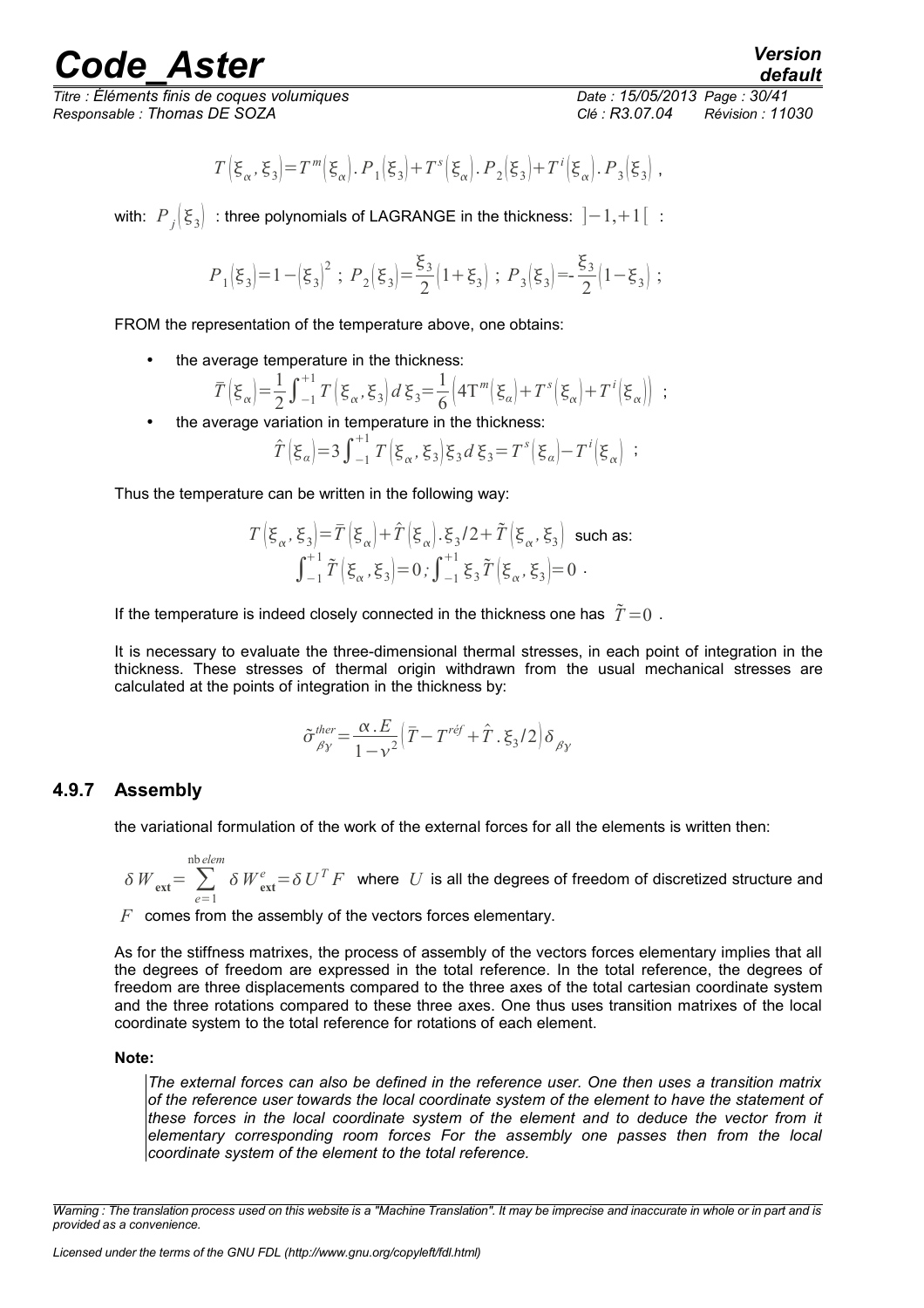*Titre : Éléments finis de coques volumiques Date : 15/05/2013 Page : 31/41 Responsable : Thomas DE SOZA Clé : R3.07.04 Révision : 11030*

## **5 Validation**

<span id="page-30-6"></span>to judge relevance of thick the shell formulation, the few examples of application according to relate to as well the linear static as the computation of eigen modes. Three new cases tests relative to the two finite elements described in the preceding parts were integrated in *Code\_Aster*. They come to enrich the benchmarks by the shell elements already present in the environment from *Code\_Aster.* Most of these benchmarks were indexed in [bib10].

The three new benchmarks, two in static plus one in dynamics, are classical examples of validation drawn from [bib3]. The reference solutions, analytical or numerical, resulting from [bib3] are compared with the numerical results given by *Code\_Aster*. For more information on these benchmarks, one will refer to the documentation of validation indicated in reference.

### <span id="page-30-5"></span>**5.1 Case test in linear static**

#### **5.1.1 Case static test n° 1**

<span id="page-30-4"></span>the first case test is that of a cylindrical panel subjected to its own weight [V3.03.107].

This test makes it possible to highlight effects of membrane more important than those of bending. It makes it possible to measure the performance of the elements shells compared to elements DKT or DKQ whose interpolation out of membrane is linear.

### **5.1.2 Static case test n° the 2**

<span id="page-30-3"></span>second cases test is that of a helicoid shell subjected to two concentrated types of loading [V3.03.108].

The helicoid shape of the shell makes it possible to study the geometrical representation of the finite elements. The concentrated loadings can be:

- in the plane: the influence due to the effects of membrane is then not important and the behavior dominating is that due to bending,
- except plane: the effects of membrane affect the behavior of the shell.

### **5.2 Case test in dynamics**

<span id="page-30-2"></span>This case test is a simplified model of paddle of compressor, which is in fact a cylindrical panel [V2.03.102].

This test highlights the performances of the elements in dynamic behavior by the data of the frequencies and the eigen modes.

The frequencies and eigen modes of the paddle are experimental values which are used of results as reference.

## <span id="page-30-1"></span>**6 Thermomechanical sequence**

### **6.1 Description**

<span id="page-30-0"></span>For the resolution of chained thermomechanical problems, one must of the finite elements use for thermal computation thermal shell [R3.11.01] whose field of temperature is recovered like input datum of *Code\_Aster* for mechanical computation. It is necessary thus that there is compatibility between the thermal field given by the thermal shells and that recovered by the mechanical shells. This last is defined by the knowledge of 3 fields TEMP SUP, TEMP MIL and TEMP INF given in skins lower, medium and higher of shell.

The table below indicates compatibilities between the shell elements mechanics and of thermal shell.

*Warning : The translation process used on this website is a "Machine Translation". It may be imprecise and inaccurate in whole or in part and is provided as a convenience.*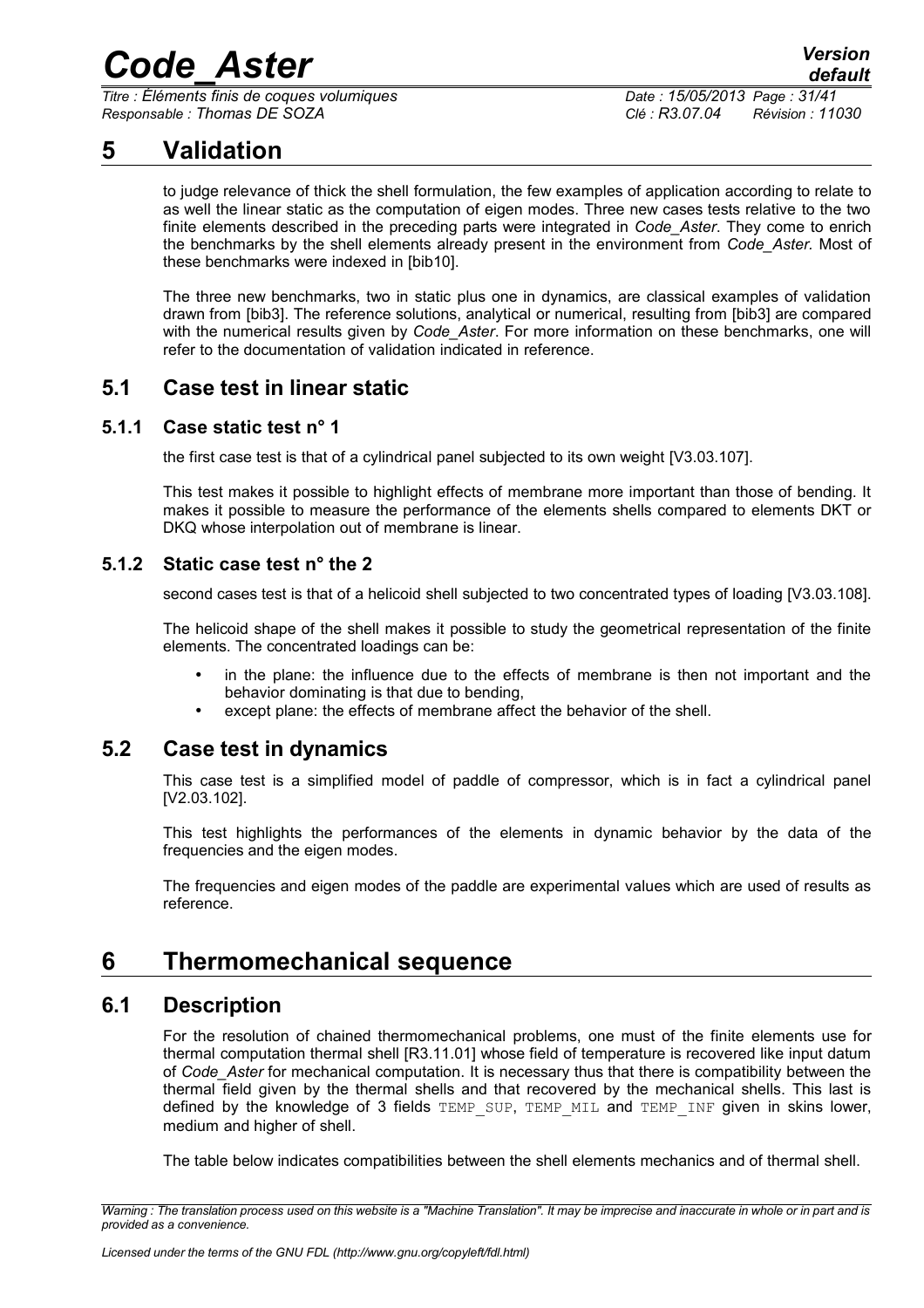| <b>Code Aster</b> | <b>Version</b><br>default |
|-------------------|---------------------------|
|                   |                           |

*default*

| Titre : Éléments finis de coques volumiques<br>Responsable : Thomas DE SOZA |             |                            |      | Date: 15/05/2013 Page: 32/41<br>Révision : 11030<br>Clé : R3.07.04 |                   |                                       |
|-----------------------------------------------------------------------------|-------------|----------------------------|------|--------------------------------------------------------------------|-------------------|---------------------------------------|
| <b>THERMAL</b><br>modelization                                              | <b>Nets</b> | Finite element to use with | Mesh |                                                                    | Finite<br>element | <b>MECHANICAL</b><br>Modelizatio<br>n |

| COOUE        | OUAD9 | THCOOU9 | /////////// QUAD9 MEC3QU9H |       |          | COOUE 3D |
|--------------|-------|---------|----------------------------|-------|----------|----------|
| <b>COOUE</b> | TRIA7 | THCOTR7 | ///////////                | TRIA7 | MEC3TR7H | COOUE 3D |

*Warning : The translation process used on this website is a "Machine Translation". It may be imprecise and inaccurate in whole or in part and is provided as a convenience.*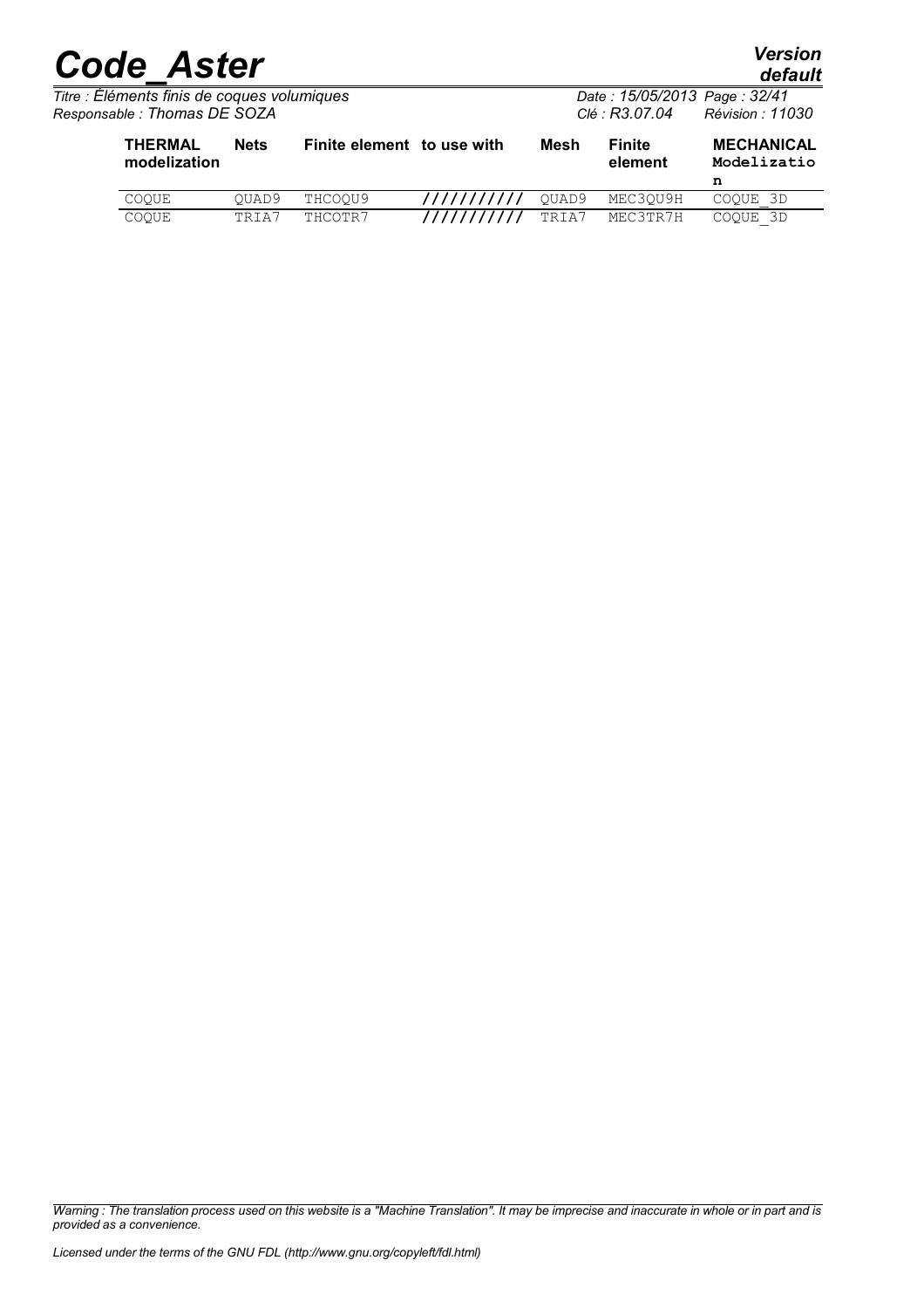*Titre : Éléments finis de coques volumiques Date : 15/05/2013 Page : 33/41 Responsable : Thomas DE SOZA Clé : R3.07.04 Révision : 11030*

**Note:**

- *The nodes of the thermal shell elements and mechanical shells must correspond. The meshes for the thermal and the mechanics will thus have the same number and the same type of meshes.*
- *The surface thermal shell elements are treated like plane elements by projection of the initial geometry on the level defined by the first 3 tops.*

The thermomechanical sequence is also possible if one knows by experimental measurements the variation of the field of temperature in the thickness of structure or certain parts of structure. In this case one works with a card of temperature defined a priori; the field of temperature is not given any more by three values TEMP\_INF, TEMP\_MIL and TEMP\_SUP of thermal computation obtained by EVOL\_THER. It can be much richer and contain an arbitrary number of points of discretization in the thickness of the shell. Operator DEFI\_NAPPE allows to create such profiles of temperatures starting from the abundant data by the user. These profiles are affected by the command CREA\_CHAMP (cf benchmark HSNS100B). It will be noted that it is not necessary for mechanical computation that the number of points of integration in the thickness is equal to the number of points of discretization of the field of temperature in the thickness. The field of temperature is automatically interpolated at the points of integration in the thickness of the shell elements.

### **6.2 Benchmarks**

<span id="page-32-0"></span>the benchmarks for the thermomechanical sequence between thermal shell elements and shell elements are the HPLA100C (elements MEC3QU9H) and HPLA100D (elements MEC3TR7H). It is about a heavy thermo-elastic hollow roll in uniform rotation [V7.01.100] subjected to a phenomenon of thermal thermal expansion where the fields of temperature are calculated with THER LINEAIRE by a steady computation.



Thermal thermal expansion is worth:  $T(\rho) - T_{ref}(\rho) = 0.5(T_s + T_i) + 2 \cdot (T_s + T_i)(r - R)/h$ 

with:

• 
$$
T_s = 0.5 \degree C
$$
,  $T_i = -0.5 \degree C$ ,  $T_{ref} = 0.8 \degree C$   
 $T_s = 0.1 \degree C$ ,  $T_s = 0.1 \degree C$ ,  $T_s = 0.8 \degree C$ 

 $T_s = 0.1 \degree C$ ,  $T_i = 0.1 \degree C$ ,  $T_{ref} = 0.8 \degree C$ 

One tests the stresses, the forces and bending moments in *L* and *M* . The results of reference are analytical. One obtains very good performances whatever the type of element considered.

*Warning : The translation process used on this website is a "Machine Translation". It may be imprecise and inaccurate in whole or in part and is provided as a convenience.*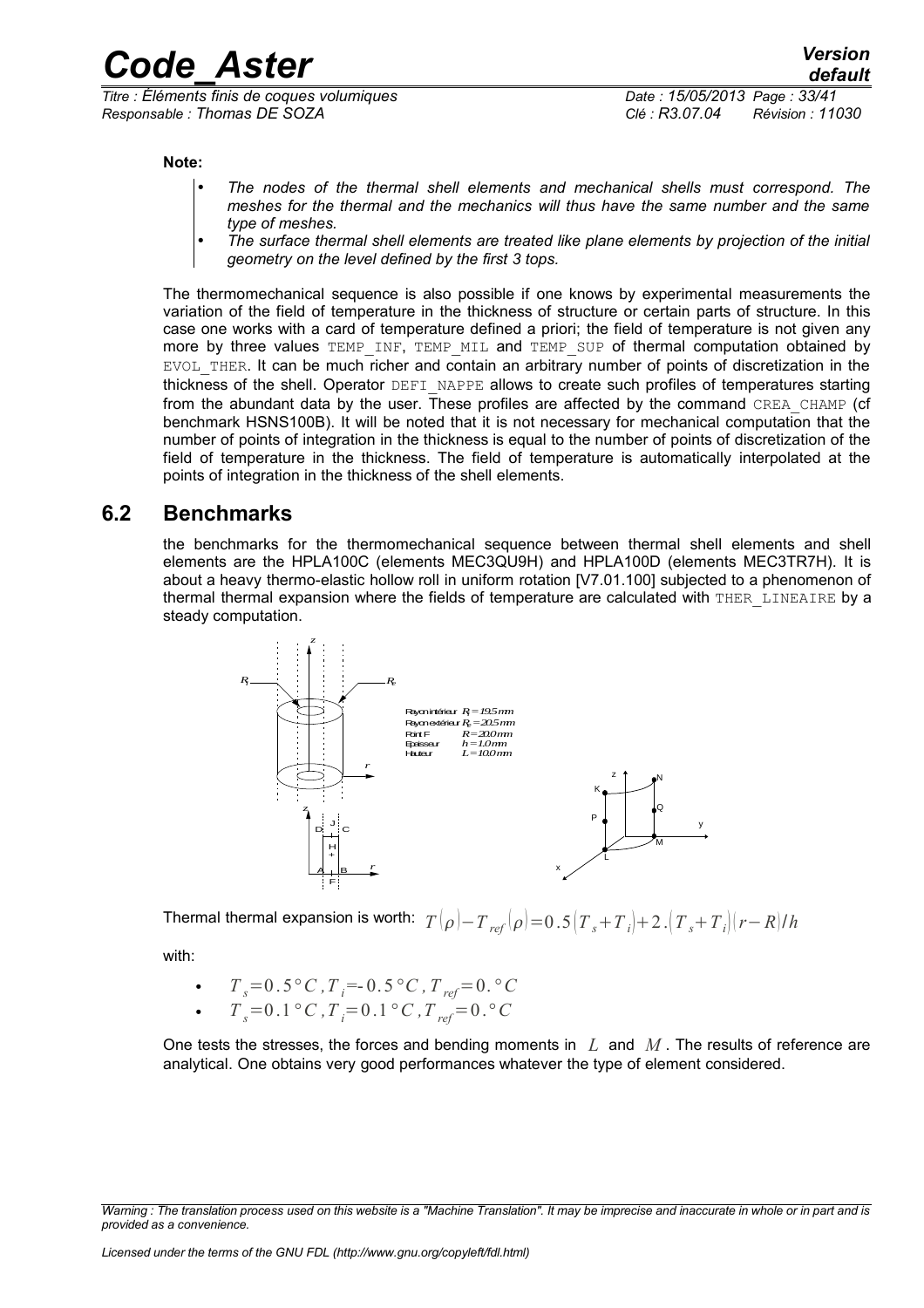*Titre : Éléments finis de coques volumiques Date : 15/05/2013 Page : 34/41 Responsable : Thomas DE SOZA Clé : R3.07.04 Révision : 11030*

## <span id="page-33-2"></span>**7 Establishment of the shell elements in** *Code\_Aster*

### **7.1 Description**

<span id="page-33-1"></span>These elements (of names MEC3TR7H and MEC3QU9H) lean on meshes curved TRIA7 and QUAD9. These elements are not exact with the nodes and it is necessary to net with several elements to get correct results.

### **7.2 Introduced use and developments**

<span id="page-33-0"></span>These elements are used in the following way:

```
MY = CREA_MAILLAGE ( MESH: MAILINI
                       MODI_MAILLE: (OPTION: "QUAD8_9"
                       TOUT: "YES")...)
```
One calls on a routine MODI MAILLE of modification of the mesh to pass from the elements quadrangles to 8 nodes to the elements quadrangles to 9 nodes or many elements triangles to 6 nodes to the elements triangles to 7 nodes.

AFFE\_MODELE\_(MODELISATION: "COQUE\_3D"...) for the triangle and the quadrangle

One calls on routine INI080 for the position of the points of Hammer and Gauss on the surface of the shell and the corresponding weights.

AFFE CARA ELEM (COQUE: (THICKNESS: "EP" ANGL\_REP:  $( \alpha, \beta)$ COEF\_RIGI\_DRZ: "CTOR")

to make postprocessings (forced, generalized forces,…) in a reference chosen by the user who is not the local coordinate system of the element, one defines the direction *X1* of the reference user like the projection of a direction of reference  $d$  on the surface  $\alpha$  of the element. This direction of reference *d* is chosen by the user who defines it by two nautical angles in the total reference. The norm *N* on the surface of the element fixes the second direction at the point of observation concerned. The cross product of the two vectors previously definite  $YI = N \wedge XI$  makes it possible to define the local trihedron in which will be expressed the generalized forces representing the stress state. The user will have to take care that the selected reference axis is not found parallel with the norm of certain shell elements. By default, the direction of reference *d* is the axis *X* of the total reference of definition of the mesh.

Value CTOR corresponds to coefficent that the user can introduce for the processing of the terms of stiffness and mass according to normal rotation on the surface of the shell. This coefficient must be sufficiently small not to disturb the energy assessment of the element and not too small so that the stiffness matrixes and of mass are invertible. A value of 10-5 is put by default.

ELAS: (E: Young NU:  $\gamma$  ALPHA:  $\alpha$ . RHO:  $\rho$ .) For a homogeneous isotropic thermoelastic behavior in the thickness one uses key word ELAS in DEFI\_MATERIAU where the coefficients are defined *E*, Poisson's ratio, Young modulus  $\gamma$ ,  $\alpha$ thermal coefficient of thermal expansion and RHO density

AFFE CHAR MECA (DDL IMPO: (

DX:. DY:. DZ:. DRX:. DRY:. DRZ:. DDL of shell in the total reference.

FORCE COQUE: (FX:. FY:. FZ:. MX:. MY:. MZ:. ). They is the surface forces on shell elements. These forces can be given in the total reference or the reference user defined by ANGL\_REP.

FORCE\_NODALE: (FX:. FY:. FZ:. MX:. MY:. MZ:. ). They is the forces of shell in the total reference.

*Warning : The translation process used on this website is a "Machine Translation". It may be imprecise and inaccurate in whole or in part and is provided as a convenience.*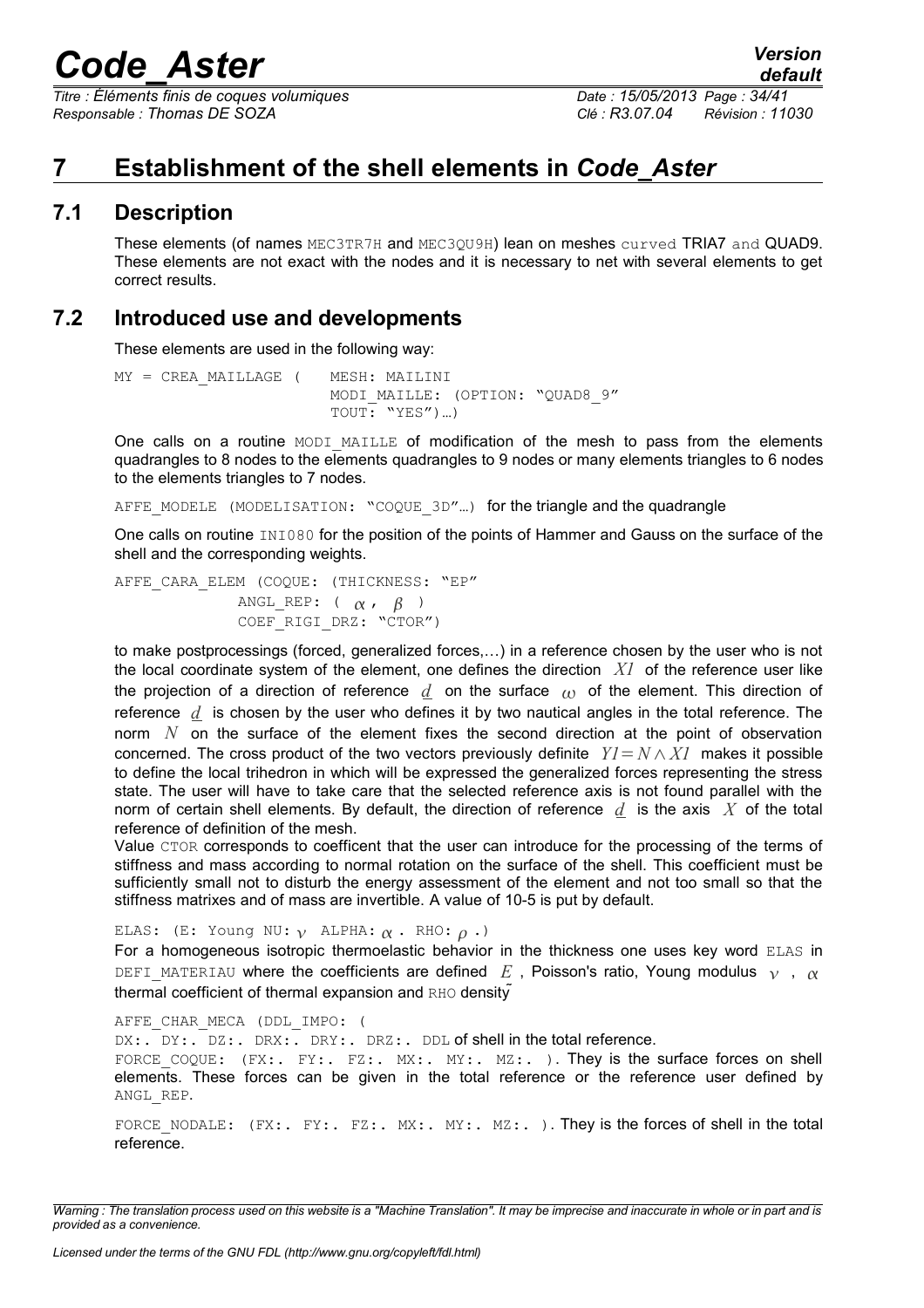*Titre : Éléments finis de coques volumiques Date : 15/05/2013 Page : 35/41 Responsable : Thomas DE SOZA Clé : R3.07.04 Révision : 11030*

### **7.3 Computation in linear elasticity**

<span id="page-34-1"></span>the stiffness matrix and the mass matrix (respectively options RIGI MECA and MASS MECA) are integrated numerically in the TE0401 and TE0406, respectively. The computation account holds owing to the fact that the terms corresponding to the degrees of freedom of rotation of shell are expressed in the local coordinate system of the element. A transition matrix makes it possible to pass from the local degrees of freedom to the total degrees of freedom.

Elementary computations (CALC\_CHAMP) currently available correspond to the options:

- EPSI ELNO and SIGM ELNO which and the provide the strains nodal stresses in the reference user of the element in lower skin, with semi thickness and in higher skin of shell. One stores these values in the following way: 6 components of strain or stresses,
- EPXX EPYY EPZZ EPXY EPXZ EPYZ or SIXX SIYY SIZZ SIXY SIXZ SIYZ,
- EFGE ELNO: who gives the forces generalize by element with the nodes starting from displacements: NXX, NYY, NXY, MXX, MYY, MXY, QX, QY.
- SIEF ELGA: who gives the stresses by element to Gauss points in the local coordinate system of the element starting from displacements: SIXX, SIYY, SIZZ, SIXY, SIXZ, SIYZ.
- EPOT ELEM: who gives the elastic strain energy of strain per element starting from displacements.
- ECIN ELEM: who gives kinetic energy by element.

Finally the TE0416 calculates also option FORC NODA of computation of the nodal forces for operator CALC\_CHAMP.

### **7.4 Plastic design**

<span id="page-34-0"></span>the stiffness matrix is also integrated numerically, by layers, in the TE0414. One calls on the computation option STAT\_NON\_LINE in which one defines in the level of the nonlinear behavior the number of layers to be used for numerical integration. All the models of plane stresses available in *the Code\_Aster* can be used.

```
STAT_NON_LINE (....
COMP INCR: (RELATION: ""
COQUE_NCOU: " LAYER MANY")
….)
```
Currently available elementary computations correspond to the options:

- EPSI\_ELNO which provides the strains by element to the nodes in the reference user starting from displacements, in lower skin, with semi thickness and in higher skin of shell.
- SIGM\_ELNO which makes it possible to obtain the stress field in the thickness by element with the nodes for all the subpoints (all the layers and for all the positions: in lower skin, in the medium or in higher skin of layer). These values are given in the reference user.
- EFGE ELNO which makes it possible to obtain the forces generalized by element with the nodes in the reference user.
- VARI ELNO which calculates the field of local variables and the forced by element with the nodes for all the layers, in the local coordinate system of the element.

*Warning : The translation process used on this website is a "Machine Translation". It may be imprecise and inaccurate in whole or in part and is provided as a convenience.*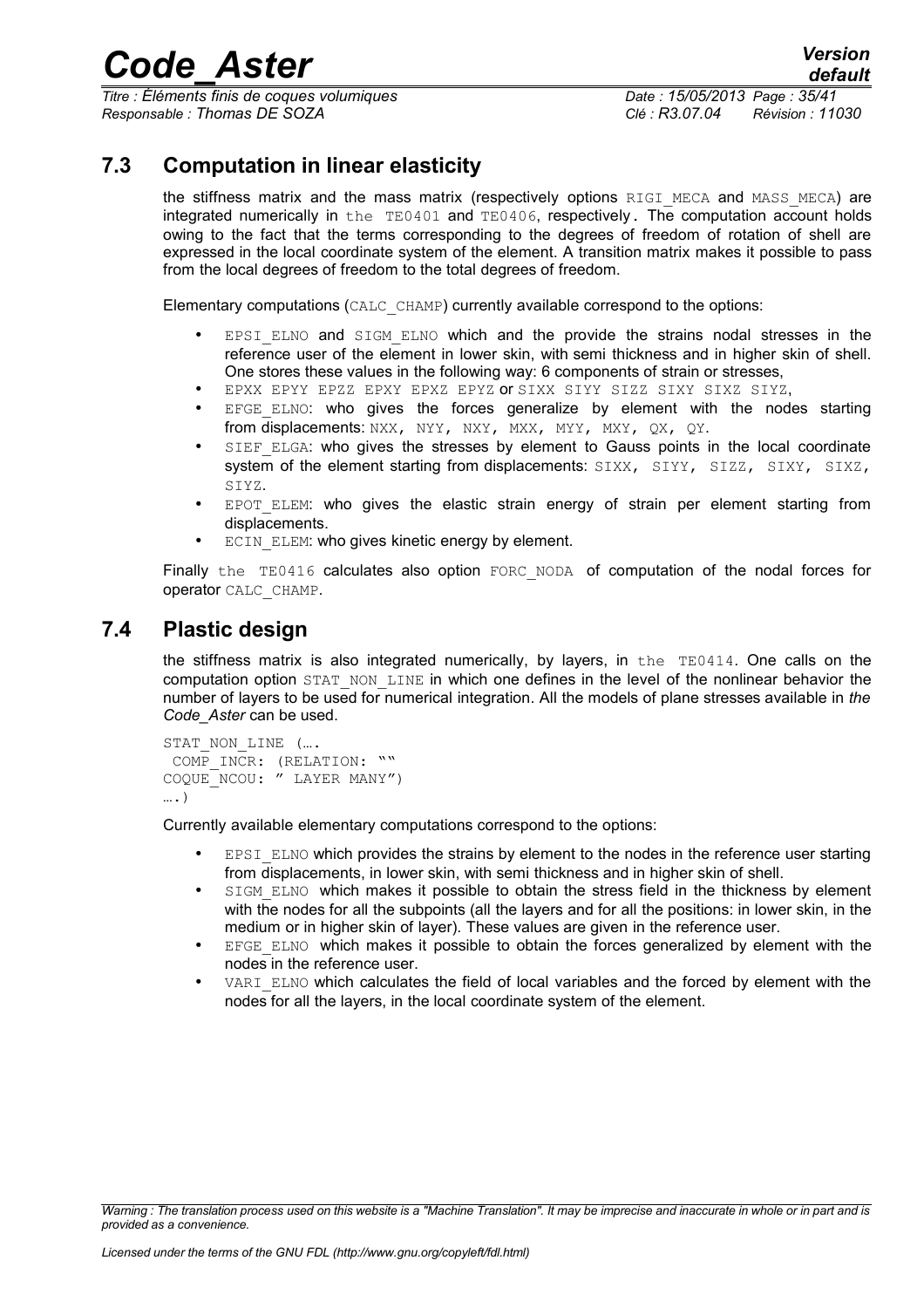*Titre : Éléments finis de coques volumiques Date : 15/05/2013 Page : 36/41 Responsable : Thomas DE SOZA Clé : R3.07.04 Révision : 11030*

## **8 Conclusion**

<span id="page-35-0"></span>the curved finite elements of shell that we describe here are used in curved thin structure computations whose thickness ratio over characteristic length is lower than 1/10. Two finite elements of voluminal shell leaning on meshes quadrangular and triangular ones were introduced into *Code* Aster. They were selected with a quite particular aim: to be able to represent a complete curved structure behavior whereas until now one could use only elements with plane facets which induced parasitic bendings and required to refine the meshes.

It is elements for which the strains and the forced in the plane of the element vary linearly with the thickness of the shell. The selected kinematics is a kinematical shell of the Hencky-Mindlin-Naghdi type making it possible to utilize the transverse energy of shears. The distortion associated with the transverse shears is constant in the thickness of the element. The variable correction on the transverse *k* shear coefficient offers a flexibility in use making it possible to pass from the theory of HENCKY-MINDLIN-NAGHDI for *k*=1 , with that of REISSNER for *k*=5/6 and to that of LOVE\_KIRCHHOFF (for very mean structures) if one chooses a value of  $k$  equal to  $10^6 \times h/L$ , *h* being the thickness and *L* a characteristic distance (average radius of curvature, enforcement zone of the loads….). As in this last case, one uses a method of penalization to make small the terms of shears transverse, one can, if one takes a value of  $k$  too important, make singular the numerical system. In this case, it is necessary to decrease the value of *k* .

The value by default of  $k$  is of  $5/6$ . It is generally used when the structure to be netted has a thickness ratio over characteristic length understood enters  $1/20$  and  $1/10$ . For lower thickness where the transverse distortion becomes low one can want to use a value of  $k=10^6\times h/L$  (to be able to make comparisons with shell elements DKT for example). When the transverse distortion is non-zero, the shell elements 3D do not satisfy the equilibrium conditions and the boundary conditions on the transverse nullity of the shearing stresses on the sides higher and lower with shell, compatible with a constant transverse distortion in the thickness of the shell. It results from it thus that on the level of the behavior a coefficient of 5/6 for a homogeneous shell corrects the usual relation between the stresses and the transverse distortion in order to 3D ensure the equality between energies of shears of the model and the model of shell constant distortion. In this case, the deflection  $\tilde u^{}_3\,$  has as an interpretation average transverse displacement in the thickness of the shell and not the displacement of the mean surface of the shell.

For structures of low thickness in order to avoid the phenomena of blocking, one uses under integration reduced for the parts membrane and shears of the stiffness matrix. The choice on the finite elements was made on the elements quadrangle Hétérosis Q9H and triangle T7H. Indeed, among the finite elements with quadratic interpolation functions, the performance of the element Hétérosis Q9H is known. It is in particular higher than that of the elements Sérendip Q9S or the elements of Lagrange Q9. This performance rests however on the selective integration of the element with reduced integration of the terms of membrane and shears on the one hand, and normal integration of the terms of bending on the other hand. By analogy with Q9H, one took the finite element T7H like triangular element of form. However, as far as possible, one will use the Q9H rather than the T7H which is definitely less powerful.

The nonlinear behaviors in plane stresses are available for these elements. It is announced however that the stresses generated by the transverse distortion are treated elastically, for want of anything better. Indeed the rigorous taking into account of non-zero constant transverse shears on the thickness and the determination of the correction associated on the shear stiffness compared to a model satisfying the equilibrium conditions and the boundary conditions are not possible and thus return the use of these elements, when the transverse shears are non-zero, rigorously impossible in plasticity. Rigorously, for nonlinear behaviors, it would thus be necessary to use these elements in the frame of the theory of Coils-Kirchhoff.

Elements corresponding to the machine elements exist in thermal; the mechanical sequences thermo - are thus available with of the finite elements of thermal shells to 7 and 9 nodes. Extensions of the preceding formulation presented in appendix allow also the taking into account of the anisotropy of the materials and kinematical non-linearity. This second extension is operational in *Code\_Aster* and is the object of a documentation of reference [R3.07.05].

*Warning : The translation process used on this website is a "Machine Translation". It may be imprecise and inaccurate in whole or in part and is provided as a convenience.*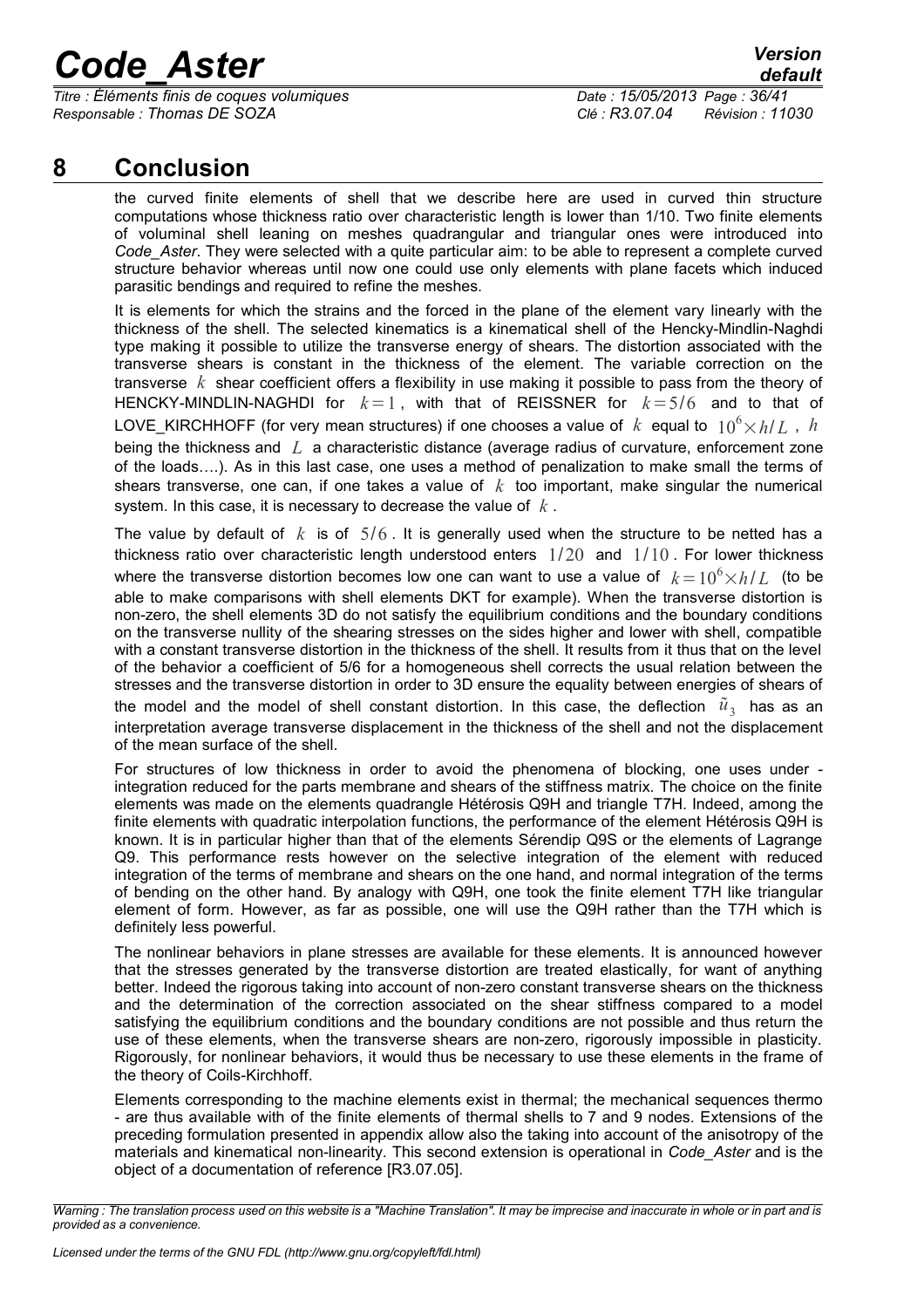*Titre : Éléments finis de coques volumiques Date : 15/05/2013 Page : 37/41 Responsable : Thomas DE SOZA Clé : R3.07.04 Révision : 11030*

## **9 Bibliography**

- <span id="page-36-1"></span>[1] S. Ahmad, Will go B.M., O.C. Zienkiewicz, "Analysis of thick and thin Shell structures by curved finite elements", IJNME, Vol.2, p.419-451,1970.
- [2] J.L. Batoz, G. Dhatt, "Modelization of structures by finite elements", Volume 1, Solid elastics - Hermès, Paris, 1990.
- [3] J.L. Batoz, G. Dhatt, "Modelization of structures by finite elements", Volume 3, Shells Hermès, Paris, 1992.
- [4] B. Bui, "shears in the plates and the shells", HI 71/7784, 1992 Notes.
- [5] D. Bui, "Modelization of the shells of thickness average by an approach 3D "degenerated"", EDF-DER HI-74/95/013, 1992 Notes.
- [6] E.Carnoy, G. isoparametric Laschet, "Shell elements", LTAS, Ratio SF-108, November 1992.
- [7] T.J.R. Hughes, "The Finite Method Element", Prentice-Hall, 1987. J.F.
- [8] Imbert, "Structural analysis by finite elements", Cepaduès Editions, 1992. E. Lorentz
- [9] "nonlinear Behavior model hyper elastic", EDF-DER HI 74/95/011/0 Notes. P. Massin
- [10] , "Features available for the shell elements and of plates in the Code\_Aster", EDF-DER HI-74/97/027/0 Notes. O.C.
- [11] Zienkiewicz, "The finite elements method", 3nd edition Mc Graw-Hill 1977. R3.07
- [12] .02: F. Voldoire, C. Sevin, "thermo-elastic Shells axisymmetric and 1D", Handbook of reference of the Code\_Aster *. R3.07*
- [13] .03: P. Massin, "Shell elements DKT, DST, DKQ, DSQ and Q4G", Handbook of reference of the Code\_Aster *. R3.07*
- [14] .05: P. Massin, Mr. Al Mikdad, "Finite elements of voluminal shell in nonlinear geometrical", Handbook of reference of the Code\_Aster *. R3.11*
- [15] .01: P. Massin, F. Voldoire, S. Andrieux, "Models of thermal for the thin shells", Handbook of reference of the Code\_Aster *. V2.03*
- [16] .102: P. Massin, A. Laulusa," Free vibrations of a paddle of compression ", Handbook of validation of the Code\_Aster *. V3.03*
- [17] .107: P. Massin, D. Bui, A. Laulusa," cylindrical Panel subjected to its own weight ", Handbook of validation of the Code\_Aster *. V3.03*
- [18] .108: P. Massin, D. Bui, A. Laulusa," helicoid Shell under concentrated loadings ", Handbook of validation of the Code\_Aster *. V7.01*
- [19] .100: P. Massin, F. Voldoire," heavy thermo-elastic Hollow roll in uniform ", Manual rotation of validation of the Code\_Aster *. Description*

### **10 of the versions of the document Version**

<span id="page-36-0"></span>

|  | <b>Aster</b>    | (S) Organization                    | of modifications 5 P.           |
|--|-----------------|-------------------------------------|---------------------------------|
|  | <b>Author</b>   | (S) Description                     |                                 |
|  | Massin          | A.Laulusa EDF<br>R & D /MMN initial | Text 7.4                        |
|  | X.Desroc<br>hes | Updated                             | : minor modifications Extension |

*Warning : The translation process used on this website is a "Machine Translation". It may be imprecise and inaccurate in whole or in part and is provided as a convenience.*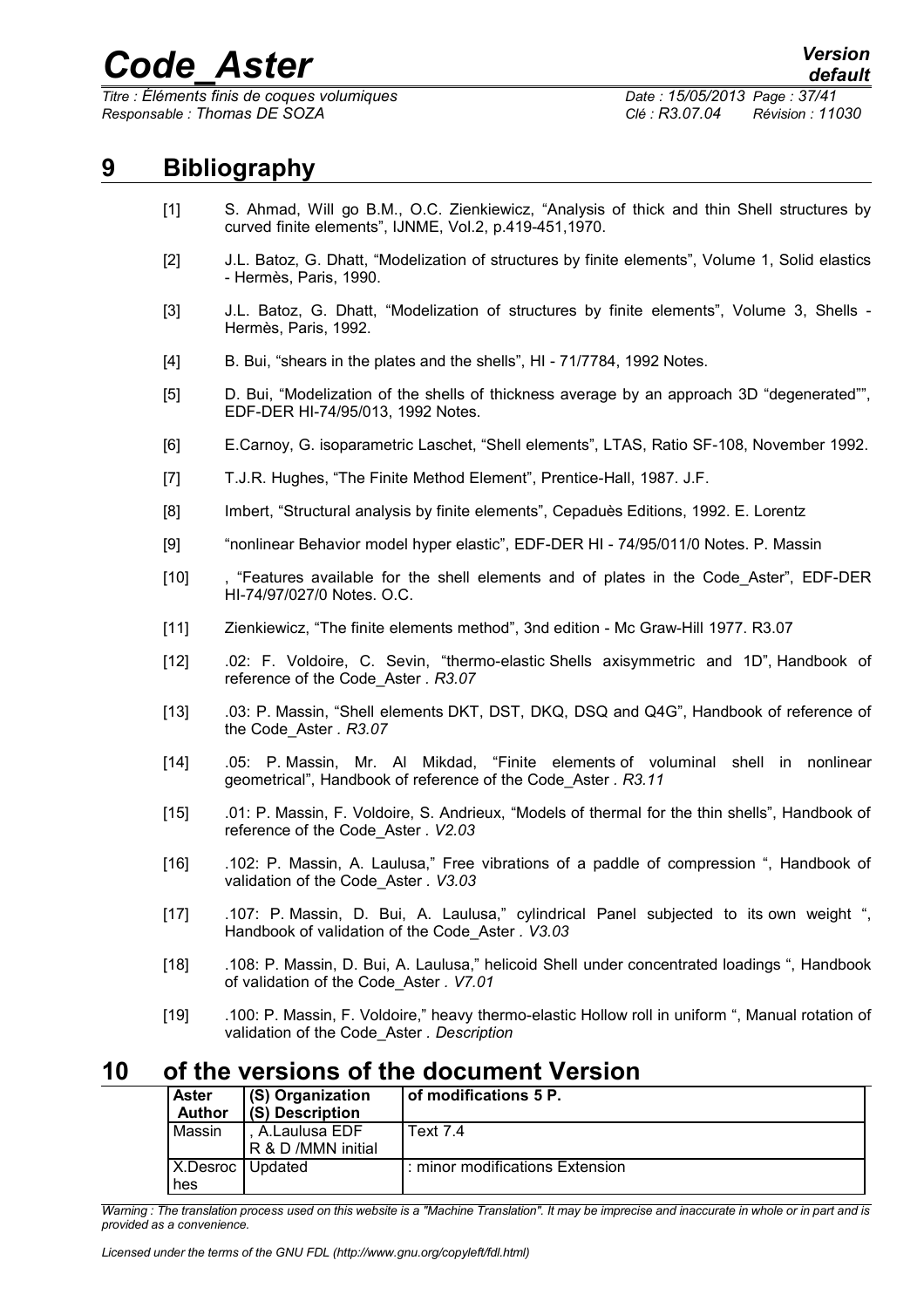*Titre : Éléments finis de coques volumiques Date : 15/05/2013 Page : 38/41 Responsable : Thomas DE SOZA Clé : R3.07.04 Révision : 11030*

*default*

## <span id="page-37-0"></span>**Annexe 1 to the anisotropic materials not programmed One considers**

that the shell consists of an orthotropic material, axes of orthotropy associated  $\tilde{\tilde{x}}_k$  with the base.  $k_k$  The constitutive law in these axes is written: formulate

$$
\tilde{\tilde{\xi}} = \tilde{\tilde{S}}_k \tilde{\tilde{\sigma}}
$$
  

$$
\tilde{\tilde{\delta}}_{(6 \times 1) - (6 \times 6)(6 \times 1)}
$$

is  $\tilde{S}$  the matrix of flexibility of the component. Are  $k$ 

and  $\tilde{\varepsilon}$  ,  $\tilde{\sigma}$  the strain tensors and stresses in the axes, one  $\tilde{x}_k$  a: formulates

$$
\tilde{\sigma} = {}^{t}Q \tilde{\tilde{\sigma}} Q
$$
  

$$
\tilde{\epsilon} = {}^{t}Q \tilde{\tilde{\epsilon}} Q
$$

() is  $\mathcal{Q} = [T_1, T_2, T_3]_{/k_k}$  .  $\mathcal{Q}_{ij}$   $=$   $T_i$   $\cdot$   $k_j$  the matrix of the cosine directors of in  $\ T_k$  the base. In  $\ k_k$ 

vectorial form, one a: formulates

$$
\begin{array}{c}\n\tilde{\sigma} = \tilde{T} \; \tilde{\tilde{\sigma}} \\
\tilde{\epsilon} = \tilde{T} \; \tilde{\tilde{\epsilon}}\n\end{array}
$$

the components of are 
$$
\tilde{T}
$$
 defined according to those of. Conversely  $Q$ 

, one a: thus

$$
\begin{aligned}\n\tilde{\tilde{\sigma}} &= \tilde{T}^{-1} \tilde{\sigma} \\
\tilde{\tilde{\epsilon}} &= \tilde{T}^{-1} \tilde{\epsilon}\n\end{aligned}
$$

, one obtains: that one

writes:

 $\tilde{\varepsilon} = \tilde{S}_k \tilde{\sigma}$ 

 $\tilde{\varepsilon} = \tilde{T} \, \tilde{\tilde{S}}_k \, \tilde{T}^{-1} \, \tilde{\sigma}$ 

To be coherent with the assumption of plane stress, one  $\tilde{\sigma}_{33}=0$  writes: formulate

 *r* 5×1 = *S kr* 5×5 *r* 5×1

the symbol like *r* tiny room, which gives: formulate

$$
\tilde{\sigma}_r = \tilde{C}_k \tilde{\varepsilon}_r, \tilde{C}_k = \tilde{S}_{kr}^{-1}
$$

récrit by omitting the symbol, *r* elastic

$$
\tilde{\sigma} = \tilde{C}_k \tilde{\varepsilon}
$$

strain energy is  $|W^{el}|$  : formulate

*Warning : The translation process used on this website is a "Machine Translation". It may be imprecise and inaccurate in whole or in part and is provided as a convenience.*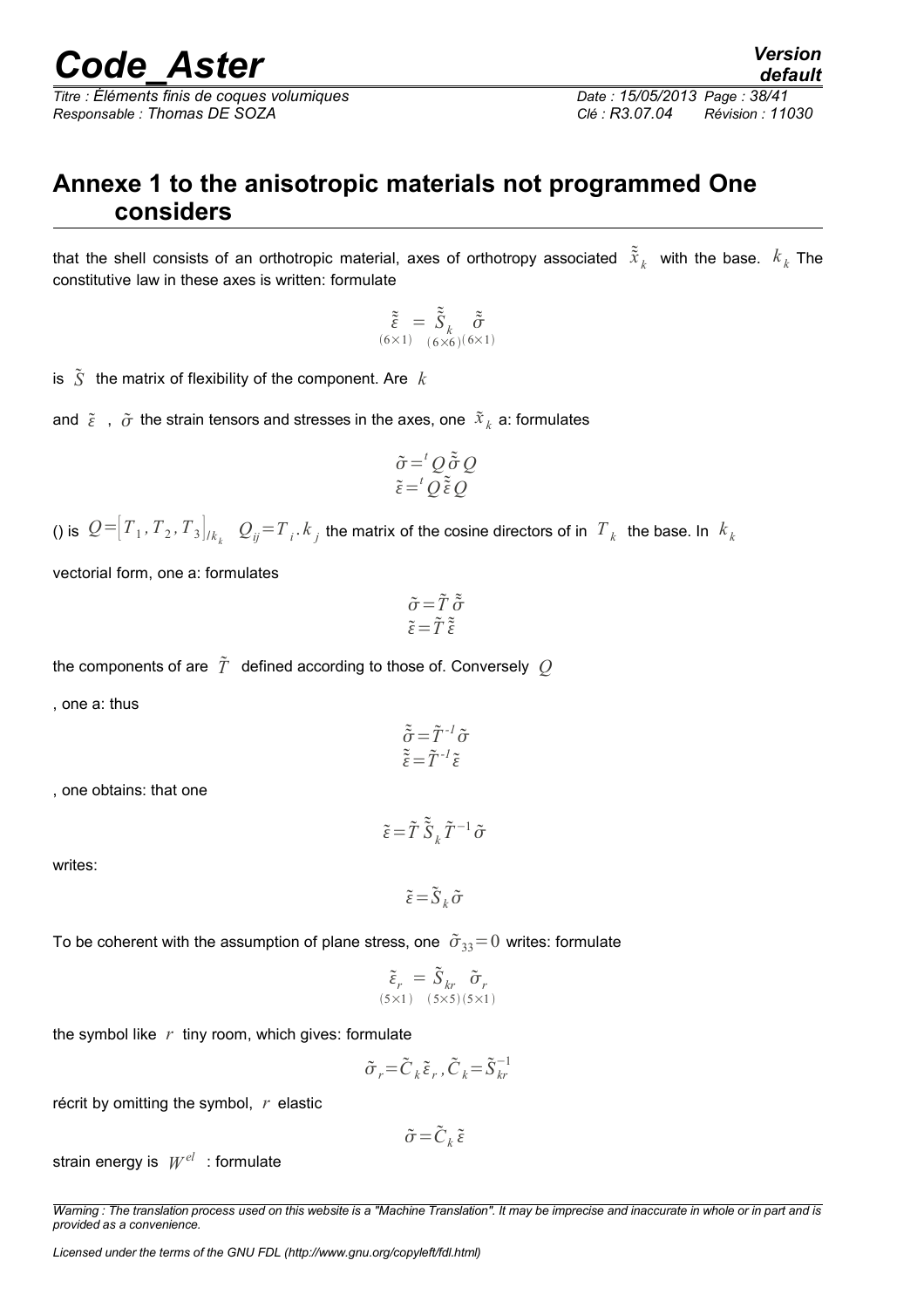*Titre : Éléments finis de coques volumiques Date : 15/05/2013 Page : 39/41 Responsable : Thomas DE SOZA Clé : R3.07.04 Révision : 11030*

*default*

$$
W^{el} = \frac{1}{2} \tilde{q}^e \int_{-1}^{1} \int_{Ar} t \tilde{B} \tilde{C}_k \tilde{B} \det J d\xi_1 d\xi_2 d\xi_3 \tilde{q}^e
$$

the shell consists of layers *Nc* , each layer being regarded as a component, then *k* : formulate

$$
W^{el} = \frac{1}{2} \, \tilde{q}^e \sum_{k=1}^{Nc} \int_{2e_k^{-1}/h}^{2e_k^{+}/h} \int_{4r}^t \tilde{B} \, \tilde{C}_k \, \tilde{B} \, \det J \, d\xi_1 d\xi_2 d\xi_3 \, \tilde{q}^e
$$

and  $e_k^-$  are  $e_k^+$  the X-coordinates of the limits lower and higher of the layer of thickness  $\,k\,$  , with  $e_k = e_k^+ - e_k^-$  and  $e_1^- = -h/2$  . While  $e_{Nc}^+ = h/2$  posing

: formulate

$$
\xi_3 = \frac{e_k}{h} \overline{\xi}_3 + \frac{e_k^+ + e_k^-}{h}, \overline{\xi}_3 \in [-1, 1]
$$

formulates

$$
W^{el} = \frac{1}{2} \, \tilde{q}^e \sum_{k=1}^{N_c} \frac{e_k}{h} \int_{-1}^1 \int_{Ar} t \, \tilde{B} \, \tilde{C}_k \, \tilde{B} \, \det J \Big( \xi_1, \xi_2, \overline{\xi}_3 \Big) \, d \, \xi_1 \, d \, \xi_2 \, d \, \overline{\xi}_3 \, \tilde{q}^e
$$

, for work due to thermal thermal expansions, one  $\textit{W}^{\textit{th}}$  a: formulates

$$
\tilde{\xi}_{th}^{k} = \left( \alpha_1^k T, \alpha_2^k T, \alpha_3^k T, 0, 0, 0 \right)
$$

are to them  $\alpha^k_i$  the coefficients of thermal expansion thermal of the layer in  $|k|$  the axes of orthotropy (). With  $\tilde{\tilde{\xi}}_k$ 

the relation: formulate

$$
\tilde{\varepsilon}_{\text{th}}^k = \tilde{T} \tilde{\tilde{\varepsilon}}_{\text{th}}^k
$$

: formula

$$
W^{th} = -\frac{i}{q} \tilde{q}^e \int_{-1}^{1} \int_{Ar} t \tilde{B} \left( -\tilde{C}_k \tilde{\varepsilon}_{th}^k \right) \det J d\xi_1 d\xi_2 d\xi_3
$$

: formulate

$$
W^{th} = \widetilde{q}^e \sum_{h=1}^{Nc} \frac{e_k}{h} \int_{-1}^1 \int_{Ar} t \widetilde{B} \widetilde{C}_k \widetilde{\varepsilon}_{th}^k \det J \, d\,\xi_1 d\,\xi_2 d\,\overline{\xi}_3
$$

*Warning : The translation process used on this website is a "Machine Translation". It may be imprecise and inaccurate in whole or in part and is provided as a convenience.*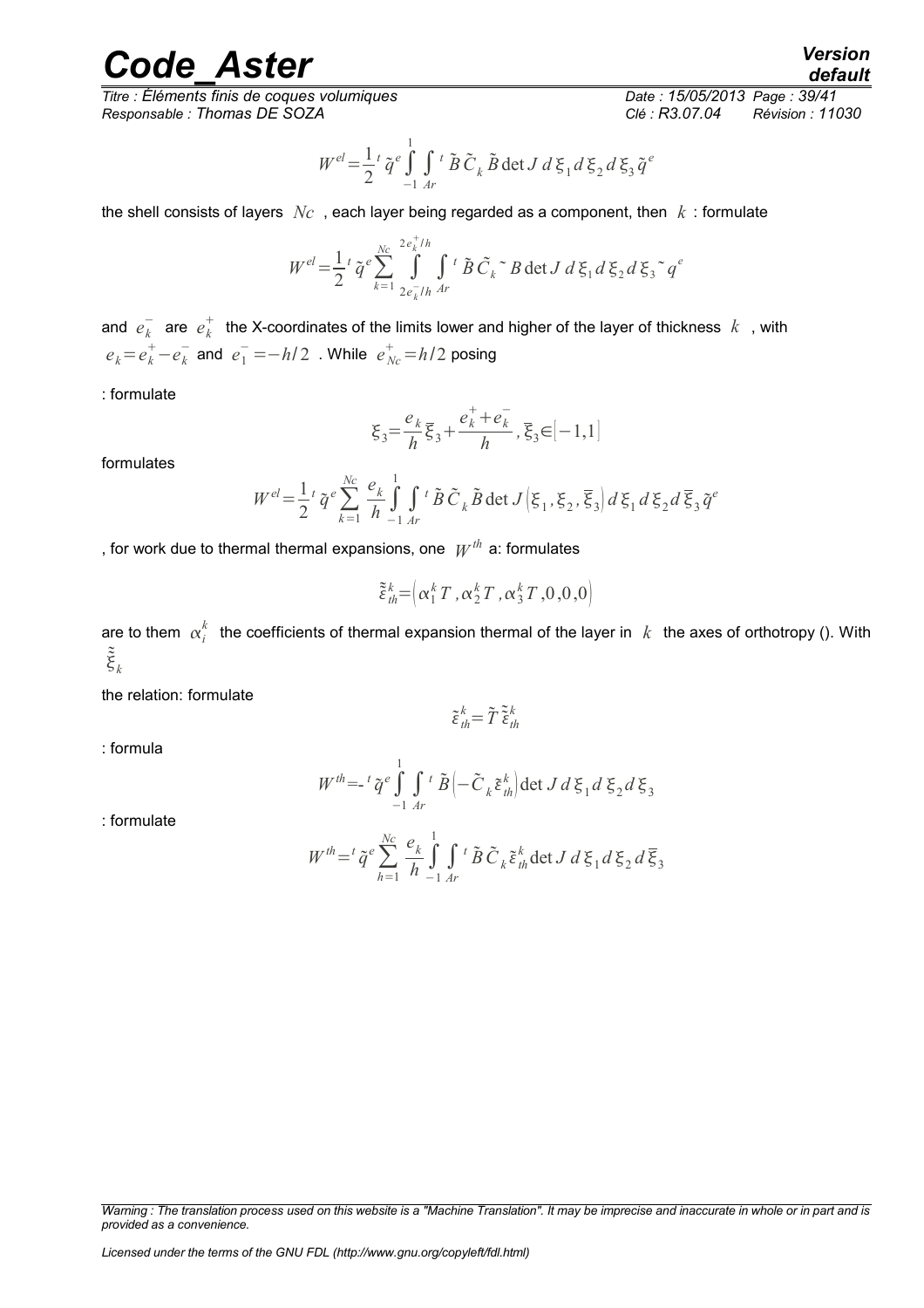# *Code\_Aster*<br>*Code\_Aster Version*<br>*Changle : 15/05/2013 Page* : 40/41

*Titre : Éléments finis de coques volumiques Date : 15/05/2013 Page : 40/41 Responsable : Thomas DE SOZA Clé : R3.07.04 Révision : 11030*

*default*

## <span id="page-39-0"></span>**Annexe 2 for element Q9H These**

functions are given on page 174 of [bib8]. A2.1

### **Shape functions for the translations**

the 8 shape functions of Lagrange incomplete of the element quadrangle Q9H [A2.2-a Figure] for the interpolation of displacements are  $\overline{\overline{u}_k}$  : with

•  $N_i^{(1)}\left(\xi_1, \xi_2\right) = \frac{1}{4}$  $\frac{1}{4}(-1+\xi_{1i}\xi_1+\xi_{2i}x_2)(1+\xi_{1i}\xi_1)(1+x_{2i}\xi_2)i=1,2,3,4$ 

• 
$$
N_i^{(1)}(\xi_1, \xi_2) = \frac{1}{2}(1 - x_1^2)(1 + \xi_{2i}\xi_2)i = 5.7
$$

•  $N_i^{(1)}\left(\xi_1, \xi_2\right) = \frac{1}{2}$  $\frac{1}{2}(1-x_2^2)(1+\xi_{1i}\xi_1)i=6,8$ 

 $\xi_{1i}$ =-1i=1,8,4;  $\xi_{2i}$  = -1i = 1,5,2;

- : and  $\xi_{1i} = 0i = 5,7;$  A2.2  $\xi_{2i}=0i=6,8;$ 
	- $\xi_{1i} = +1i = 2,6,3$ .  $\xi_{2i} = +1i = 3,7,4$ .

### **Shape functions for rotations**

the 9 shape functions of Lagrange of the element quadrangle Q9H [A2.2-a Figure] for the interpolation of rotations are  $\left.\tilde{\theta}_{_{\boldsymbol{\alpha}}} \right.$  : where

 $N_i^{(2)}\big(x_1, \xi_2\big) = N_i(\xi_1)N_i(\xi_2)$  for  $N_i(\xi_p) = P$ *r¹i*  $\xi_{Pr}$ <sup>-</sup> $\xi_{P}$  $\xi_{\rm Pr}-\xi_{\rm Pi}$ and where  $p=1,2$  described  $r$  all two node

aligned with the node in  $|i\rangle$  the direction. One  $|\xi_{P}|$  a:

and  $x_{1i} = 0i = 5,7;$  Appear  $x_{2i} = 0i = 6,8;$  $x_{1i} = -1i = 1,8,4;$  $x_{1i} = 1i = 2,6,3$ .  $x_{2i} = -1i=1,5,2;$  $x_{2i} = 1i = 3,7,4$ .



#### **A2.2-a: Degrees of freedom for the translations and the rotations of the element quadrangle Q9H Shape functions**

*Warning : The translation process used on this website is a "Machine Translation". It may be imprecise and inaccurate in whole or in part and is provided as a convenience.*